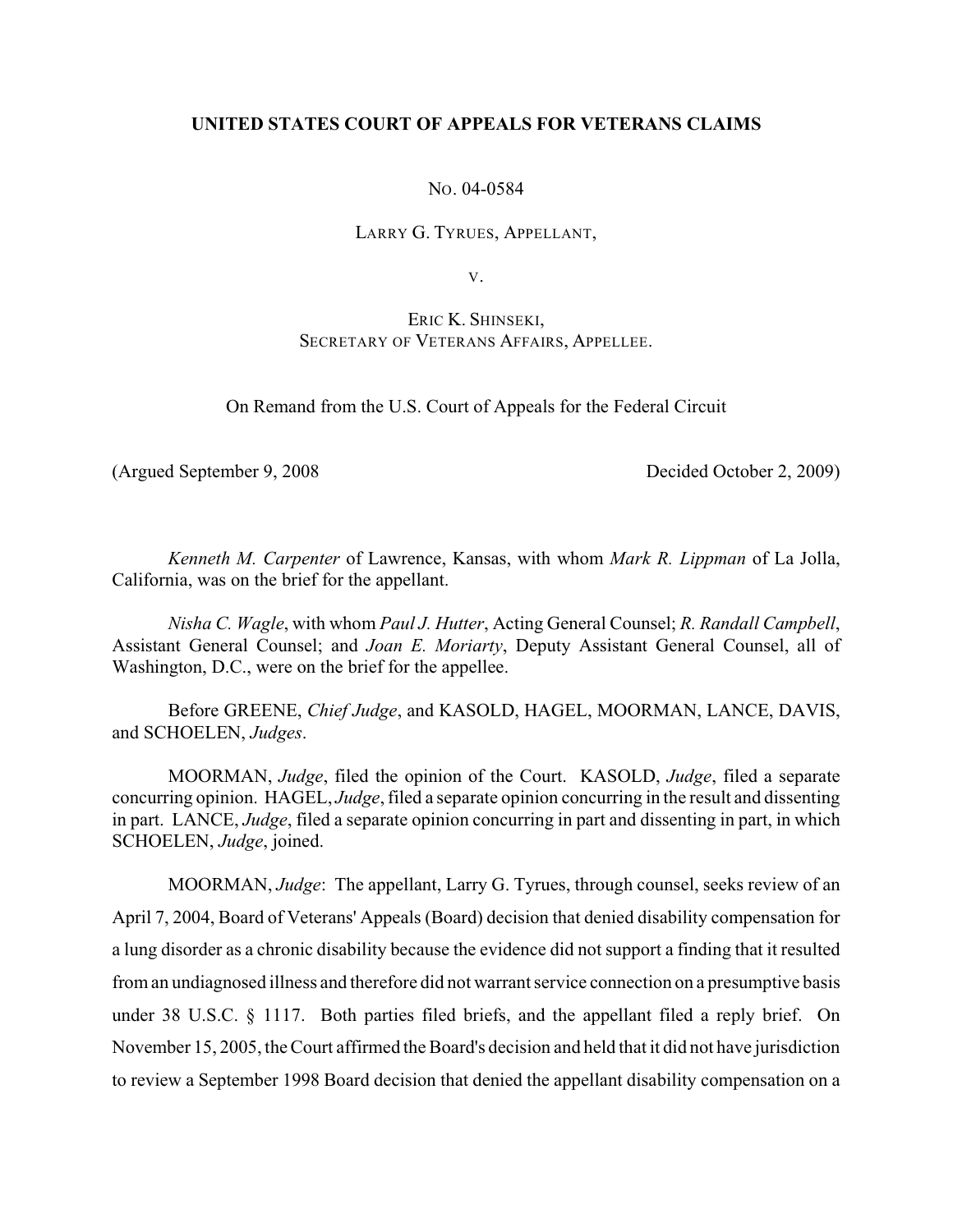direct basis. *Tyrues v. Nicholson*, 20 Vet.App. 231 (table), 2005 WL 3157695 (2005). On March 11, 2008, the U.S. Court of Appeals for the Federal Circuit (Federal Circuit) vacated this Court's decision and remanded the matter for the Court to reconsider its decision in light of two decisions reached after the Court issued its November 2005 decision in this case: *Joyce v. Nicholson*, 443 F.3d 845 (Fed. Cir. 2006), and *Roebuck v. Nicholson*, 20 Vet.App. 307 (2006). *Tyrues v. Peake*, 273 F. App'x 921, No. 2006-7040, 2008 WL 907458 (Fed. Cir. Mar. 11, 2008). A panel of the Court heard oral argument on September 9, 2008. Thereafter, this case was called before the full Court. This appeal is timely, and the Court has jurisdiction pursuant to 38 U.S.C. §§ 7252(a) and 7266(a).

For the reasons set forth below, the Court holds that the Secretary permissibly processed and issued a final decision denying benefits based on direct service connection, and remanded for the consideration of benefits based upon presumptive service connection, in separate decisions, in 1998 and 2004. We further hold that because benefits based on direct service connection were finally decided in a 1998 Board decision that was not timely appealed, nor reopened and considered in the 2004 Board decision, we lack jurisdiction to now review the denial of benefits for service connection on a direct basis. As discussed more fully below, the Court will dismiss, for lack of jurisdiction, that part of the appeal finally decided in the September 1998 Board decision, and we will vacate the 2004 decision of the Board now on appeal and remand the matters addressed therein for further adjudication consistent with this opinion.

#### **I. FACTS**

Mr. Tyrues served on active duty in the U.S. Army from September 1969 to April 1971, and from September 1990 to May 1991. Record (R.) at 16-17. He served in the Persian Gulf from November 1990 to April 1991. R. at 17. In March 1994, Mr. Tyrues was hospitalized for treatment of refractory pneumonia and tonsilitis. R. at 227. In March 1995, he sought VA benefits for a lung disability on the basis of direct service connection. R. at 112. In December 1996, following a VA hearing officer's suggestion that his lung symptoms and various other complaints, including sore and aching joints, may warrant a claim for "Persian Gulf Syndrome," Mr. Tyrues sought service connection on that basis as well. R. at 146-47, 150.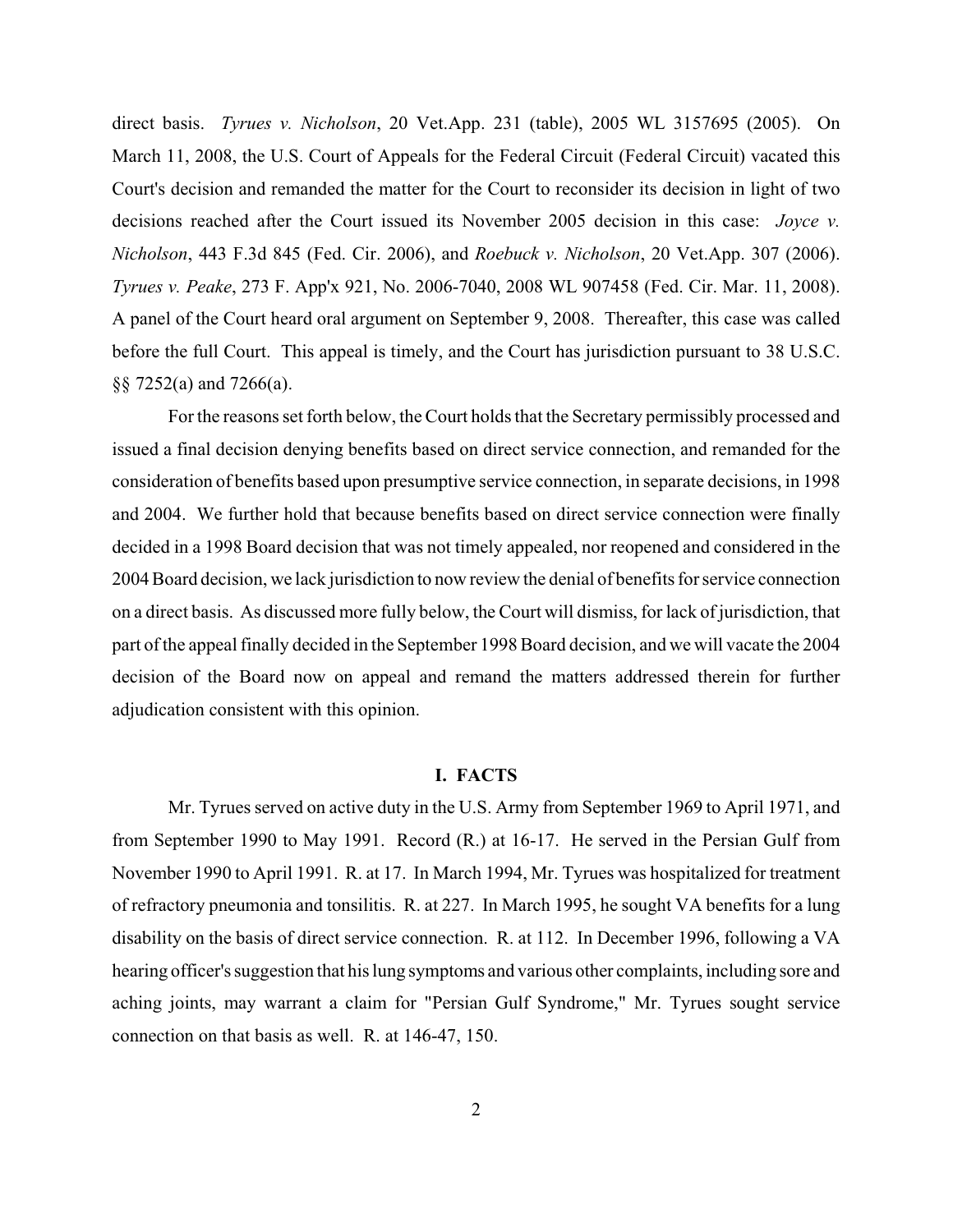In a March 1997 decision, the Board remanded the matter of Mr. Tyrues's entitlement to service connection for a lung disorder for further development, including the procurement of medical records and a VA medical examination to obtain a current diagnosis of his claimed respiratory disability and to assist in a determination as to whether any current lung disorder was related to his periods of active service. R. at 155. The Board directed that following development, the VA regional office (RO), if it issued an adverse decision, should provide Mr. Tyrues with a Supplemental Statement of the Case (SSOC) and return the case to the Board. R. at 156. The following month, the RO notified Mr. Tyrues that it had received his claim for benefits based on his Persian Gulf War service and requested further evidence. R. at 163-65. An April 1997 RO Compensation and Pension Examination Worksheet noted that the Board had remanded an appeal from Mr. Tyrues and directed compliance with the Board remand as to Mr. Tyrues's claim for service connection "for a lung disorder due to Persian Gulf War service." R. at 168. The RO also noted that Mr. Tyrues "has amended his claim to include s/c [(service connection)] for aching joint, memory loss, [and] a stomach condition." R. at 168.

A May 1997 VA medical examination report identified the then-present complaints of Mr. Tyrues to be lung disorder, joint pain, and memory loss. R. at 190. The VA examiner diagnosed Mr. Tyrues as having "1. Possible Persian Gulf Syndrome with shortness of breath, joint pain, and memory loss. 2. Degenerative arthritis feet with bilateral Hallux valgus deformity." R. at 191. The examiner opined that "[i]t is only speculation on my part, but, he did not have a lung disorder prior to his service in the Persian Gulf as he does now." *Id.*

On April 20, 1998, the RO issued a decision denying service connection for a lung disorder, which the RO noted was a "remanded issue." R. at 242. In its discussion of the lung disorder, the RO specifically stated that "service connection for a lung disorder on a direct basis remains denied" and that, in addition, "service connection for lung problems, diagnosed on VA examination as shortness of breath, as due to an undiagnosed illness is denied." R. at 243. The RO also denied service connection for three other separately identified conditions – joint pain as due to an undiagnosed illness, memory loss as due to an undiagnosed illness, and a stomach condition as due to an undiagnosed condition. The RO concluded that (1) the joint pain was determined to result from known clinical diagnoses of degenerative arthritis of the feet, tendonitis of the right shoulder, and lumbar strain; (2) the memory loss was not shown with chronic symptoms of a certain duration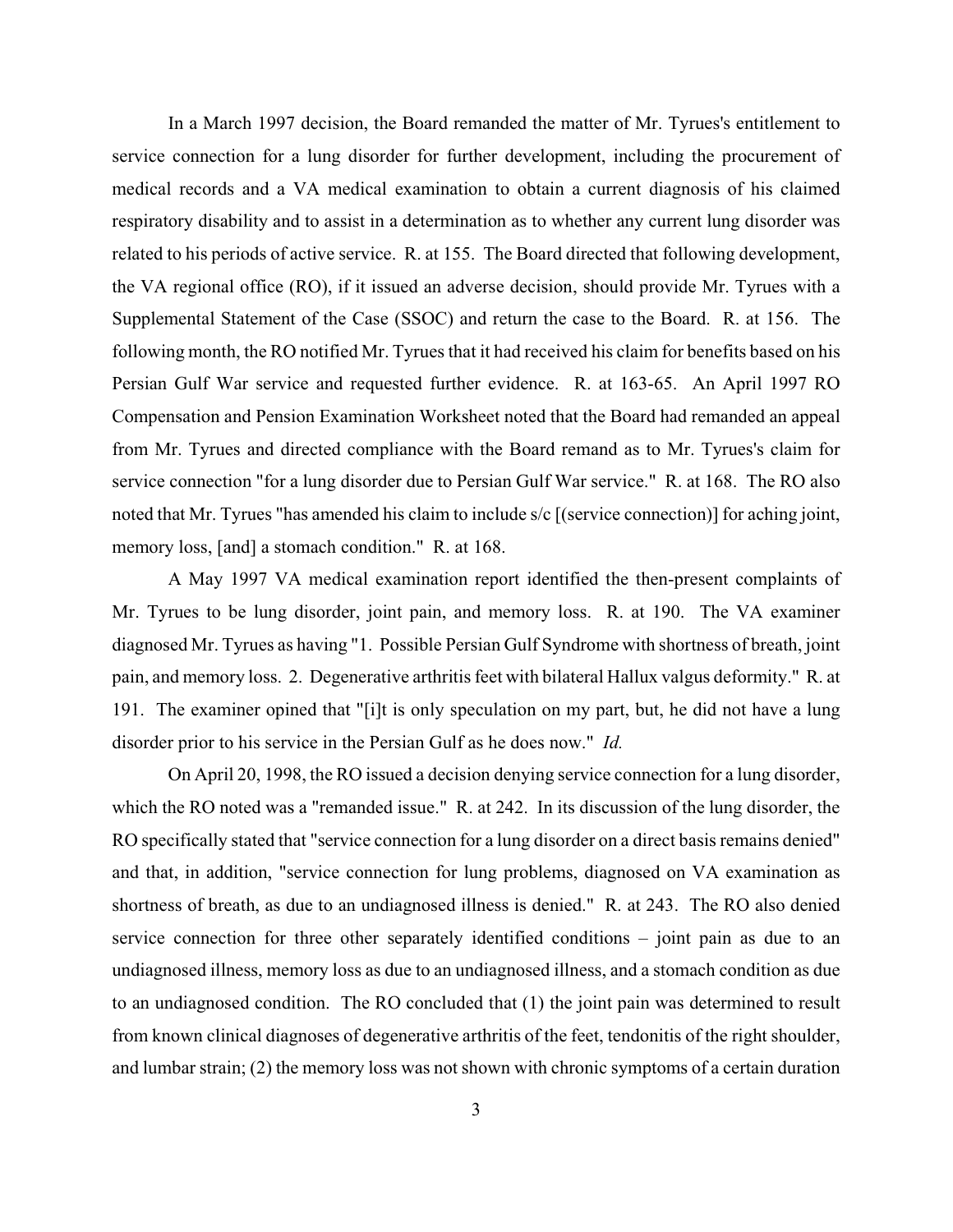within the requisite period; and (3) the stomach condition was determined to result from a known clinical diagnosis of irritable bowel syndrome. R. at 243-45. The record on appeal does not contain any subsequent document from Mr. Tyrues to the RO, or from the RO to Mr. Tyrues, as to these three conditions. *See* R. at 1-402.

On April 20, 1998, the RO notified Mr. Tyrues that it was returning to the Board the matter of service connection for a lung disorder and enclosed an SSOC that discussed "service connection for a lung disorder." R. at 248-54. The SSOC reiterated the findings contained in the rating decision of the same date – denying benefits for a lung disorder on a direct basis and for lung problems, diagnosed as shortness of breath, as due to an undiagnosed illness. R. at 254. Mr. Tyrues responded to the SSOC stating that the issue in this case is entitlement to service connection for a lung disorder. R. at 256.

In September 1998, the Board (1) denied disability compensation based on direct service connection for a lung disorder because it found that the matter was not well grounded, and (2) remanded to the RO the issue of disability compensation based on presumptive service connection for an undiagnosed illness manifested by shortness of breath for further development to include an additional VA medical examination. R. at 265-76. The Board discussed the evidence of record as it pertained to symptoms of the lung and chest, including congestion, colds, and flu-like symptoms, and discussed evidence regarding pulmonary function tests, breath sounds, any pulmonary or pleural abnormalities, as well as diagnoses of pneumonia. R. at 269-70. The Board did not refer to any symptoms other than those involving the chest and lungs. The Board did not make any reference to the joint pain, stomach condition, and memory loss. *See* R. at 265-75. The Board instructed that, in regard to the remanded matter, the VA medical examiner should render an opinion as to whether, for each symptom alleged by Mr. Tyrues, the symptom is attributable to a "known" clinical diagnosis, in light of the medical history and examination findings, and, if so, the examiner should identify the diagnosed disorder and render an opinion as to its etiology and date of onset. R. at 274. At the time it rendered the 1998 decision, the Board furnished Mr. Tyrues a notice concerning his appellate rights, which included notification that he could appeal the decision with regard to matters that had not been remanded. R. at 275-76. Mr. Tyrues did not file a Notice of Appeal (NOA) of this Board decision.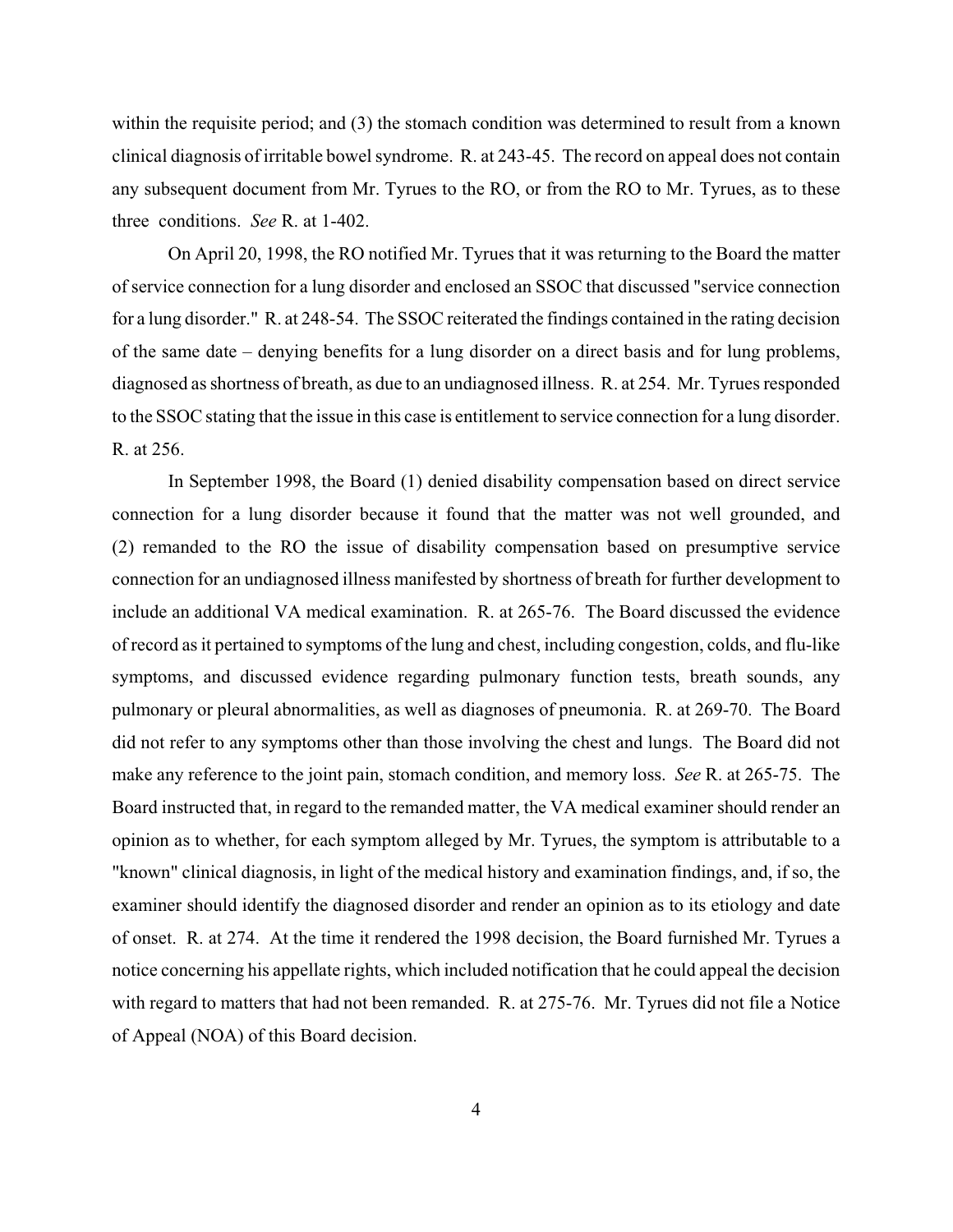In December 1998, Mr. Tyrues underwent a second VA examination. R. at 285-87. The examiner reviewed Mr. Tyrues's claims file and opined that "[t]he history obtained from the veteran, the claim folder review, and the examination findings indicate that the veteran probably has chronic bronchitis, which gets worse when he gets exposed to dust, paint, etc." R. at 287.

In February 2000, the Board denied Mr. Tyrues's claim for disability compensation for "shortness of breath as a chronic disability resulting from an undiagnosed illness" because it found the evidence of record did not establish presumptive service connection. R. at 313. In December 2000, the Court vacated the February 2000 Board decision and remanded the matter to the Board pursuant to the parties' joint motion for remand. *See* R. at 339. The Court ordered that VA provide Mr. Tyrues a respiratory examination and that it accomplish any notification and development required under the Veterans Claims Assistance Act of 2000 (VCAA), Pub. L. No. 106-475, 114 Stat. 2096. R. at 340-41. In December 2001, Mr. Tyrues underwent a VA medical examination during which the examiner, Dr. Plump, diagnosed Mr. Tyrues as having "mild chronic bronchitis" with a history of refractory pneumonia and stated his "medical opinion that the patient's shortness of breath due to an undiagnosed illness is at least as likely as not due to the Gulf War service." R. at 350.

In July 2002, the Board's Case Development Unit (CDU) found that because Dr. Plump had attributed Mr. Tyrues's symptoms to both chronic bronchitis and to an undiagnosed illness, the results of the December 2001 VA examination were inconsistent, and additional development was needed. R. at 365-66. It ordered a further examination, by another examiner. It directed that the new examiner must (1) identify the diagnosed disorder to which he attributed any of Mr. Tyrues's symptoms; (2) explain his diagnosis; and (3) render an opinion as to the etiological basis and date of onset of such diagnosed disorder. R. at 371-72. Or, if the examiner was "unable to attribute the identified symptoms to a diagnosable disorder, he should so indicate" and also indicate "whether or not this could be related to Gulf War service." R. at 372. In October 2002, Mr. Tyrues underwent an additional VA medical examination, by a different VA examiner (not Dr. Plump), after which the examiner stated that Mr. Tyrues "does not have any respiratory problems, symptoms[,] or signs at this time.  $\ldots$  In my opinion he is allergic to certain paints and vapo $[r]$  and these occass is then the is allergic to certain paints and vapo $[r]$  and these occass is the integrational respiratory symptoms are not related to the exposure of fumes in Gulf War." R. at 370. In April 2004, the Board issued the decision on appeal here. R. at 1-12.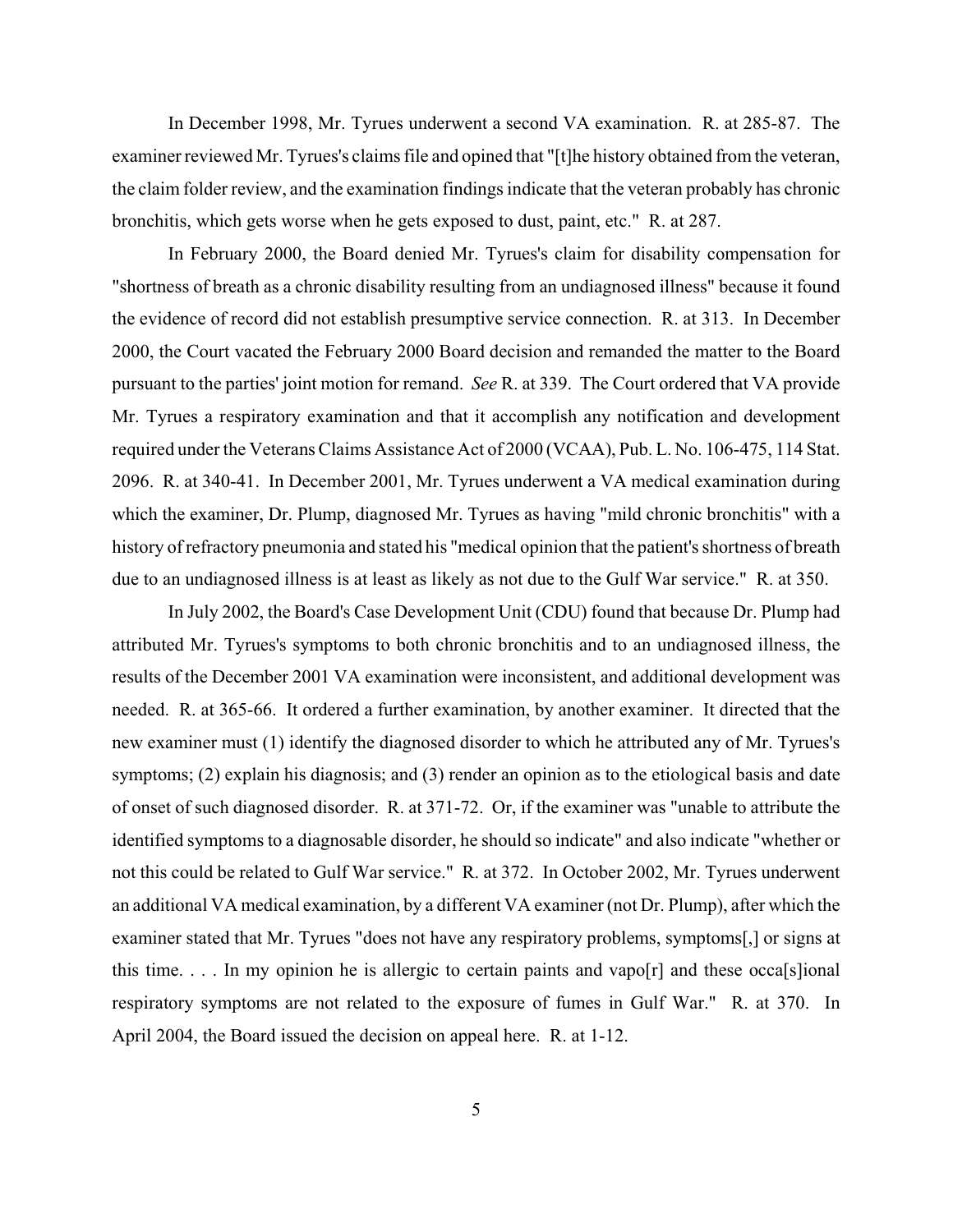### **II. ANALYSIS**

### A. Scope of the Appeal

# *1. Position of the Parties*

The appellant argues that the Court has jurisdiction to review the September 1998 Board decision that both denied service connection for a lung disorder on a direct basis and remanded the issue of presumptive service connection for an undiagnosed illness manifested by shortness of breath. The appellant asserts that the 1998 Board decision "concerns the same claim" decided by the April 2004 Board decision here on appeal. Appellant's Brief (App. Br.) at 5. He contends that because both decisions address the same claim, i.e., service connection for a lung disorder, he has not lost his right to appeal the September 1998 Board decision denying direct service connection because, under *Harris v. Derwinski*, 1 Vet.App. 180 (1991), it would have been premature to file an appeal from that decision prior to the Board's finally deciding the matter of his entitlement to service connection on a presumptive basis in the April 2004 Board decision. App. Br. at 5; *Harris*, 1 Vet.App. at 183 (holding that a Board decision that both denied one claim and remanded a second claim was not final because the denied claim was inextricably intertwined with the remanded claim).

During oral argument, the appellant maintained that he was seeking compensation for one disability, that is, a disability resulting from a lung problem (or a disability related to his lung), and that there are two separate theories of entitlement to VA compensation for his lung disorder: presumptive service connection under section 1117 and direct service connection. In support of his argument, the appellant argued that under *Roebuck*, *supra*, the finality of the September 1998 Board decision, which he contends incorrectly split the appellant's claim for service connection based on two theories of etiology, was "held in suspense" until the Board issued the April 2004 decision, and thus, the Court has jurisdiction to review the September 1998 Board decision.

The Secretary, on the other hand, argues that there are two separate claims involved here – a claim for entitlement to service connection for a diagnosed disability, i.e., a diagnosed lung condition, under the provisions of 38 U.S.C.  $\S$  1110<sup>1</sup> and a claim for entitlement to service

Section 1110 of title 38, U.S. Code, provides basic entitlement to compensation for a disability resulting from an injury or disease contracted in the line of duty in active military service. 38 U.S.C. § 1110; *see* 38 C.F.R. § 3.303(a) (2009) (provides compensation for "a particular injury or disease resulting in disability [that] was incurred coincident with service"). In order to establish entitlement to direct service connection for a disability, the appellant must show (1) "competent evidence of current disability [by way of] a medical diagnosis"; (2) "incurrence or aggravation of a disease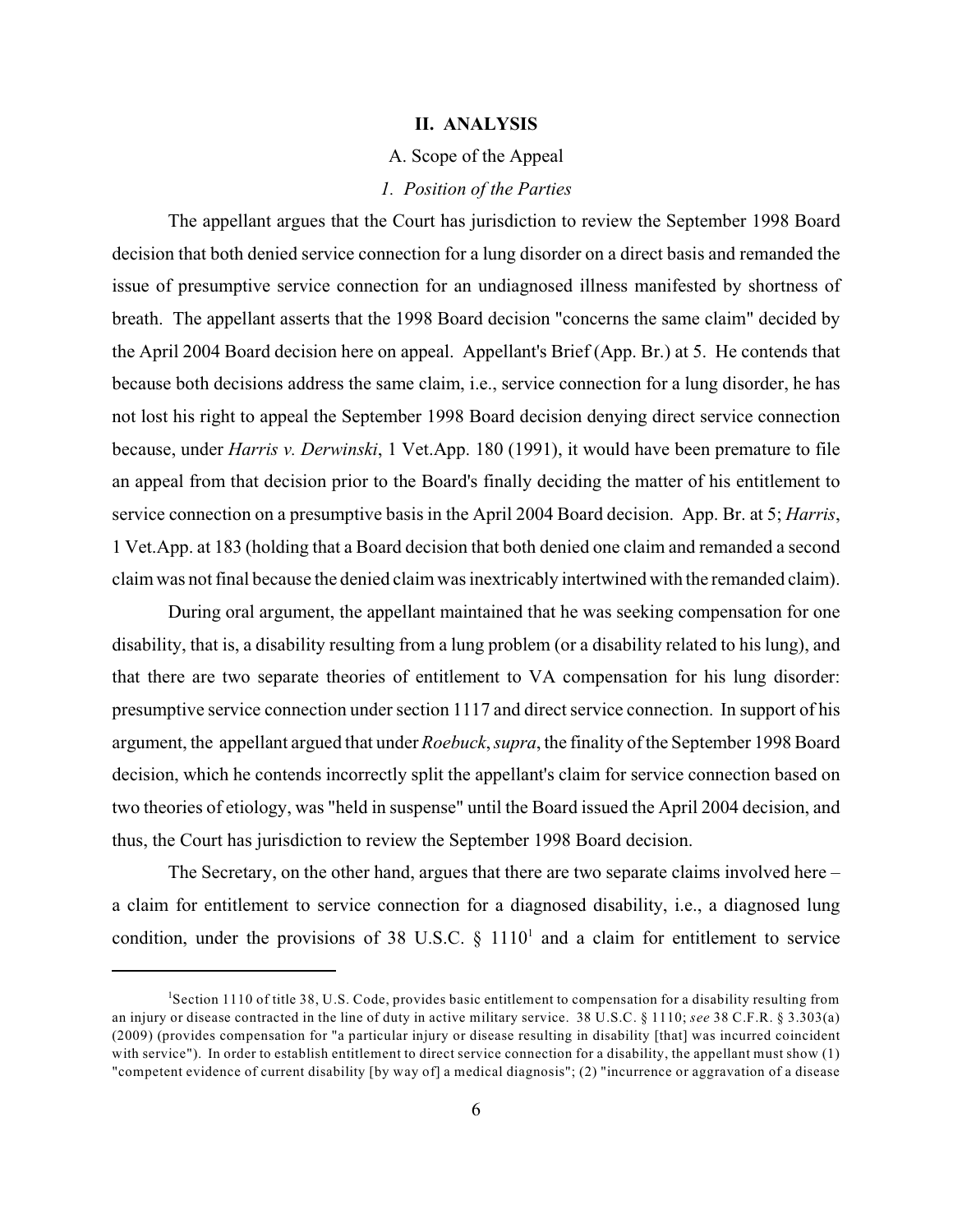connection for an undiagnosed disability under the provisions of 38 U.S.C.  $\S 1117$ . Secretary's Br. at 18-20. He asserts that the claims involve two separate legal and factual bases for entitlement to service connection. *Id.* He contends that the Court lacks jurisdiction to review the 1998 Board decision because the NOA was filed with the Court 5½ years after the September 1998 Board decision, long past the 120-day filing deadline for an appeal to this Court and the record reflects no motion for reconsideration was timely filed with the Board to toll the statutory deadline. *Id.* at 16-17.

As discussed below, the Court need not decide whether the appellant had two separate claims – one for direct service connection for a lung disability and one for presumptive service connection for a chronic disability resulting from an undiagnosed illness – or a single claim for disability compensation based on two separate theories that might support service connection and the award of benefits. This is because, in either case, the 1998 Board decision was a final decision, and the appellant failed to file an NOA with the Court within 120 days after notice of the mailing of that decision, as required under 38 U.S.C. § 7266(a) to invoke our jurisdiction.

or injury in service [by way of] lay or medical evidence"; and (3) "a nexus between the in-service injury or disease and the current disability [by way of] medical evidence." *Caluza v. Brown*, 7 Vet.App. 498, 506 (1995), *aff'd per curiam,* 78 F.3d 604 (Fed. Cir. 1996) (table); *see Hickson v. West*, 12 Vet.App. 247, 252 (1999).

 $<sup>2</sup>$  In order to establish entitlement to service connection under section 1117, the evidence must show that the</sup> appellant is a Persian Gulf veteran who (1) exhibits objective indications; (2) of a chronic disability; (3) which became manifest either during active military service in the Southwest Asia theater of operations during the Persian Gulf War, or "to a degree of 10% or more not later than [September 30, 2011]"; and the evidence must show that (4) such symptomatology by history, physical examination, and laboratory tests cannot be attributed to any known clinical diagnosis." *Guiterrez v. Principi*, 19 Vet.App. 1, 7 (2004). Section 1117 provides for entitlement to compensation on a presumptive basis to a Persian Gulf War veteran who complains of having an undiagnosed illness that is (or illnesses that are) 10% or more disabling during the presumptive period established by the Secretary. 38 U.S.C. § 1117(a)(1)(A) and (B); *see Gutierrez*, 19 Vet.App. at 6. By definition, section 1117 only provides compensation for symptoms of a chronic disability that have not been attributed to a "known clinical diagnosis." 38 C.F.R. § 3.317(a)(1)(ii) (2009); *see Stankevich v. Nicholson*, 19 Vet.App. 470, 472 (2006) ("The very essence of an undiagnosed illness is that there is no diagnosis."); *Guiterrez*, 19 Vet.App. at 10 (a Persian Gulf War veteran's symptoms "*cannot* be related to any known clinical diagnosis for compensation to be awarded under section 1117"); 60 Fed. Reg. 6660, 6665 (Feb. 3, 1995) ("The undiagnosed illness provisions of Public Law 103-446, as implemented by § 3.317, were specifically intended to relieve the unique situation in which certain Persian Gulf War veterans found themselves unable to establish entitlement to VA compensation because their illnesses currently cannot be diagnosed.").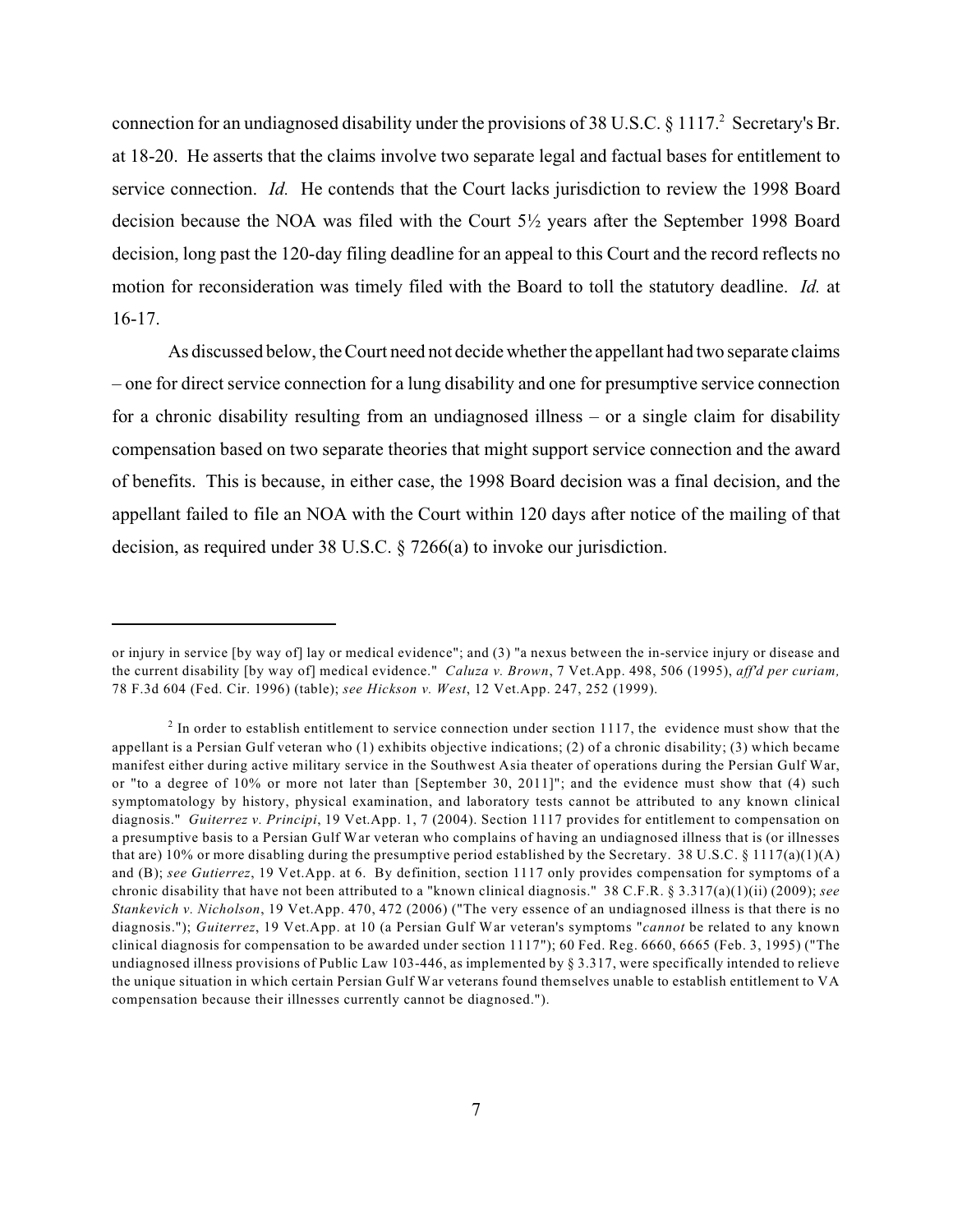### *2. General Law*

This Court's jurisdiction is governed by 38 U.S.C. §§ 7252(a) and 7266(a). Section 7252 provides that this Court "shall have exclusive jurisdiction to review decisions of the [Board]." 38 U.S.C. § 7252(a). Section 7266(a) provides that to obtain review by this Court "of a final decision of the Board of Veterans' Appeal," a person "adversely affected by such decision" must file an NOA "with the Court within 120 days after the date on which the notice of the decision is mailed pursuant to section 7104(e) of this title." 38 U.S.C. § 7266(a). Accordingly, this Court has appellate jurisdiction to review final Board decisions. *See Breeden v. Principi*, 17 Vet.App. 475, 478 (2004).

The Federal Circuit in *Maggitt v. West* discussed our jurisdictional statute. The Federal Circuit held that our Court erred when it held that it did not have jurisdiction to hear arguments raised for the first time before our Court. In reaching that decision, the Federal Circuit said that "[t]he government is correct in the assertion that the jurisdiction of the Veterans Court by statute only reaches to a 'decision of the Board.'" 202 F.3d 1370, 1375 (Fed. Cir. 2000) (quoting 38 U.S.C. § 7252(a)). The Federal Circuit then said: "A 'decision' of the Board, for purposes of our Court's jurisdiction under section 7252, is the decision with respect to the benefit sought by the veteran: those benefits are either granted . . . , or they are denied." *Id.* at 1376. In *Kirkpatrick v. Nicholson*, the Federal Circuit subsequently noted that this definition of "decision" in section 7252 was "in line with the definition of a Board decision in 38 U.S.C. § 7104, the Board's jurisdictional statute," which provides that "'[e]ach decision of the Board shall include– . . . an order granting appropriate relief or denying relief.'" 417 F.3d 1361, 1364 (Fed. Cir. 2005) (quoting 38 U.S.C. § 7104(d)).

The Board's 1998 decision in this case contained an order denying relief. *See Maggitt*, *supra*. It specifically denied benefits – entitlement to service connection for a lung disorder on a direct service-connected basis. Pursuant to its remand directives, however, the Board decision also left open the possibility that the appellant may be entitled to benefits for a chronic disorder manifested by shortness of breath, due to an undiagnosed illness, on a presumptive basis. Therefore, the Court must decide whether the remand of entitlement to service connection for a chronic disorder manifested by shortness of breath rendered nonfinal the Board's decision to deny benefits for a lung condition based on direct service connection. In other words, the question is whether the 1998 Board decision that adversely resolved direct service connection for a lung condition and also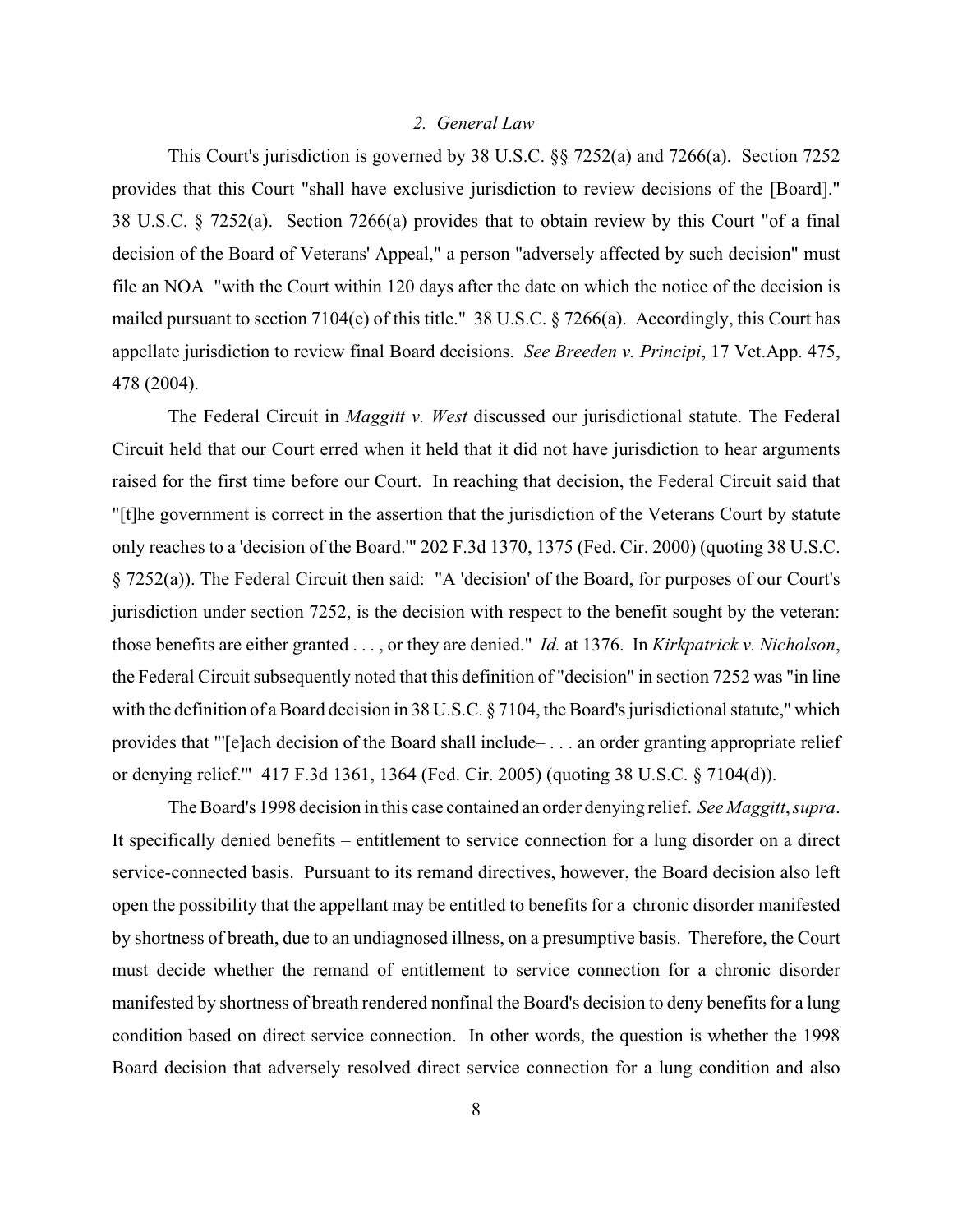remanded to the RO another matter was "final" with regard to the resolved matter for purposes of judicial appeal to this Court such that the appellant was required to appeal that decision within 120 days after it issued.

# *3.* Roebuck *and* Joyce

In resolving the question, the Federal Circuit's remand of the instant case suggested that we specifically consider two recent decisions. We first consider this Court's decision in *Roebuck*, *supra*, where the Court addressed the finality of a Board decision. The Court notes that *Roebuck*, by its terms, involved a "unique" set of circumstances where the Board issued a decision in two separate parts, explicitly stating its intent to do so, without remanding a matter to the RO. *Roebuck*, 20 Vet.App. at 316. Specifically, Mr. Roebuck claimed entitlement to service connection for a lung disorder as secondary to tobacco use and nicotine dependence and also as secondary to asbestos exposure. In December 2002, the Board issued a decision denying service connection for a lung disorder as secondary to nicotine dependence and, in the same decision, expressly stated that it would also issue a separate decision concerning the asbestos exposure theory of causation. Less than one year later, the Board issued another decision denying service connection for a lung disorder as secondary to asbestos exposure. *Id*. at 317. The Court held that the first Board decision was not final where, "in the unique circumstances" presented, the Board (1) bifurcated its decision of Mr. Roebuck's lung disorder claim, (2) denied service connection for a lung disorder under a nicotine dependence theory, and (3) "stated that it would 'prepare a separate decision addressing [the issue]' of service connection for a lung disorder under an asbestos exposure theory." *Id.* at 309, 316.

The *Roebuck* Court held that

when a claimant raises more than one theory in support of a claim during the time while that claim is still pending before VA, *if the Board* bifurcates those theories or arguments *and addresses them in separate decisions*, the time for appeal is not ripe until *the Board* issues a final decision denying all theories [and, u]nder those circumstances, the 120-day requirement for filing a[n NOA] will not begin to run *until the Board* has denied all theories in support of the claim that it has identified for consideration.

*Id.* at 315-16 (emphasis added). In holding that the first Board decision was nonfinal, the Court noted that "to adjudicate a claimant's appeal of one theory of a claim while **the Board** is still deliberating on another theory supporting that same claim, our efforts would be potentially duplicative and unnecessary." *Id.* at 315 (emphasis added). Thus, among the unique circumstances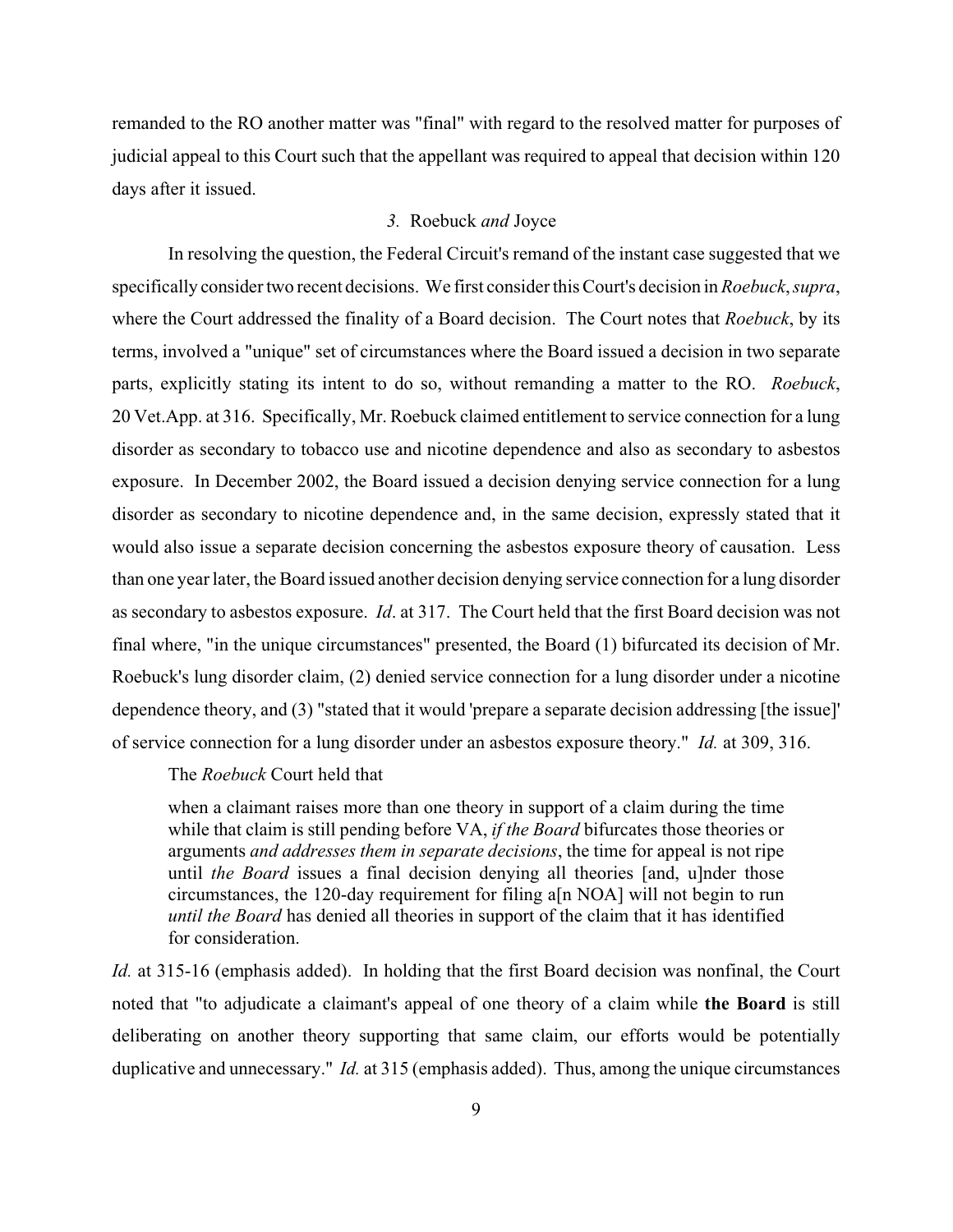of *Roebuck* was the Board's issuance of its decision in two parts without remanding either theory to the RO for further development and readjudication. *Id.* at 316 (noting that the Board's decision "was issued by the Board in two parts separated by less than a year"). Accordingly, *Roebuck* is limited to the situation where the Board, in its decision denying one theory, specifically states that the Board will be issuing, without a remand to the RO, a second decision on another theory of the same claim. To read *Roebuck* more broadly creates a new exception to the rule of finality and ignores the fact that *Roebuck* explicitly was based on unique circumstances.

Thus, *Roebuck* is not dispositive of the issue here regardless of whether the appellant is deemed to have filed two separate claims or one claim. First, if we assume the appellant sought benefits for two *separate disabilities* – a diagnosed lung disorder, described as both pneumonia and bronchitis, and an undiagnosed chronic condition manifested by shortness of breath alleged to be the result of his service in the Persian Gulf – *Roebuck* is simply inapposite because the Court in that case found that there was one claim. *Id*. at 315-16; *see also Elkins v. Gober*, 229 F.3d 1369, 1376 (Fed. Cir. 2000) (holding that "[b]ecause . . . each 'particular claim for benefits' may be treated as distinct for jurisdictional purposes, a veteran's claims may be treated as separable on appeal"). Second, if we assume the appellant raised two theories in support of a single claim for VA benefits for a lung condition – direct service connection and presumptive service connection available to Persian Gulf War veterans – the facts are distinguishable from *Roebuck* because here the Board issued a final decision with regard to benefits based upon direct service connection, and remanded to the RO for consideration of benefits based upon presumptive service connection, whereas in *Roebuck*, the Board denied one theory and expressly stated that it would issue a second Board decision on the second theory.

We next consider the Federal Circuit's decision in *Joyce*, *supra*, which held that a decision of our Court was not final where our Court had affirmed in part, reversed in part, and vacated in part a Board decision finding no clear and unmistakable error (CUE) in an RO decision denying disability compensation benefits and remanding a matter to the Board. 443 F.3d at 849-50. Our Court affirmed the Board's determination of no CUE as to the RO's finding that the presumption of soundness was rebutted. We reversed the Board determination of no error in the RO finding that the presumption of aggravation had been rebutted under the applicable regulation and remanded for the Board to determine whether the RO's error was outcome determinative. We vacated the Board's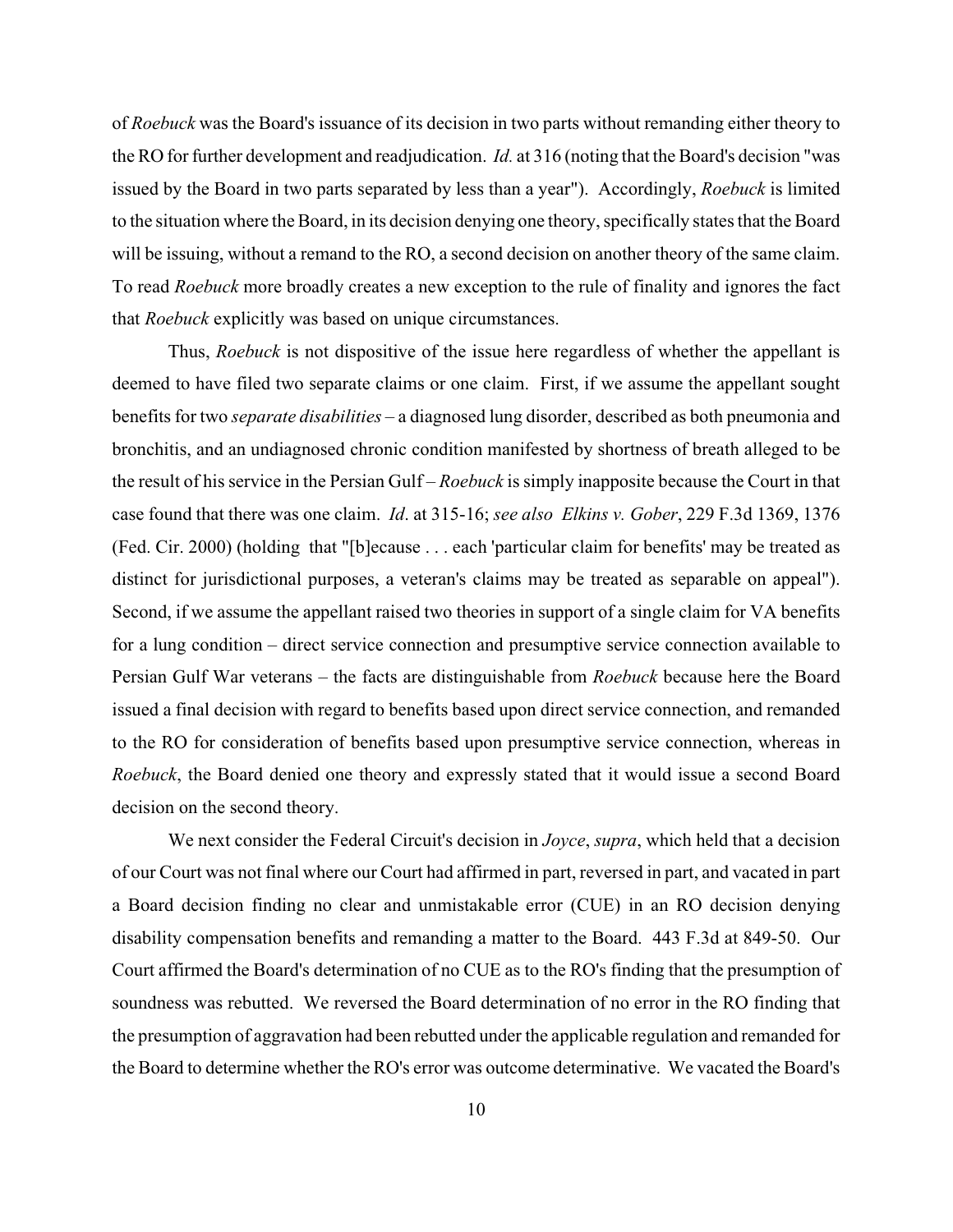denial of CUE and remanded for readjudication on the service-connection question. The appellant appealed to the Federal Circuit.

The parties in *Joyce* disagreed as to whether there was a single claim – one for service connection that is established either through the presumption of soundness or the presumption of aggravation – or two separate claims – one for service connection and one for aggravation. The Federal Circuit stated that it need not decide which view of the underlying claims was correct because under either view "there is a lack of finality." 443 F.3d at 849. The Federal Circuit concluded that if there is only a single claim, review by the Federal Circuit was unavailable because the remand order did not satisfy the test announced in *Williams v. Principi*, 275 F.3d 1361 (Fed. Cir. 2002), which held that the Federal Circuit may review a nonfinal remand order if three conditions were met. *Joyce*, 443 F.3d at 850. The Federal Circuit stated that if there were separate claims for service connection and aggravation, *Elkins*, 229 F.3d at 1376, was applicable, and the "assertedly separate claims are inextricably intertwined because both claim compensation for the same disability." 443 F.3d at 850. The Federal Circuit concluded that "[r]eview of the Veterans Court's decision as to the service connection claim is unavailable under *Elkins* because it would 'disrupt the orderly process of adjudication.'" *Id.*

We conclude that the Federal Circuit's decision in *Joyce*, similar to *Roebuck*, does not answer the question now before the Court. *Joyce* discussed the reviewability of decisions of this Court by the Federal Circuit. *Joyce* did not discuss the finality of a Board decision and the jurisdictional basis on which this Court reviews Board decisions. In *Joyce*, the Federal Circuit expressly noted: "Our review of decisions of the Court of Appeals for Veterans Claims is governed by 38 U.S.C. § 7292. While that statute does not explicitly impose a final judgment requirement, we have nonetheless 'generally declined to review nonfinal orders of the Veterans Court' on prudential grounds." 443 F.3d at 849 (quoting *Williams*, 275 F.3d at 1363). Accordingly, the Federal Circuit in *Joyce* did not review or interpret the statutes from which this Court derives its jurisdiction – 38 U.S.C. §§ 7252(a) and 7266(a). To the extent *Joyce* is argued to be instructive, it did not resolve the issue of one claim versus two claims, instead finding that either approach would yield the same result. And, it did not resolve the issue of whether a decision deemed final by the Board with regard to one claim or one theory supporting a claim for benefits, and for which notice of appellate rights had been provided to the claimant – but for which no appeal was filed within 120 days of that Board decision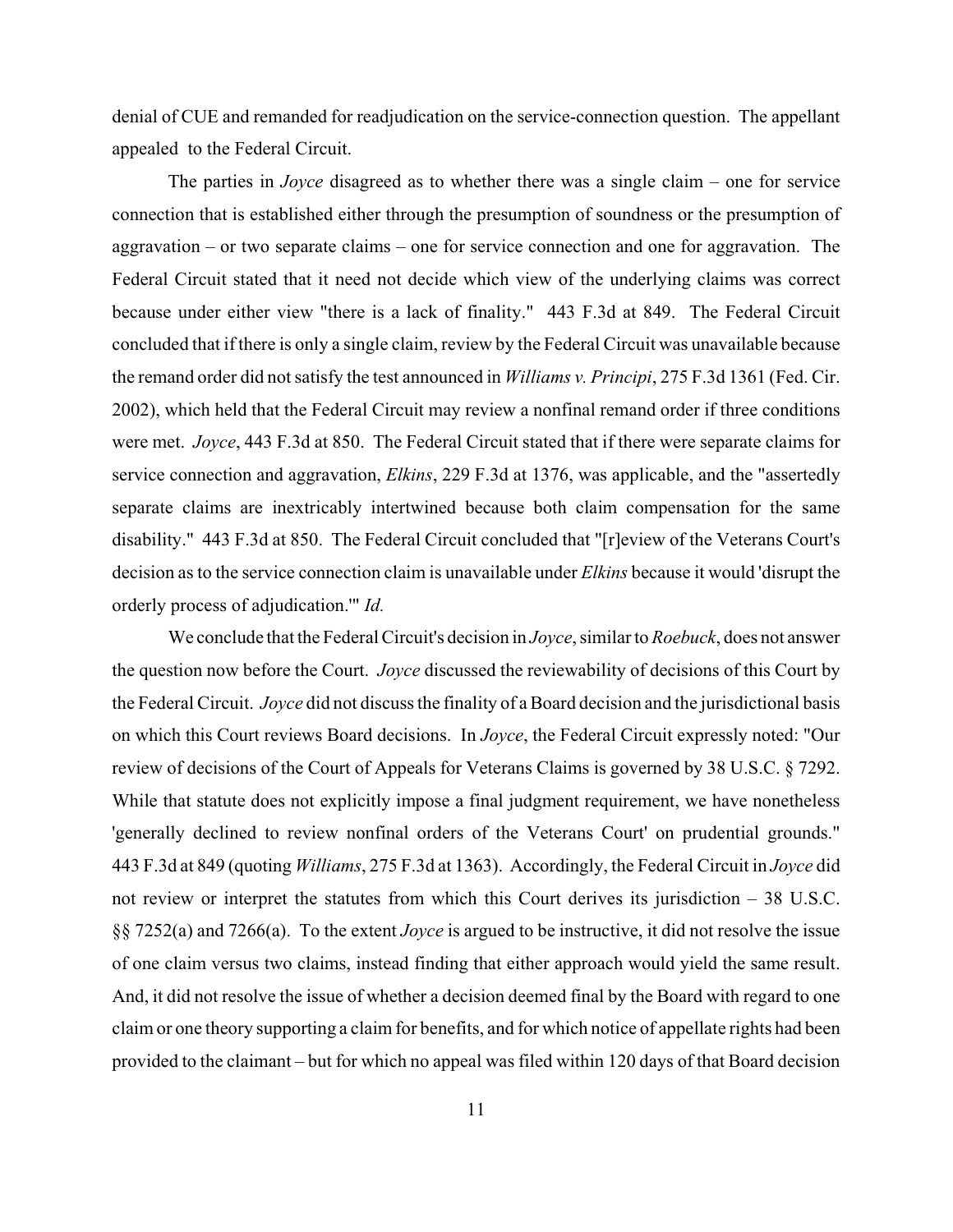– nevertheless could be appealed when the Board ultimately rendered a decision on the remaining claim or theory that might support an award of benefits.

# *4.* Elkins *and Administrative Finality*

 In *Elkins*, the Federal Circuit provided guidance as to the applicable jurisdictional finality standard in the context of appeals from decisions that do not dispose of all claims but instead include a remand. *Elkins* established that judicial review is available for a claim for which final judgment has been entered even if other claims presented in the same appeal have been remanded. *Id.* The Federal Circuit in *Elkins* held that it had jurisdiction to review the veteran's headache claim and neck argument on appeal from our Court notwithstanding our remand of the veteran's back claim and notwithstanding the fact that all claims were related to the same accident and were presented to this Court in a single appeal. *Elkins*, 229 F.3d at 1374. This Court had affirmed the Board's denial of the headache claim and had rejected Mr. Elkins's argument that the medical evidence regarding his headaches also established a claim for service-connected neck pain. The Federal Circuit explained that in deciding that it could treat the claims as separable on appeal, it was adopting the approach in *Dewey Electronics Corp. v. United States*, 803 F.2d 650, 654 (Fed. Cir. 1986). The Federal Circuit stated that "[t]he relevant consideration, in determining whether an administrative adjudication is sufficiently 'final' is 'whether the process of the administrative decision-making has reached a stage where judicial review will not disrupt the orderly process of adjudication and whether rights or obligations have been determined or legal consequences will flow from the agency action.'" *Elkins*, 229 F.3d at 1373 (quoting *Dewey*, 803 F.2d at 654). Applying this *Elkins* standard to an appeal from our Court, the Federal Circuit concluded that, because the legal issues presented on appeal were all distinct (i.e., whether Mr. Elkins had presented "new and material evidence" sufficient to reopen his claim for back injuries, whether he had presented a "well grounded" claim for headaches, and whether the medical reports furnished with his headache claim support a claim for neck injuries), its review of our Court's decision with respect to the headache and neck matters would not "disrupt the orderly process of adjudication below with respect to the remanded [back injury] claim." *Id.* at 1375-76.

In discussing its practice of treating a veteran's distinct issues as separable on appeal (and in allowing sequential appeals on separate issues or claims), the Federal Circuit in *Elkins* discussed its prior decisions regarding similar matters. *See Elkins*, 229 F.3d at 1374-75. The Federal Circuit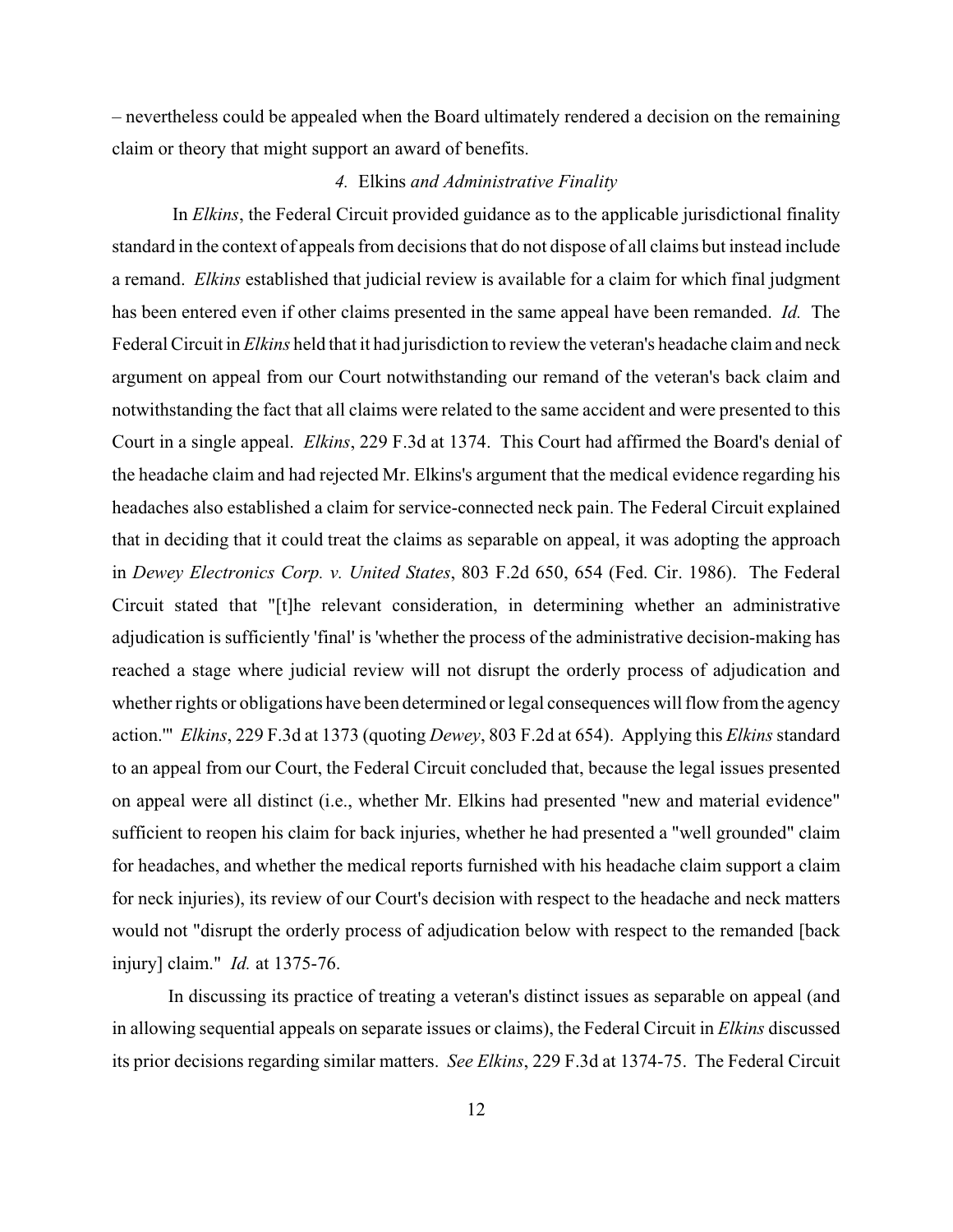noted its prior holdings that a veteran's overall claim for benefits is comprised of separate issues and that our Court has jurisdiction to consider an appeal concerning one or more of those issues. *See*, *e.g.*, *Grantham v. Brown*, 114 F.3d 1156, 1158-59 (Fed. Cir. 1997) (elements of a claim may be appealed sequentially to U.S. Court of Appeals for Veterans Claims);*see also Barrera v. Gober*, 122 F.3d 1030, 1032 (Fed. Cir. 1997) (holding that the U.S. Court of Appeals for Veterans Claims has jurisdiction to review a decision concerning one of the issues that comprise a claim, i.e., the issue of disability rating). The Federal Circuit stated that, unlike district court cases where a plaintiff must present all claims for relief arising from an event in a single complaint and then appeal all at once, "there is no requirement that a veteran's various claims for relief be simultaneously filed and adjudicated, either upon initial review or on appeal." *Elkins*, 229 F.3d at 1375. The Federal Circuit further stated: "Rather, we have recognized that the unique statutory process of adjudication through which veterans seek benefits may necessarily require that the different issues or claims of a case be resolved at different times, both by the agency of original jurisdiction and on appeal." *Id.*

Against this backdrop, we conclude that a final Board decision denying VA disability compensation based upon direct service connection, while the consideration of benefits based upon presumptive service connection is still under adjudication, constitutes a final decision subject to separate appeal to the Court.<sup>3</sup> Our conclusion is consistent with the recognition in *Elkins* that VA's "unique statutory process of adjudication" does not necessarily require different issues to be resolved all at once. *See Elkins*, 229 F.3d at 1375-76. In meritorious cases where the Board denies benefits based on a particular issue with distinct criteria and remands for further adjudication another issue of establishing entitlement to benefits, a veteran might otherwise have to wait years for resolution and possibly benefits to which he or she is entitled. Indeed, as illustrated by the circumstances in the instant case, it took VA *more than five years* after its decision denying direct service connection

<sup>&</sup>lt;sup>3</sup> The Court recognizes the Federal Circuit's decision in *Bingham v. Principi*, 421 F.3d 1346 (Fed. Cir. 2005), which held that all theories of service connection were disposed of when the Board decision there had denied service connection. Unlike the factual circumstances presented in *Bingham*, however, where the Board denied a claim for service connection on one theory and was silent as to other theories of service connection, in the present case, the Board specifically remanded a separate theory for development, thereby foreclosing any argument that its denial of direct service connection could be interpreted as a final decision on the separate theory of presumptive service connection. *See also D'Aries v. Peake*, 22 Vet.App. 97 (2008) (exercising jurisdiction over appeal of Board decision that denied service connection for cause of veteran's death even while claim for DIC was denied in a separate Board decision and remanded in a separate Court decision); *Andrews v. West*, 16 Vet.App. 384 (1999) (table) (exercising jurisdiction over appeal of Board decision denying benefits based on direct service connection while benefits based on secondary service connection were still being adjudicated).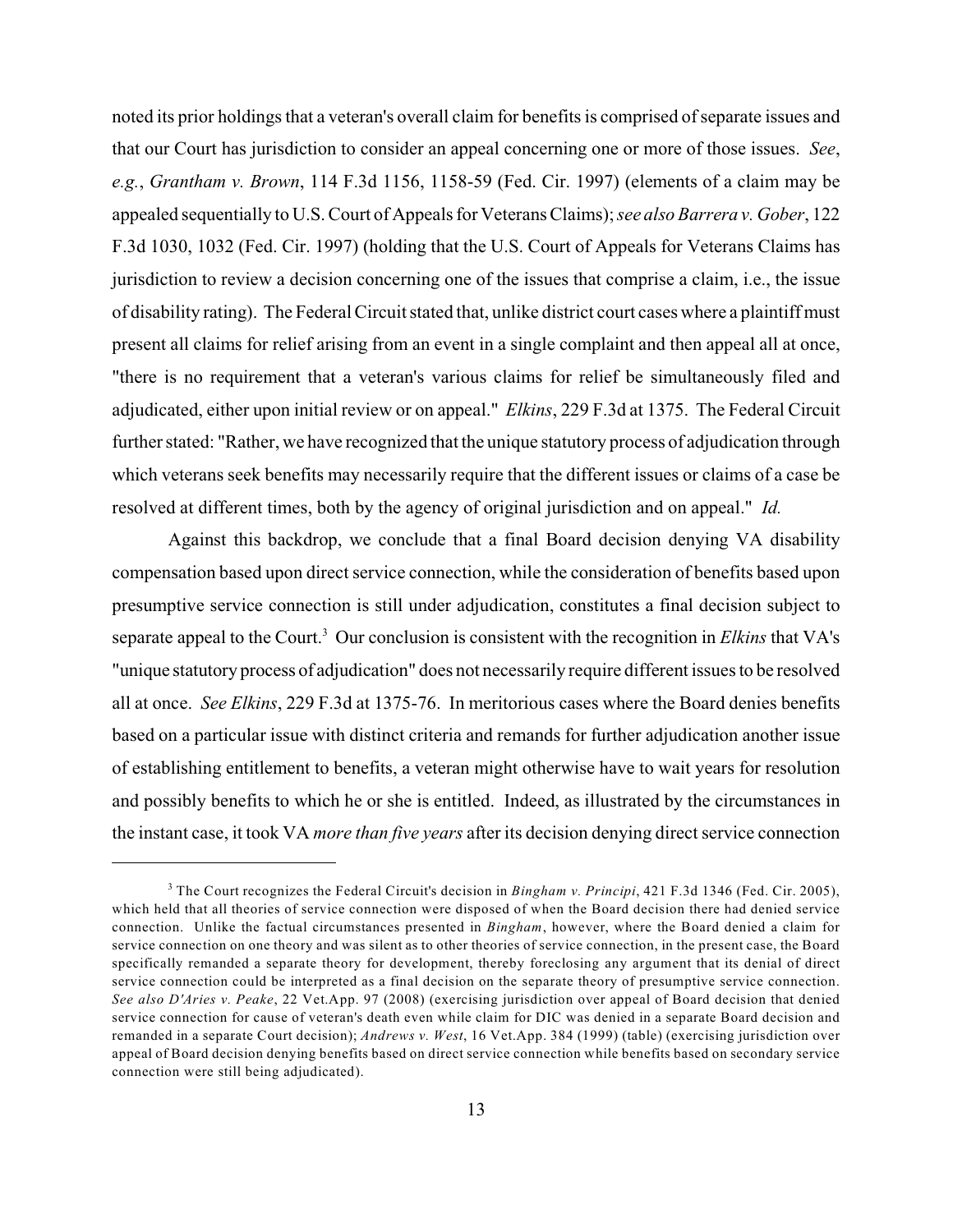for a lung disability under section 1110 to complete the remand proceedings pertaining to entitlement to the presumption of service connection for undiagnosed illnesses incurred in, or manifested during a presumptive period following, service in the Persian Gulf under section 1117.

In addition, to require a final decision with respect to all claims for benefits, or theories in support of a claim for benefits – regardless of whether they raise distinct questions, are based on different statutory provisions, or rely on different causes of a disability – may have the unintended effect of encouraging the Board to delay making a determination on any matter until all matters are fully developed and ready for disposition. In such a case, if the Board decides one matter and remands another matter, when the remanded matter is later ready for the Board's disposition (after all instructions on remand have been fulfilled), the Board would be required to revisit its decision on the first matter to ensure that it currently complies with all law and regulations. It is unlikely that the Board will spend its resources adjudicating the first matter if that were the law, and the Board might very well decide that it would be more efficient to delay any adjudication until all claims for benefits, or theories in support of a claim for benefits, were ready for a decision. The veteran would thus be denied the opportunity of judicial review of an adverse decision until all issues addressed in the Board decision or all possible bases for supporting a claim for benefits have been finally decided. Such an outcome would serve neither the veteran nor the VA's interest in providing a timely award of benefits or achieving final resolution of claims.

# *5. Reviewability Versus Finality of a Board Decision*

The Court recognizes that this Court's decision in *Harris* discussed this Court's jurisdictional statutory requirement of a "final Board decision" and the question of when a Board decision is appealable. 1 Vet.App. at 181-83. In *Harris*, the Court held that a Board decision that denied an increased rating for service-connected anxiety neurosis was not a final decision over which this Court had jurisdiction because the claim was "inextricably intertwined" with a claim for service connection for a heart disorder that the Board had referred to the RO. *Id.* at 183. The Court in *Harris* stated that it would neither review Board decisions "in a piecemeal fashion nor unnecessarily interfere with the [VA] deliberative process." *Id.* The Court stated:

A decision by the RO to grant appellant's referred heart disorder claim could have a significant impact upon appellant's claims for an increased rating for anxiety neurosis. This, in turn, could render any review by this Court of the decision on the anxiety neurosis claim meaningless and a waste of judicial resources.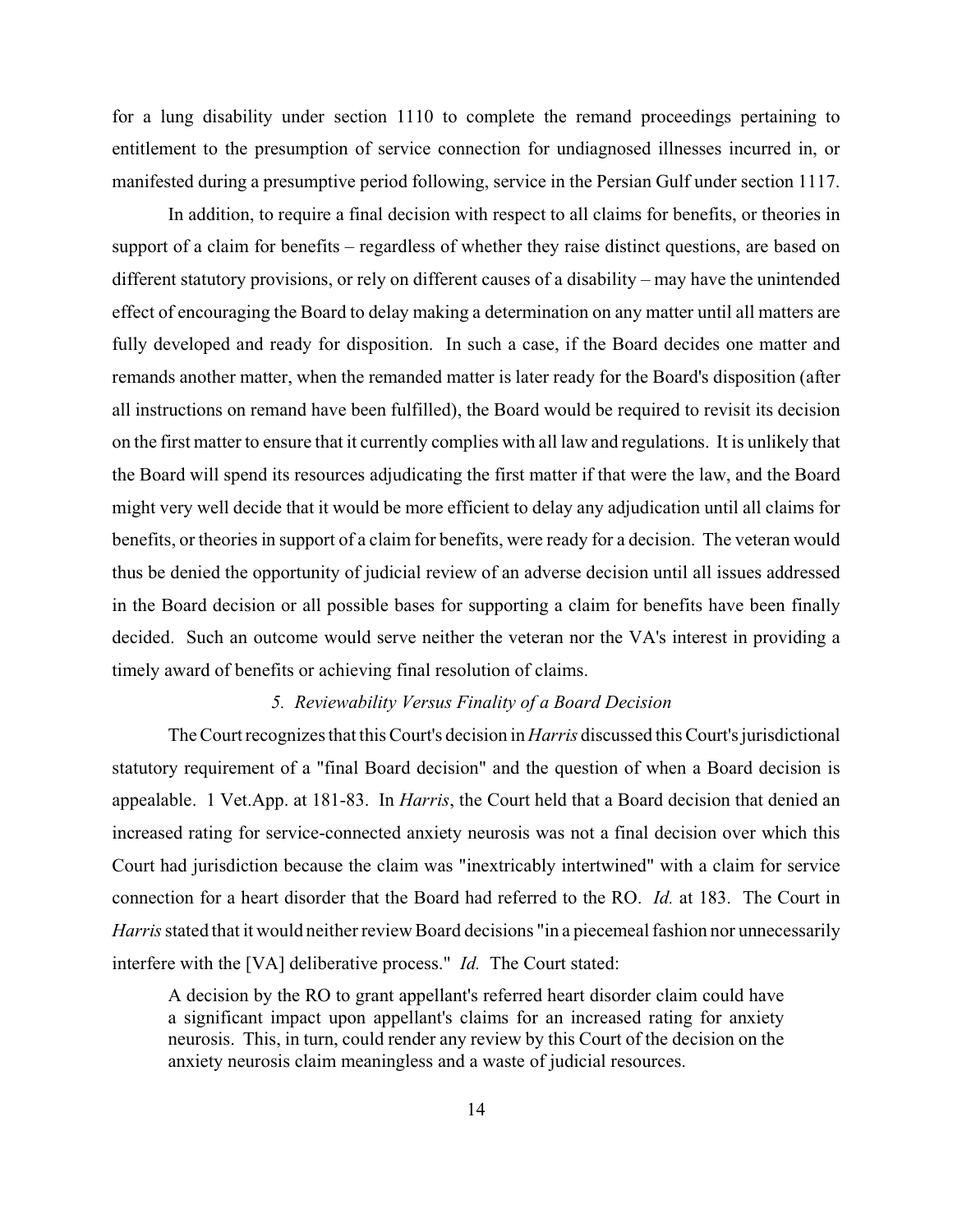*Id.* at 183. Accordingly, the Court determined that piecemeal review could render a decision on one claim "meaningless" and would be a "waste of judicial resources." *Id.* The Court noted that the evidence in support of both claims was "replete with statements that the veteran's mental state was a result of his physical condition," and further noted that the crux of the appellant's claim for benefits was that "his heart disorder [was] the cause of his anxiety neurosis." *Id*. Because the claims appeared "so closely tied" together, the Court concluded that the Board decision did not constitute a final decision and dismissed the appeal for lack of jurisdiction. *Id.*

The *Harris* court determined that a holding by the Court that claims are inextricably intertwined – i.e., where a referred claim could have a significant impact on a denied claim that is being appealed – mandates dismissal of the appeal. The Court today overrules *Harris* to the extent it stands for the proposition that this Court has no jurisdiction over a Board decision that denied a claim if that claim is "inextricably intertwined" with another claim that the Board remanded. The Court has jurisdiction over such matters on direct appeal, but may decline to exercise its jurisdiction in such cases, as we frequently do. *See*, *e.g.*, *Hunt v. Nicholson*, 20 Vet.App. 519, 525-26 (2006) (declining to review denial of entitlement to vocational rehabilitation benefits and remanding for readjudication because issue was dependent on – "inextricably intertwined" with – whether, on remand, the Board reopens and grants a claim for service connection) (citing *Harris*, *supra*); *Anglin v. West*, 11 Vet.App. 361, 367 (1998) (remanding claim for a bladder disorder, for which there was medical evidence that it was connected to a back problem, because it was "inextricably intertwined" with a claim for a back condition that the Court was remanding) (citing *Harris*, *supra*); *Holland v. Brown*, 6 Vet.App. 443, 447 (1994) (holding that a Board decision denying an increased rating for service-connected rheumatoid arthritis is final even though Board referred to RO "a TDIU rating claim" based on rheumatoid arthritis because referred claim "may not necessarily affect the claim on appeal"). Overruling *Harris*, we now hold that where a Board decision purports to be a final decision, the Board issues a notice of appellate rights, and the appellant timely appeals to the Court, this Court has jurisdiction to review the Board decision for error. However, on review, the Court retains its discretion to determine at the threshold that a claim or theory denied by the Board in any such decision or portion of a decision on review is so inextricably intertwined with matters still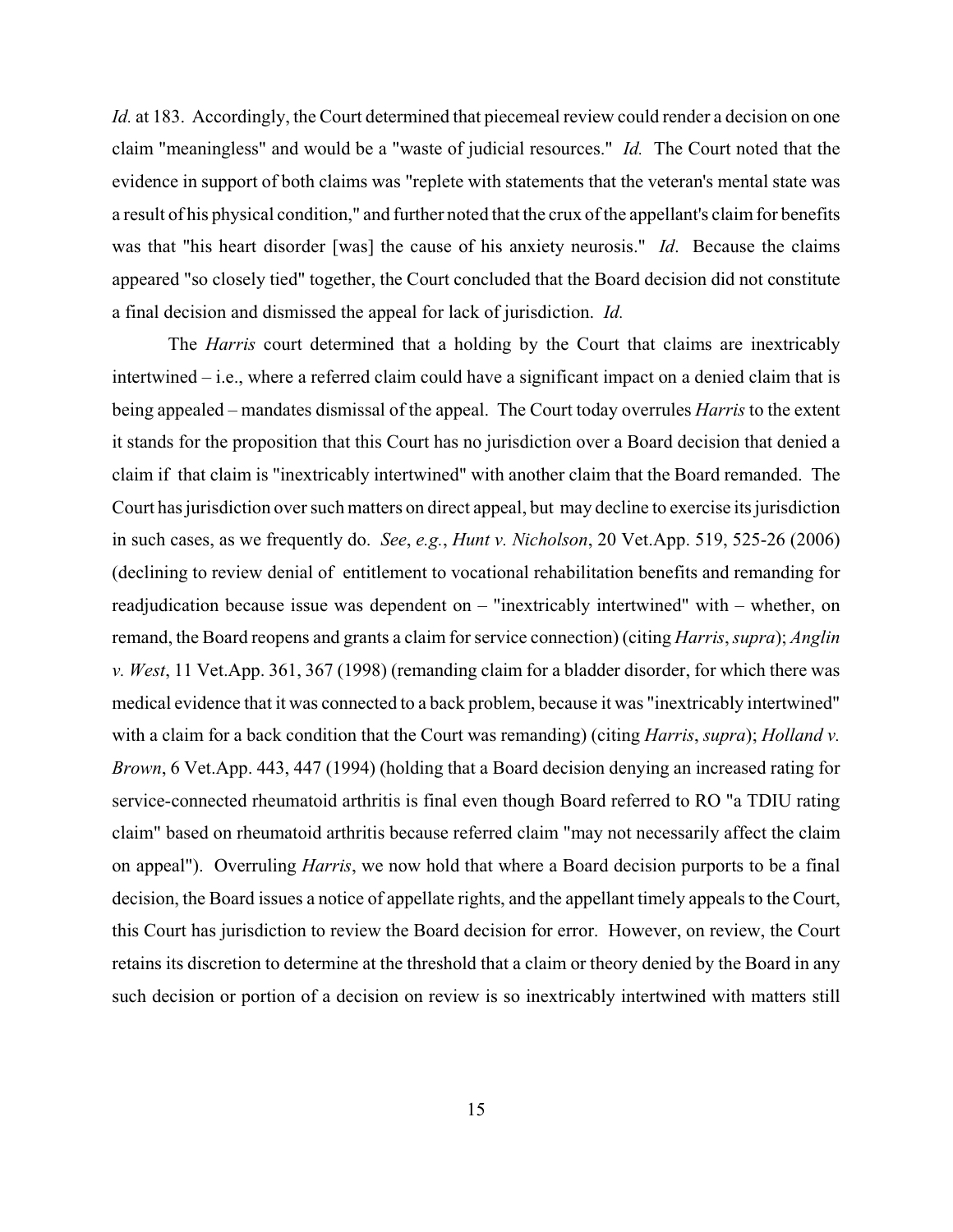pending before VA that it should be remanded to VA to await development or disposition of a claim or theory not yet finally decided by VA.<sup>4</sup>

 We make clear today, that this Court's *jurisdiction* to review a Board decision denying a claim is not controlled by whether the claim denied by the Board is "inextricably intertwined" with another claim that was either remanded or referred by the Board to the RO because the facts underlying the two claims are so closely tied together. Rather, this Court's jurisdiction is controlled by whether the Board issued a "final decision" – i.e., denied relief by either denying a claim or a specific theory in support of a claim and provided the claimant with notice of appellate rights. 38 U.S.C. § 7266(a); *see Percy v. Shinseki*, 23 Vet.App. 37, 45-46 (2009) (noting imprecise use of term "jurisdictional" in caselaw and VA regulations); *see also Bowles v. Russell*, 127 S. Ct. 2360, 2365-66 (2007) (defining as jurisdictional, limits in statute as to when and under what conditions a court may hear a case). We hold that only after the Court determines that it has jurisdiction does it then engage in consideration of questions concerning whether the appeal involves multiple claims or issues that are inextricably intertwined. If we find that the matter on appeal is inextricably intertwined with an issue or claim still pending before VA, the Court generally will decline, for reasons of judicial economy or on prudential grounds, to review the merits of the claim or issue adjudicated in the Board decision then before the Court, and remand it for further adjudication, as appropriate, with the other "inextricably intertwined" matters still being adjudicated below.

Following today's decision, a claimant will no longer be presented with the dilemma of whether he should appeal or risk having his right to appeal vitiated for failure to timely appeal. *See*, *e.g.*, *Gurley v. Nicholson* 20 Vet.App. 573, 575 n.1 (2007). It is not the Court's province to dictate how VA implements its statutory authority to dispose of appeals in a timely and efficient manner so long as it permissibly does so within controlling statutes. *See Ramsey v. Nicholson*, 20 Vet.App.

<sup>&</sup>lt;sup>4</sup> Contrary to the view expressed by Judge Hagel in his separate opinion, we observe that this Court's decision in *Harris v. Derwinski*, 1 Vet.App. 180 (1991), is implicated, and its discussion necessary, regardless of whether this case involves one claim or two claims. Even if this Court were to hold that there are two claims involved here, *Harris* dictates that we determine, as part of this appeal, whether the "claim" for service connection for a lung condition on a direct basis that was denied in 1998 is "inextricably intertwined" with the "claim" for presumptive service connection for a chronic disability resulting from an undiagnosed illness based on service in the Persian Gulf. If so, *Harris* would not have permitted this Court to have jurisdiction over an appeal filed within 120 days of the 1998 denial but would permit jurisdiction *now* to review the 1998 denial as part of the current appeal of the denial of service connection under the presumptive provisions for Persian Gulf War veterans. Because a determination as to whether claims are inextricably intertwined does not properly determine this Court's jurisdiction, we overrule that aspect of *Harris*.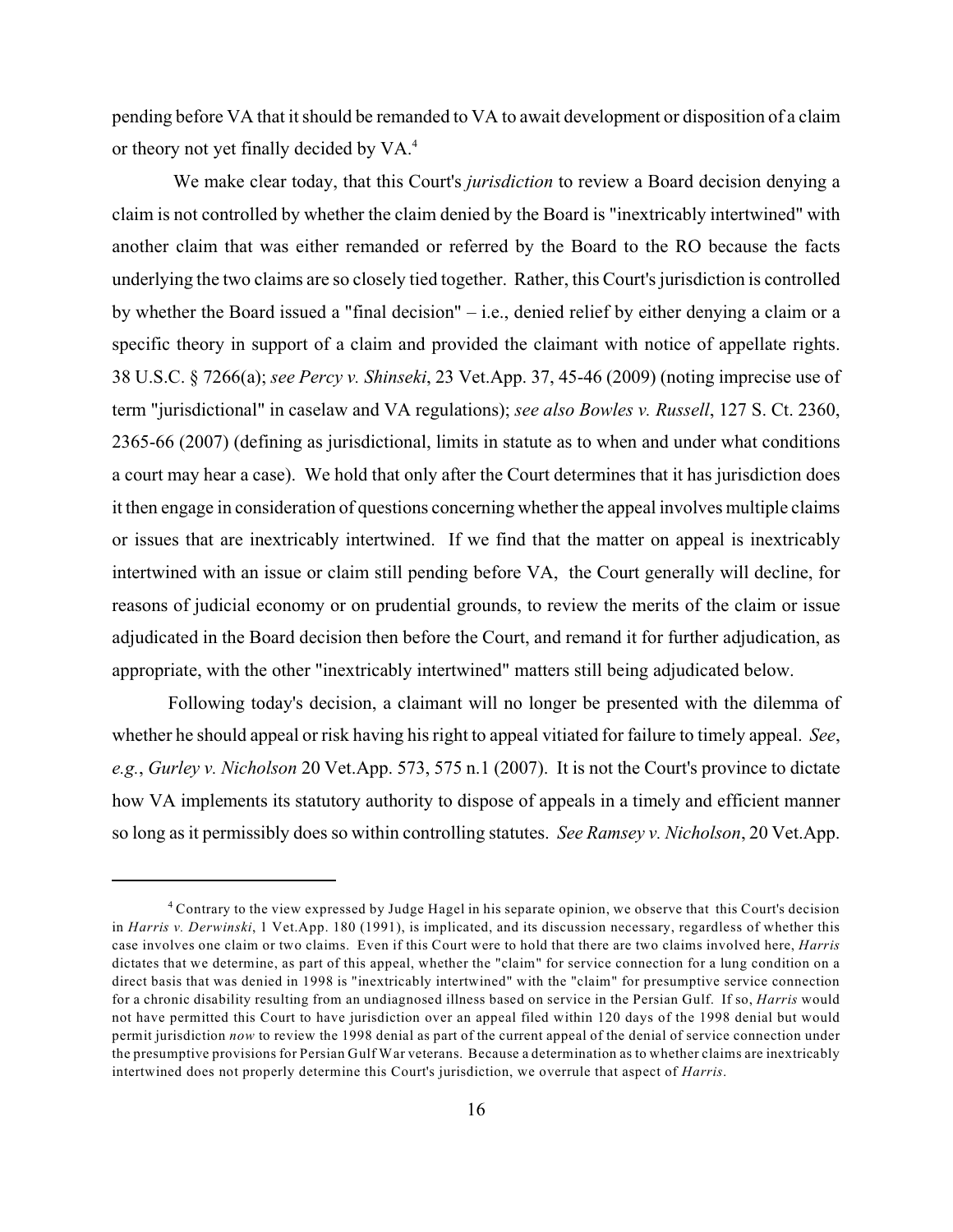16, 27 (2006) ("The general authority of the Secretary to interpret and apply the relevant law and of the Board to dispose of appeals in a timely manner authorizes the Secretary to manage the Board in its dispositions of cases and to consider the relevant law in its control of the dispositions of the appeals pending on the Board's docket and to do so with economy of time and effort.").

While it does not fall to this Court to design or redesign the VA adjudication process, it is our province to consider a timely appeal from a claimant who has been denied relief based on one theory, has received notice of his appellate rights, and who argues that the Board erred in issuing the denial. *See*, *e.g*., *Colo. River Water Conservation Dist. v. United States*, 424 U.S. 800, 821 (1976) (Stewart, J., joined by Blackmun and Stevens, JJ., dissenting) ("[F]ederal courts have a 'virtually unflagging obligation . . . to exercise the jurisdiction given them.'"). In such a case, the Court can then determine whether the benefits denied or limited are inextricably intertwined with a remanded issue or claim, or whether the Board erred in issuing the denial or limitation of benefits that was appealed. Parties are well-served by a process that allows the Court to review assertedly final decisions to determine (1) whether one issue on which the Board denied benefits is inextricably intertwined with other issues that the Board remanded, and (2) whether such a Board decision should be reversed, modified, or the matter remanded, based on Board error, including misapplication of the law, failure to develop a complete record, or other defects that would otherwise not be addressed for years thereafter. By a veteran's timely exercise of appellate rights, errors by the Board may be corrected as early in the process as possible, rather than many years later, when remand proceedings on a separate matter are completed. Claimants not satisfied with a clear, final decision of the Board, accompanied by notice of their appellate rights, should appeal any such decision in a timely manner (or request Board reconsideration) to preserve those appellate rights. A claimant should understand that "Board denial" on the issues coupled with a notice of appellate rights means "file an appeal or the denial becomes final," because it is in the control of the claimant, not the Court or the Secretary, whether to appeal once the Board issues its decision. If an appeal is filed, the Court will determine issues of finality and whether the issues or claims are inextricably intertwined on a case-by-case basis. Failure of a claimant to appeal (or seek reconsideration) presents the risk, as we see in the case before us, that the matters finally decided by the Board will not be appealable after the time to appeal passes.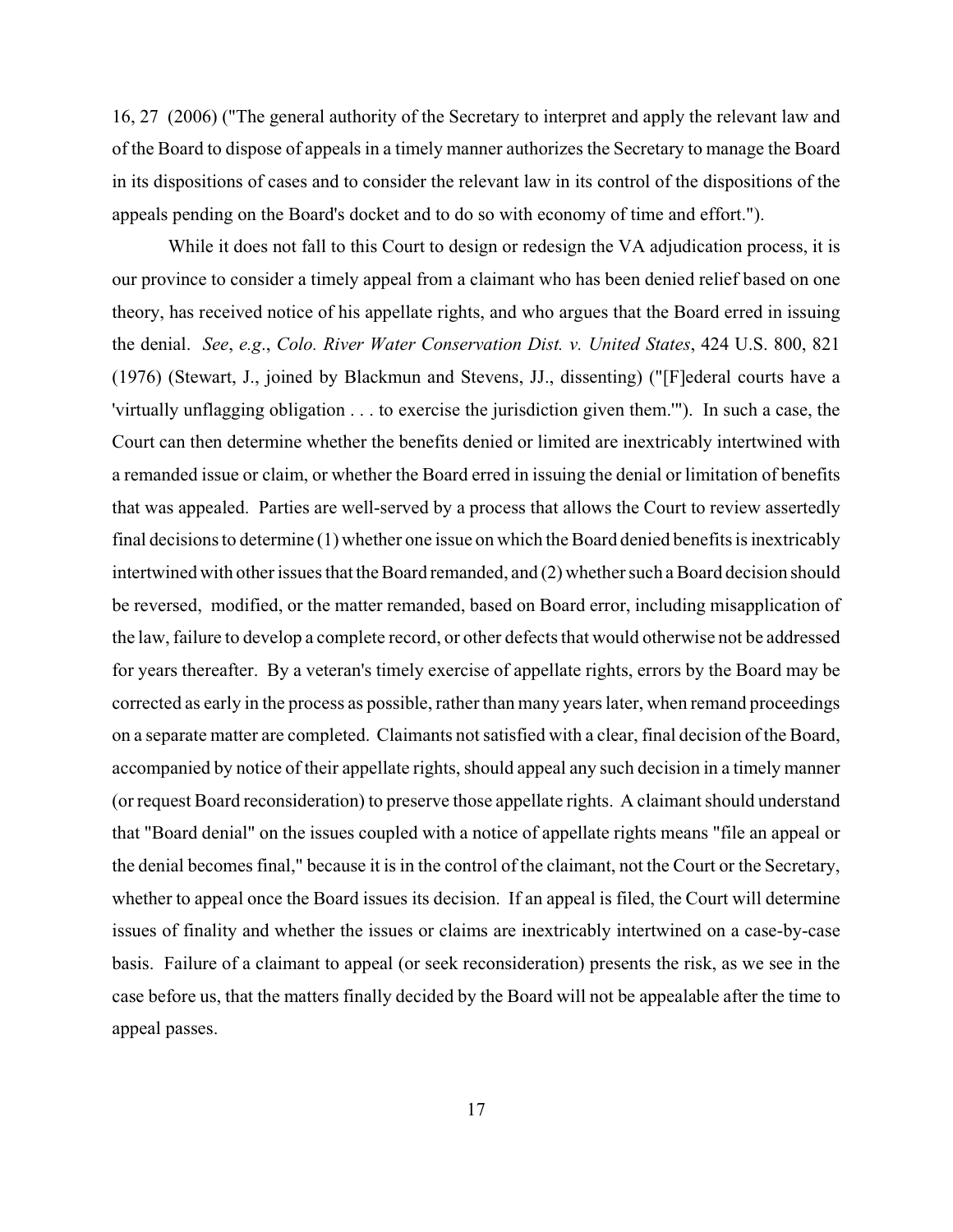### B. The Finality of the September 1998 Board Decision

In the September 1998 decision, the Board considered the issues of appellant's entitlement to benefits for a lung disability based either directly or through the presumption of serviceconnection under section 1117. The Board took two actions with respect to his appeal for benefits. First, the Board denied benefits based on entitlement to service connection on a direct basis. R. at 272 ("The claim for entitlement to service connection for a lung disorder on a direct basis is denied."). The Board determined that there was "no competent medical evidence linking the veteran's current lung disorder on a direct basis to service" (R. at 267), and thus found that issue not "well-grounded"<sup>5</sup> (R. at 267, 271). Second, the Board remanded, for further development, entitlement to service connection under 38 U.S.C. § 1117 for a chronic disorder manifested by shortness of breath, due to an undiagnosed illness, secondary to Persian Gulf War service. R. at 272. The Board stated that it was "unclear whether there [was] medical evidence to support the veteran's claimed respiratory symptoms or whether any of the symptoms are affiliated with a diagnosed illness" and directed the RO to schedule a VA Persian Gulf examination. R. at 273-74.

At the time of the 1998 decision, the Board considered its denial final and so notified the appellant. At the time the Board issued its September 1998 decision, the Board notified the appellant as follows:

NOTICE OF APPELLATE RIGHTS: Under 38 U.S.C.  $\lceil \frac{1}{2} \rceil$  { 7266 ..., a decision of the Board of Veterans' Appeals granting less than the complete benefit, or benefits, sought on appeal is appealable to [the Court] within 120 days from the date of mailing of notice of the decision, provided that a Notice of Disagreement concerning an issue which was before the Board was filed with the agency of original jurisdiction on or after November 18, 1988. . . . The date that appears on the face of this decision constitutes the date of mailing and the copy of this decision that you have received is your notice of the action taken on your appeal by the Board of Veterans' Appeals. Appellate rights do not attach to those issues addressed in the remand portion of the Board's decision, because a remand is in the nature of a preliminary order and does not constitute a decision of the Board on the merits of your appeal. 38 C.F.R. § 20.1100(b) (1997).

 $<sup>5</sup>$  The law in effect in 1998 provided that claims must be "well grounded" in order to invoke VA's duty to assist</sup> in their development. *See* 38 U.S.C.§ 5107. The Veteran's Claims Assistance Act of 2000, Pub. L. No. 106-475, 114 Stat. 2096 (Nov. 9, 2000), amended section 5107 to eliminate the requirement of well-groundedness. *See Luyster v. Gober*, 14 Vet.App. 186 (2000) (per curiam order).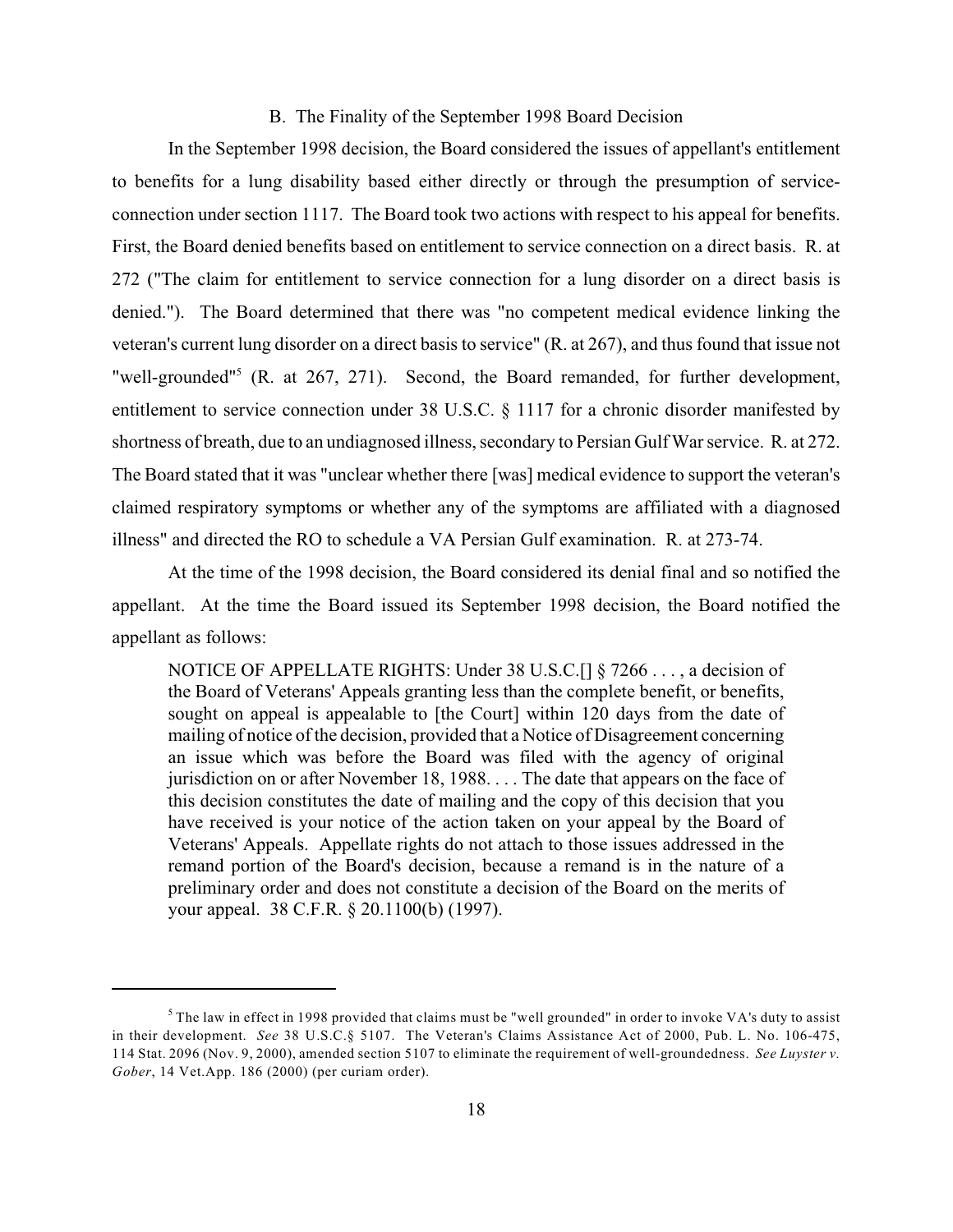R. at 275-76. As quoted above, the Board specifically noted that the appellate rights did not attach to the matter that was remanded, which constituted only a "preliminary" decision of the Board, and that a remand "does not constitute a decision of the Board on the merits of your appeal." R. at 276. The Board's notice, therefore, informed the appellant that the appellate rights pertained to the Board's denial of service connection for a lung disability on a direct basis, as the matter that was not remanded. R. at 276. This is consistent with the Court's caselaw that the Board's remand of a veteran's claim is not an adverse final decision over which the Court had jurisdiction. *See Acosta v. Principi*, 18 Vet.App. 53, 59 (2004); *Breeden*, 17 Vet.App. at 475. The appellant was thus on notice that VA considered the September 1998 decision of the Board to be a final decision on direct service connection for a lung disability. The Court notes that the appellant does not raise any argument that challenges either the sufficiency of the notice of appellate rights accompanying the Board decision or his receipt of that decision or his receipt of the notice of appellate rights. *See* App. Br. at 1-16; Reply Br. at 1-7.

The appellant did not file an NOA of the Board's September 1998 decision within 120 days of the date that VA mailed notice of the September 1998 decision to him nor did he seek reconsideration from the Board. *See Reed v. Peake*, 23 Vet.App. 64 (2008) ("The only exception to this 120-day rule is in those cases in which the claimant has (1) filed a motion for Board reconsideration within 120 days after the mailing date of the Board's decision; and then (2) filed an NOA within 120 days after the Board Chairman has denied the reconsideration motion); *Rosler v. Derwinski*, 1 Vet.App. 241, 249 (1991). Just as an appellant has an obligation to cooperate in the development of evidence pertaining to his claim because failure to do so could subject him to the risk of an adverse adjudication based on an incomplete and underdeveloped record, *see Kowalski v. Nicholson*, 19 Vet.App. 171, 178 (2005), failure to appeal a purportedly final Board decision may adversely affect an appellant if the Court agrees that the decision is final and therefore we have no jurisdiction over the claim. Thus, as stated above, veterans who receive a purportedly final decision denying benefits from the Board should timely appeal that denial, regardless of whether other claims or issues remain pending, or they run the risk of finding years later that in failing to appeal they have thereby forfeited their appellate rights concerning the earlier decision. Here, rather than protecting his appellate rights at the time of the 1998 Board decision, the appellant waited and only filed an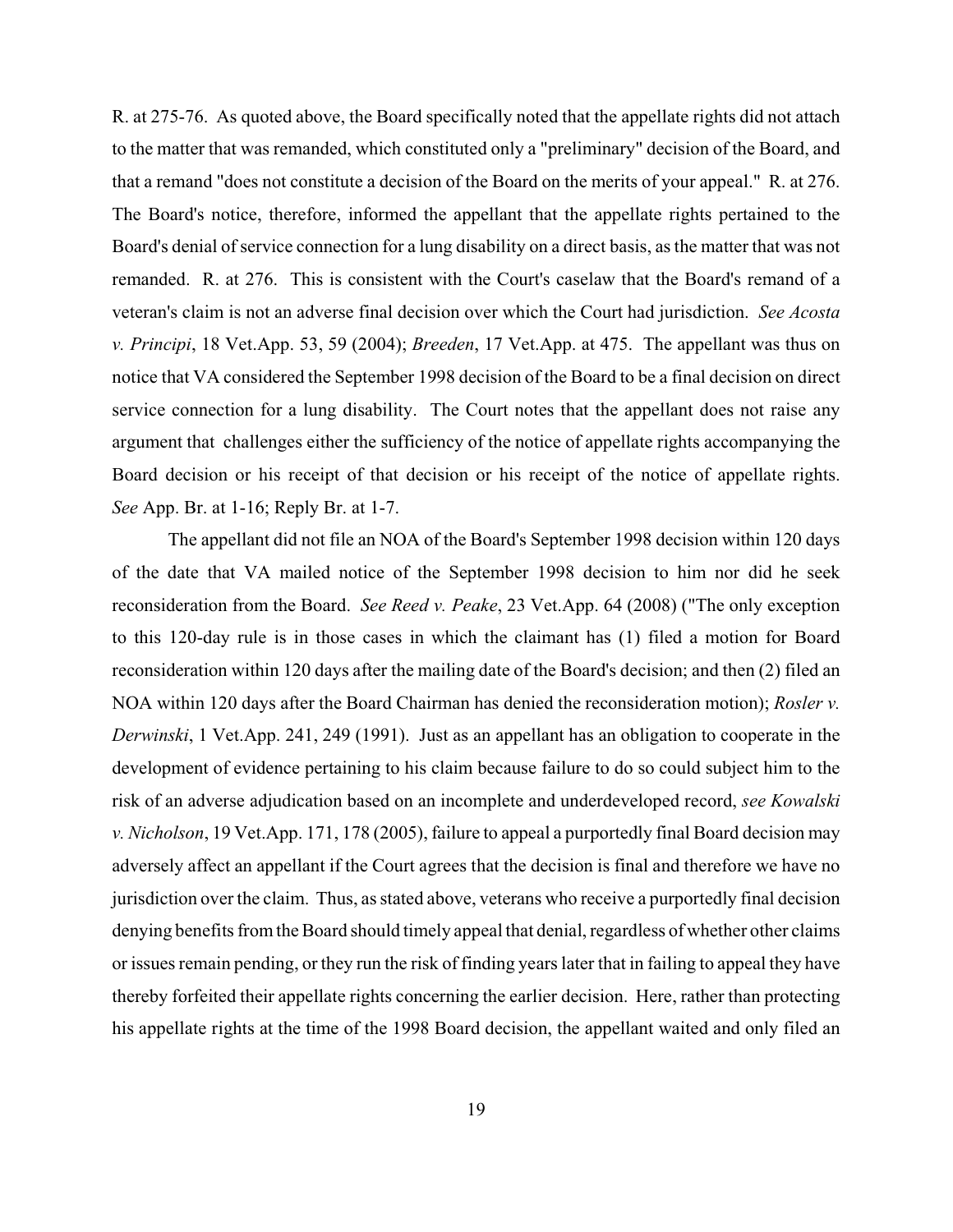NOA after the April 2004 Board decision. He now argues that the September 1998 decision was not final (App. Br. at 5), but that argument is not persuasive.

Based on the totality of the circumstances of this case, the Court holds that the September 1998 Board decision was final concerning the issue of section 1110 compensation for direct service connection for a lung disability. *See Bingham*, 421 F.3d at 1349 ("We cannot create a third exception to the rule of finality."); *Cook v. Principi*, 318 F.3d 1334, 1337 (Fed. Cir. 2002) (en banc) (recognizing only two statutorily recognized exceptions to the rule of finality, neither of which are applicable here). Because the appellant did not file an NOA within 120 days after VA mailed notice of the Board's final September 1998 decision, the Court lacks jurisdiction to review the September 1998 Board decision. *See* 38 U.S.C. § 7266(a).<sup>6</sup> The Court is thus limited to a review of the merits of the April 2004 Board decision denying service connection on a presumptive basis for symptoms of a chronic disability resulting from an undiagnosed illness from military service in the Persian Gulf.

C. Merits of the August 2004 Board Decisions

With regard to the April 2004 Board decision, the appellant argues only that the Board erred because it had a duty, under 38 C.F.R. § 19.9, to seek clarification of Dr. Plump's December 2001 medical opinion "before[,] or in addition to," ordering an additional VA medical examination. App. Br. at 10. He contends that, in ordering an additional VA medical examination in lieu of seeking clarification of Dr. Plump's opinion, VA violated its duty to assist. App. Br. at 10-12. At oral

 $6$  In viewing the September 1998 Board denial as a nonfinal decision, our colleagues, Judges Lance and Schoelen, read our panel decision in *Roebuck* as creating a new exception to the rule of finality that is inconsistent with established precedent. *See Cook*, 318 F.3d at 1337 (discussing two statutory exceptions to the rule of finality: (1) a finding of clear and unmistakable error under 38 U.S.C. 5109A or 7111, and (2) the receipt of new and material evidence to reopen a claim under section 5108); *see also Knowles v. Shinseki*, 571 F.3d 1167 (2009) (noting that "the law does not recognize a freestanding 'finality claim' filed after the period for direct review has expired"). Contrary to this view, we observe that if Mr. Tyrues believed that the Board had erred in 1998 in denying him relief under a direct theory of service connection, his avenue to remedy that error was to file a direct appeal of the 1998 Board decision and argue for a remand to correct any errors, including any error in adjudicating the matter or in not remanding the matter for further development. Moreover, the dissent ignores our caselaw in which this Court reviews a Board decision and determines whether a matter decided by the Board is inextricably intertwined with a matter remanded to the Agency. *See*, *e.g.*, *Bagwell v. Brown*, 9 Vet.App. 337, 339-40 (1996). In addition, our colleagues' current view is difficult to reconcile with their recent opinion in *Brokowski v. Shinseki*, 23 Vet.App. 79, 86-90 (2009) (exercising jurisdiction and affirming Board decision as to effective date issue even though Board had remanded the issue of an appropriate disability rating). Significantly, the dissent's current view disregards the Court's role in providing prompt judicial review of Board decisions that deny relief to veterans and would have this Court's role reduced to a small, flickering light of hope at the end of the seemingly endless processing tunnel that often characterizes VA adjudications.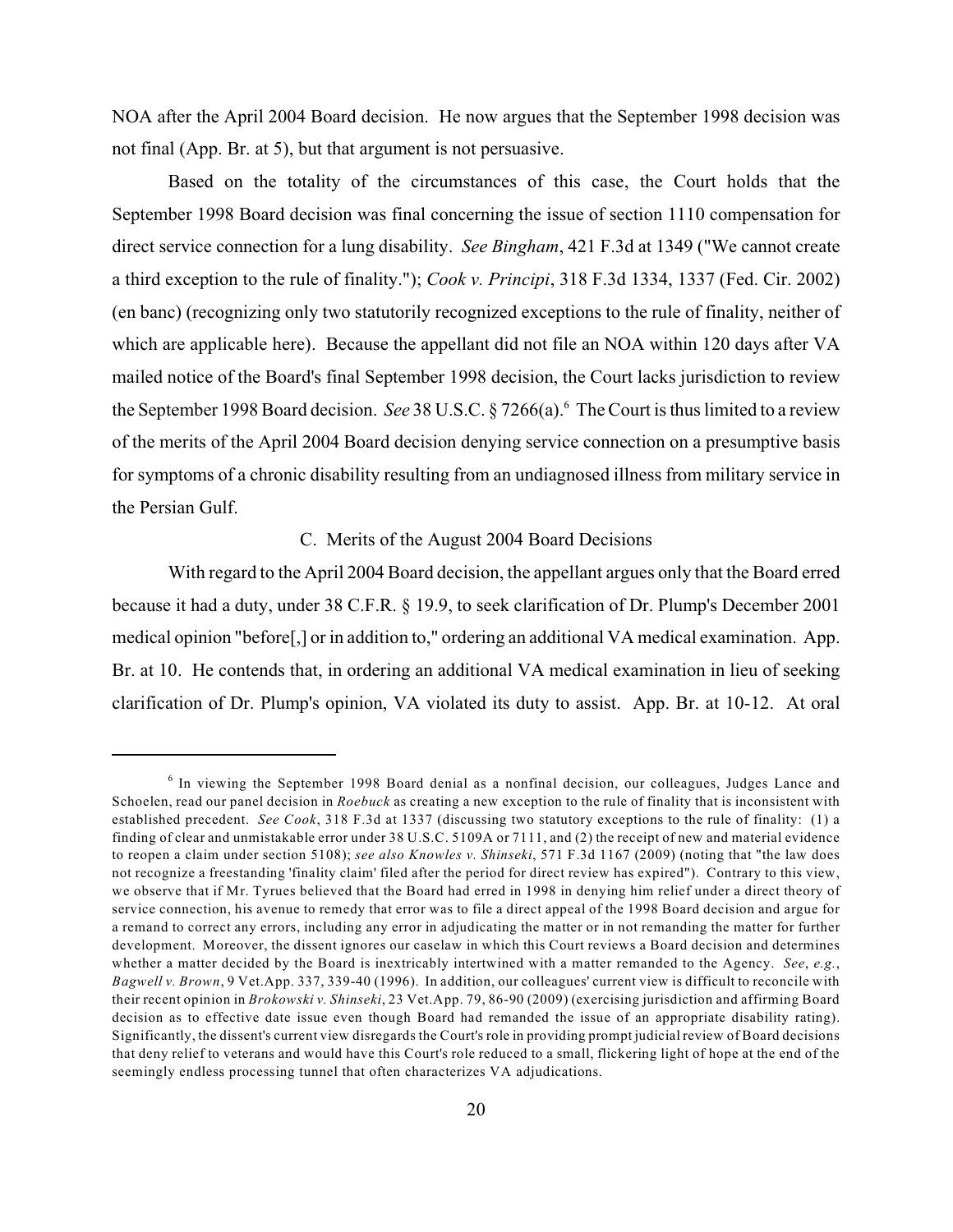argument, counsel for the appellant asserted that VA's request for an additional medical examination "impermissibly narrowed" VA's consideration of Dr. Plump's December 2001 opinion and that the appellant was prejudiced by VA's failure to seek clarification of Dr. Plump's opinion because his opinion was favorable evidence that, if clarified, could have substantiated the appellant's claim for service connection on a presumptive basis for symptoms of an undiagnosed illness.

The Board's CDU noted that in providing the December 2001 VA medical opinion, Dr. Plump "found that the veteran suffered from a known diagnosis of mild chronic bronchitis, but offered an opinion that the veteran's 'shortness of breath due to undiagnosed illness [was] at least as likely as not due to his Gulf War service.'" R. at 365. The CDU concluded that because "these findings appear to be inconsistent, another examination must be scheduled." *Id*. The CDU then ordered that VA schedule the appellant for a VA Persian Gulf examination and indicated that the appellant "must be scheduled with an examiner other than the examiner of 12/13/01, Dr. Plump." *Id*.

At the time of the CDU's July 2002 request, § 19.9 provided, in relevant part:

(a) *General*. If further evidence, clarification of the evidence, correction of a procedural defect, or any other action is essential for a proper appellate decision, a Board Member or panel of Members may:

(1) Remand the case to the agency of original jurisdiction, specifying the action to be undertaken; or

(2) Direct Board personnel to undertake the action essential for a proper appellate decision.

38 C.F.R. § 19.9 (2002). The plain language of § 19.9 does not limit the Board to seeking clarification of the evidence, nor has the Court adopted the "mandatory clarification" interpretation of § 19.9 that the appellant advances in his brief. Rather, the regulation contemplates situations in which the Board may choose to obtain "further evidence" instead of requiring clarification of the existing evidence; and, it is well established that the Board has the discretion to determine whether further development is needed to make a decision on a claim. 38 C.F.R. § 19.9(a) (2002); *see Shoffner v. Principi*, 16 Vet.App. 208, 213 (2002); *Winsett v. West*, 11 Vet.App. 420, 426 (1998) ("[W]hether the Board chooses to refer a particular case for an independent medical opinion is entirely within its discretion."); *see also* 38 U.S.C. § 7109(a) (the Board may seek an advisory medical opinion when such an opinion "is warranted by the medical complexity or controversy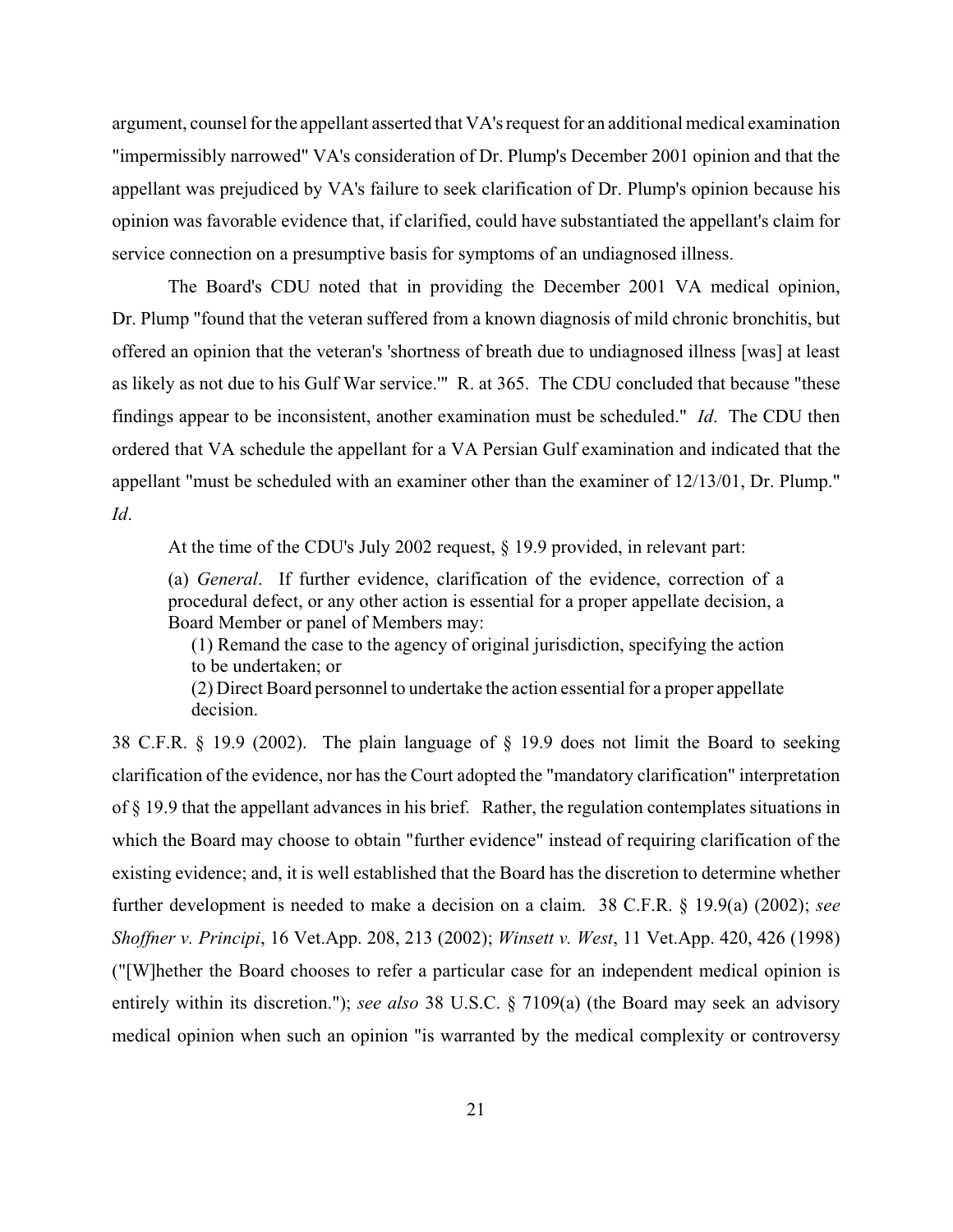involved"); 38 C.F.R. § 3.304(c) (2009) ("The development of evidence in connection with claims for service connection will be accomplished when deemed necessary.").

However, it is equally well established that VA must develop claims and gather evidence in a neutral manner. *See Austin v. Brown*, 6 Vet.App. 547, 553 (1994) ("[B]asic fair play requires that evidence be procured by the agency in an impartial, unbiased, and neutral manner."). In seeking a medical opinion, VA "may not suggest an answer or limit the field of inquiry by the expert." *Bielby v. Brown*, 7 Vet.App. 260, 268 (1994); *see Colayong v. West*, 12 Vet.App. 524, 534 (1999) (holding that the RO's request to a VA medical examiner to "feel free to refute the private physician's report" was fatally flawed and compromised the fairness of the adjudication process). Moreover, "VA may not pursue . . . development if the purpose is to obtain evidence against the claim." *Hart v. Mansfield*, 21 Vet.App. 505, 508 (2007);*see Mariano v. Principi*, 17 Vet.App. 305, 312 (2003) ("Because it would not be permissible for VA to undertake such additional development if a purpose was to obtain evidence against an appellant's case, VA must provide an adequate statement of reasons or bases for its decision to pursue further development where such development reasonably could be construed as obtaining additional evidence for that purpose."); *Rose v. West*, 11 Vet.App. 169, 172 (1998) (noting that "it is not the function of judicial review simply to accord the government a remand to obtain . . . evidence" that rebuts the appellant's showing of a nexus between his in-service injury and a current diagnosed disability).

In its April 2004 decision, the Board found that VA "ha[d] made reasonable and appropriate efforts to assist the appellant in obtaining the evidence necessary to substantiate the claim currently under consideration, to include several VA examinations." R. at 4. With regard to Dr. Plump's December 2001 medical opinion, the Board noted "that despite the finding of an undiagnosed illness relating to respiratory symptomatology, it is noteworthy that the examiner did indeed offer a specific diagnosis of mild chronic bronchitis." R. at 11. The Board found that "[a] diagnosis of both an undiagnosed illness and a diagnosed condition pertaining to the same symptoms is inconsistent." R. at 11-12.

Dr. Plump rendered the following opinion in December 2001:

DIAGNOSIS: 1) Mild chronic bronchitis. 2) Diffusion capacity and spirometry within normal limits. 3) Refractory pneumonia March 1994.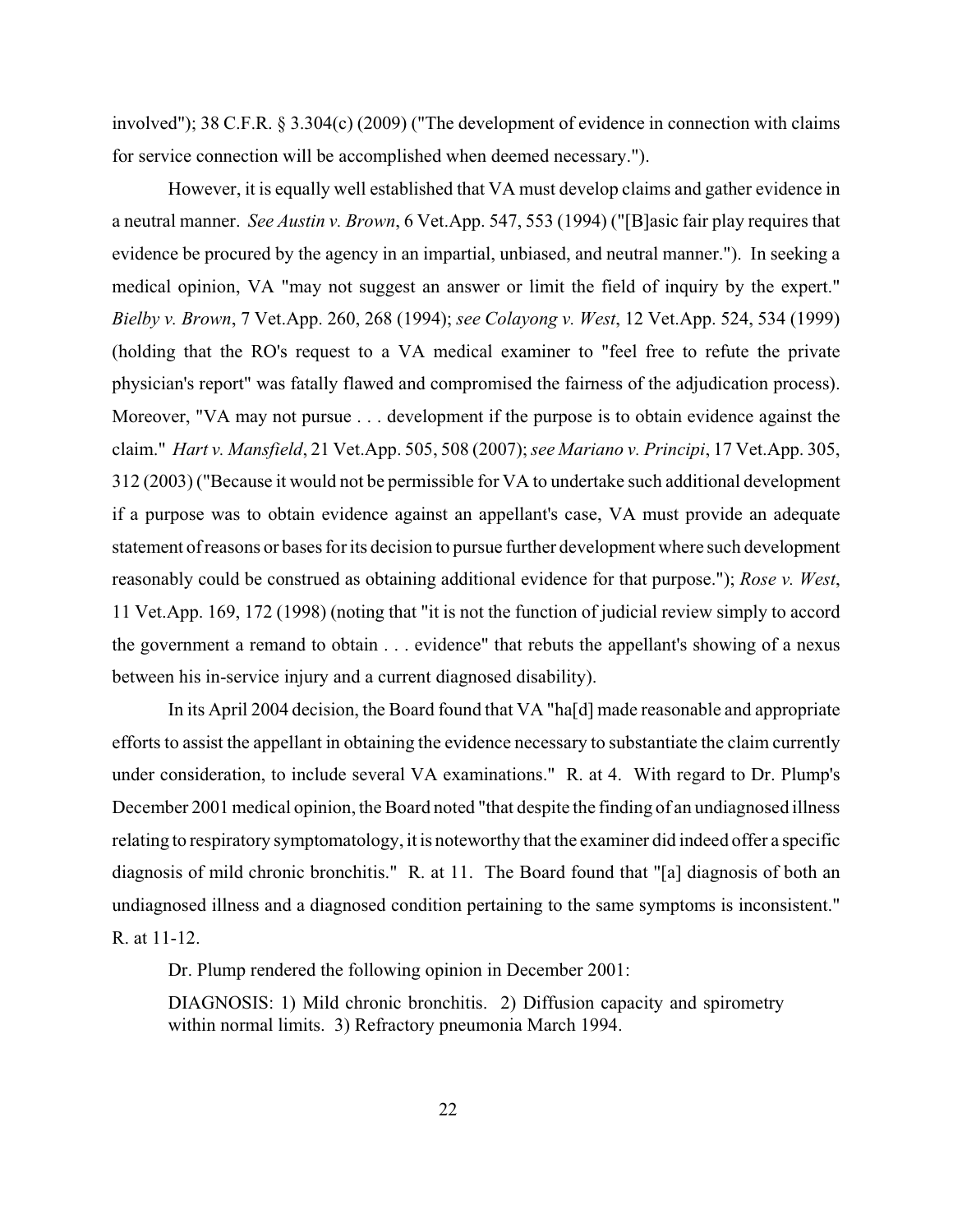OPINION: It is this provider's medical opinion that the patient's shortness of breath due to an undiagnosed illness is at least as likely as not due to the Gulf War service. This provider is unable to render an opinion as to the etiological basis of the disorder and its date of onset.

R. at 350.

Accepting the Board's view that Dr. Plump's diagnosis and opinion are inconsistent, $\frac{7}{1}$  it is wholly unclear why the Board directed that VA provide a new medical examination, rather than simply seek clarification of Dr. Plump's opinion. It is equally unclear why the Board directed that the new examination be provided by an examiner "other than" Dr. Plump. R. at 365.

The Board's failure to adequately explain the reasons for its order leaves the Court to speculate as to its reasoning; such speculation reasonably includes the possibility that the purpose was to avoid a possible favorable opinion from Dr. Plump. This is not permitted. *See Austin*, *supra*; *see also Hart*, *Mariano*, and *Rose*, all *supra*. Under these circumstances, the Board's statement of reasons or bases is inadequate. *See Mariano*, 17 Vet.App. at 312 ("VA must provide an adequate statement of reasons or bases for its decision to pursue further development where such development reasonably could be construed as obtaining additional evidence for that purpose."); *Caluza*, 7 Vet.App. at 506 (the Board's statement of the reasons or bases for its decision must "account for the evidence which it finds to be persuasive or unpersuasive, analyze the credibility and probative value" of the evidence, and "provide the reasons for its rejection of" any material evidence favorable to the appellant). The Board's rejection of Dr. Plump's December 2001 VA medical opinion, without seeking clarification or adequately explaining why such clarification was unnecessary, frustrates appellate review. *See Allday v. Brown*, 7 Vet.App. 517, 527 (1995) (the Board's statement of the reasons or bases for its decision "must be adequate to enable a claimant to understand the precise

 $^7$  Although the Board's view is that Dr. Plump's opinion is inconsistent with his diagnosis, the Court notes that it is also possible that Dr. Plump intended to diagnose the appellant as having both mild chronic bronchitis and an undiagnosed illness manifested by shortness of breath. Pursuant to 38 U.S.C. § 1117, governing compensation for disabilities occurring in Persian Gulf War Veterans, compensation is available for either an undiagnosed illness or a "medically unexplained chronic multisymptom illness," manifested by "signs or symptoms involving the upper or lower respiratory system." 38 U.S.C. § 1117(a)(2)(B), (g)(8). Dr. Plump's opinion therefore need not be read as inconsistent. Read as diagnosing the appellant as having both chronic bronchitis and an undiagnosed or "medically unexplained" illness, Dr. Plump's opinion would be favorable evidence in support of the appellant's claim for service connection for an undiagnosed illness.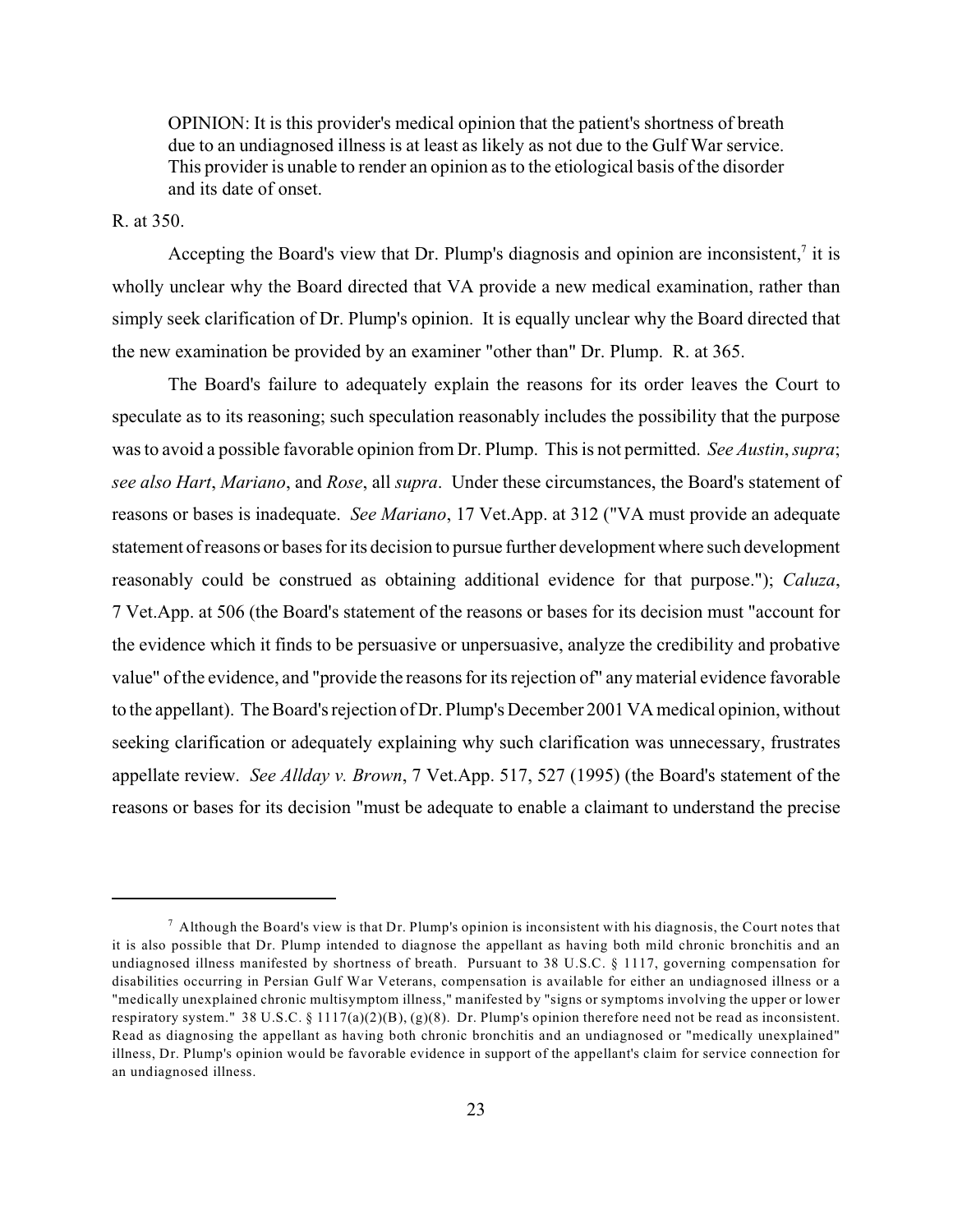basis for the Board's decision, as well as to facilitate review in this Court"). Accordingly, remand is necessary.

On remand, and given the Board's view that Dr. Plump's diagnosis and opinion are inconsistent, the Board either must seek clarification of Dr. Plump's December 2001 medical opinion indicating that the appellant had an undiagnosed illness manifested by shortness of breath resulting from Persian Gulf service; or, the Board must provide a well-reasoned statement, adequate to facilitate the Court's review, explaining its decision not to seek such clarification. The Board must further ensure that VA has complied with the notice requirements of 38 U.S.C. § 5103(a). *See Mayfield v. Nicholson*, 444 F.3d 1328, 1333 (Fed. Cir. 2006) (holding that section 5103(a) notification is not satisfied by an aggregation of pre- and postdecisional notices from which a claimant might have been able to infer what evidence VA found lacking). On remand, the appellant is free to submit additional evidence and to raise his arguments to the Board, and the Board is required to consider them. *See Kay v. Principi*, 16 Vet.App. 529, 534 (2002).

### **III. CONCLUSION**

Based on the foregoing analysis and a review of the record on appeal, the Board's April 7, 2004, decision is VACATED and the appellant's claim for presumptive service connection for an undiagnosed chronic condition alleged to be the result of service in the Persian Gulf under 38 U.S.C. § 1117 is REMANDED for further proceedings consistent with this decision. The appellant's appeal as to matters finally decided in the September 1998 Board decision is DISMISSED for lack of jurisdiction.

KASOLD, *Judge*, concurring: I fully concur in the well-reasoned opinion of the Court and I write separately only to highlight the following three points:

#### 1. The Court's Opinion Is Consistent With Our Precedent and Jurisdictional Statute.

Any suggestion that the opinion today is in some way a shift from our prior caselaw regarding finality of Board decisions – based on one theory of service connection while another theory is remanded for further adjudication – is without merit. Specifically, the Court historically has considered that a Board decision denying benefits for a disability based on one particular theory,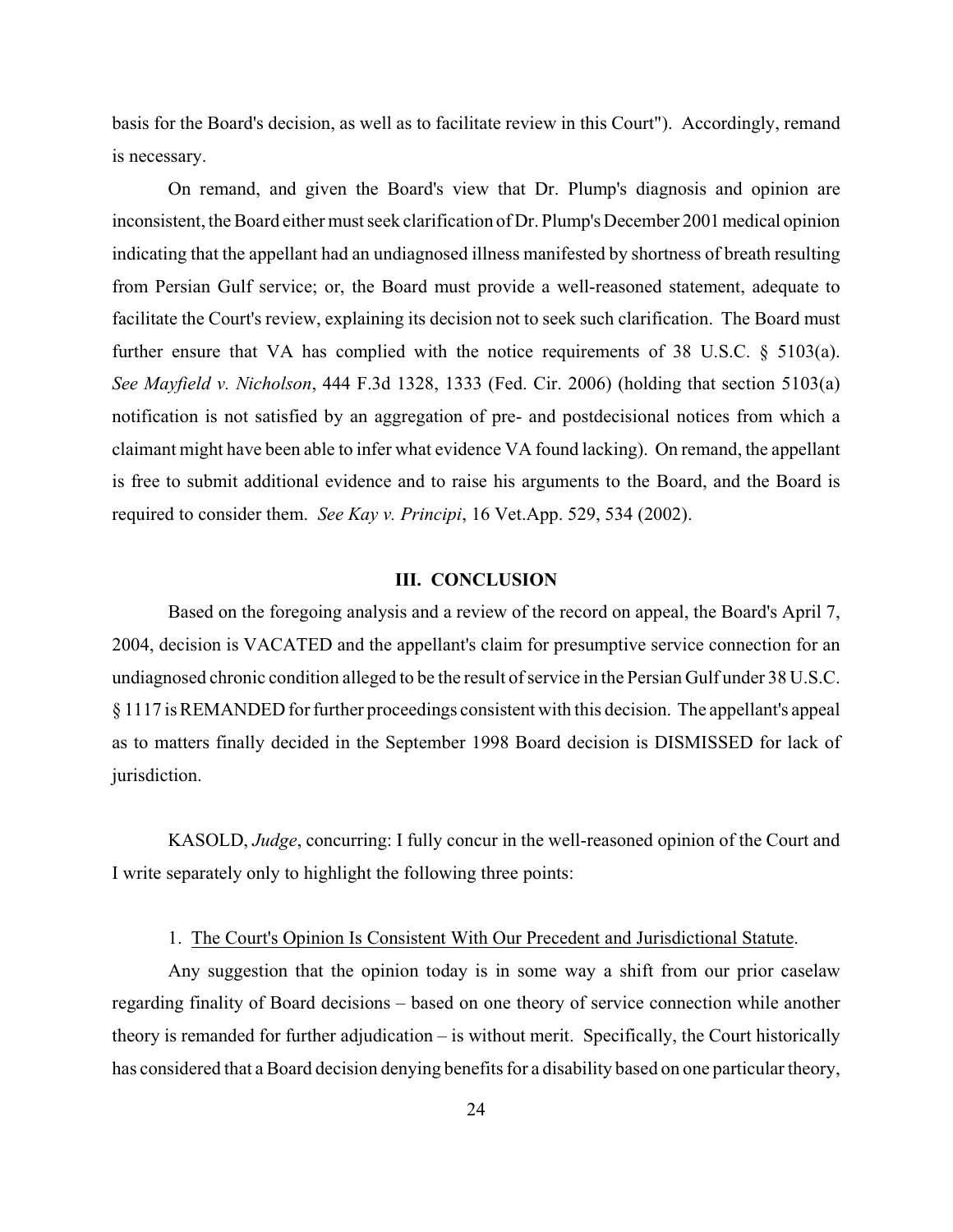while another theory is still being developed below, to be final for purposes of appeal and the Court's jurisdiction over an appeal. *See, e.g.*, *Rice v. Shinseki*, 22 Vet.App. 447 (2009) (exercising jurisdiction over an appeal of a Board decision that denied an earlier effective date for TDIU even though Board remanded the matter of an initial rating for PTSD; Court exercised its discretion to decline review of the merits and vacated the Board's decision as to TDIU because the matter was not fully developed, and remanded the matter for readjudication subsequent to adjudication of the initial rating for PTSD); *D'Aries v. Peake*, 22 Vet.App. 97 (2008) (exercising jurisdiction over appeal of Board decision that denied service connection for cause of veteran's death even while claim for DIC was denied in a separate Board decision and remanded in a separate Court decision); *Andrews v. West*, 16 Vet.App. 384 (1999) (table) (exercising jurisdiction over appeal of Board decision denying benefits based on direct service connection while benefits based on secondary service connection were still being adjudicated).

The Court also has bifurcated a claim, affirming parts of a Board decision related to a claim for benefits while remanding for further adjudication other matters stemming from the same decision. *See, e.g.*, *Barringer v. Peake*, 22 Vet.App. 242 (2008) (affirming Board decision with regard to schedular ratings and effective date and remanding for adjudication of extraschedular consideration); *Palczewski v. Nicholson*, 21 Vet.App. 174 (2007) (affirming denial of service connection for hearing loss while remanding for readjudication with regard to tinnitus); *Harder v. Brown*, 5 Vet.App. 183 (1993) (affirming Board decision denying the reopening of a claim based on right-knee disability based on direct service connection, and reversing denial based on secondary service connection and remanding for further adjudication).

There are only two exceptions to our having jurisdiction over Board decisions that are final with regard to a matter, and for which notice how and when to appeal has been provided: *Harris v. Derwinski*, 1 Vet.App. 180 (1991), and *Roebuck v. Nicholson*, 20 Vet.App. 307 (2006). In *Harris*, the Court held that when the matters remanded are inextricably intertwined with another matter for which the Board denied benefits and stated its decision was final, the Court lacked jurisdiction to hear an appeal over the matter declared final by the Board. 1 Vet.App. at 183. Today, we correctly overturn that part of *Harris* and hold that we do indeed have jurisdiction over a Board decision that denies benefits when the Board states its decision is final and that decision is timely appealed. However, the Court may, for reasons of judicial economy, nevertheless remand such a decision for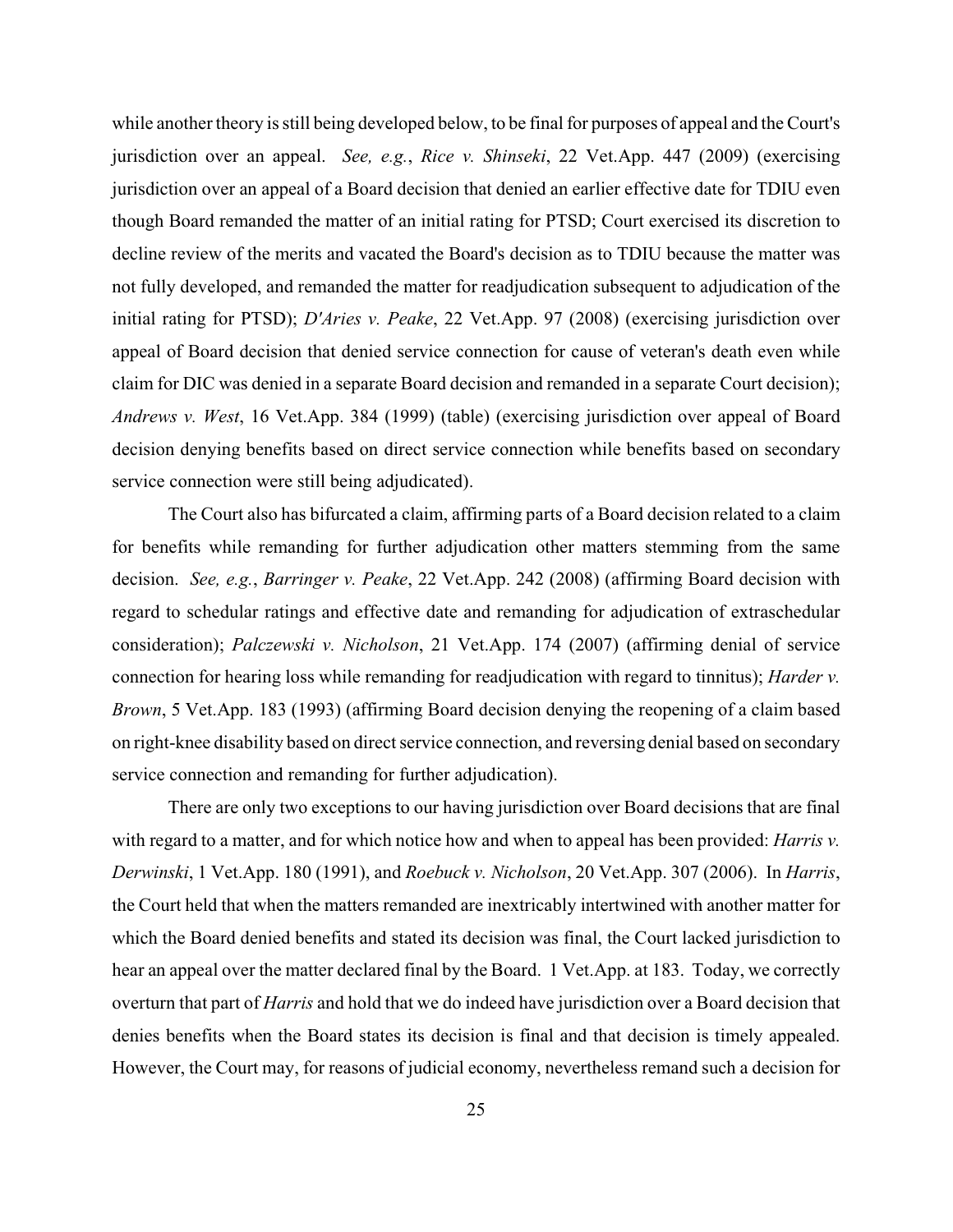adjudication with the matter still under administrative adjudication if the matters are inextricably intertwined. *Id*.; *see also Gurley v. Nicholson*, 20 Vet.App. 573, 576 n.3 (2007) (recognizing the dilemma a claimant faces with the question whether to timely appeal a Board decision, or risk having his right to appeal vitiated for failure to timely appeal).

The other exception is implicitly raised by *Roebuck*, which, as noted *ante* at 16, involved a unique set of circumstances such that the Court concluded that the Board decision denying a matter was not final despite the Board's decision stating it was final and the fact the claimant had been provided notice how and when to appeal. Although I concur that *Roebuck* can be distinguished from our precedential cases where the Court had jurisdiction over final Board decisions for which notice of appellate rights has been provided, it must be recognized that *Roebuck* is indeed an exception thereto. Any characterization that today's opinion establishes a new concept of finality elevates the recent single panel decision in *Roebuck*, rendered on exceptional circumstances, above the consistent understanding of this Court's jurisdiction in the nonexceptional circumstances where the Board renders a final decision on one theory supporting a claim for benefits and remands for further adjudication that part of the claim that is based on another theory that could support an award of benefits.

2. Assertions that Evidence on Direct Service Connection Was Not Fully Developed at the Time of the 1998 Board Decision Are Speculative.

One of the concurring opinions suggests that the September 1998 Board decision that denied Mr. Tyrues's direct service-connection claim for lung disability could have been based on evidence that was not properly and fully developed; however, readers should note that this allegation is unsupported by reference to any facts; it is pure speculation. Moreover, the very suggestion of inadequate development reinforces the fact that Mr. Tyrues should have appealed the 1998 decision in a timely manner if he was not satisfied with it, so that effective appellate review could be conducted. Review of a decision rendered over 10 years ago certainly ignores the mandate from Congress that an appeal of a final Board decision be taken within 120 days of that decision. 38 U.S.C. § 7266.

3. Our Jurisdiction Is Predicated on Final Board Decisions Adversely Affecting a Claimant.

Although the Court has tried to define a "claim" for all purposes, *see Rice*, 22 Vet.App. at 451, any such effort is fruitless. Our jurisdiction is over final Board decisions affecting benefits.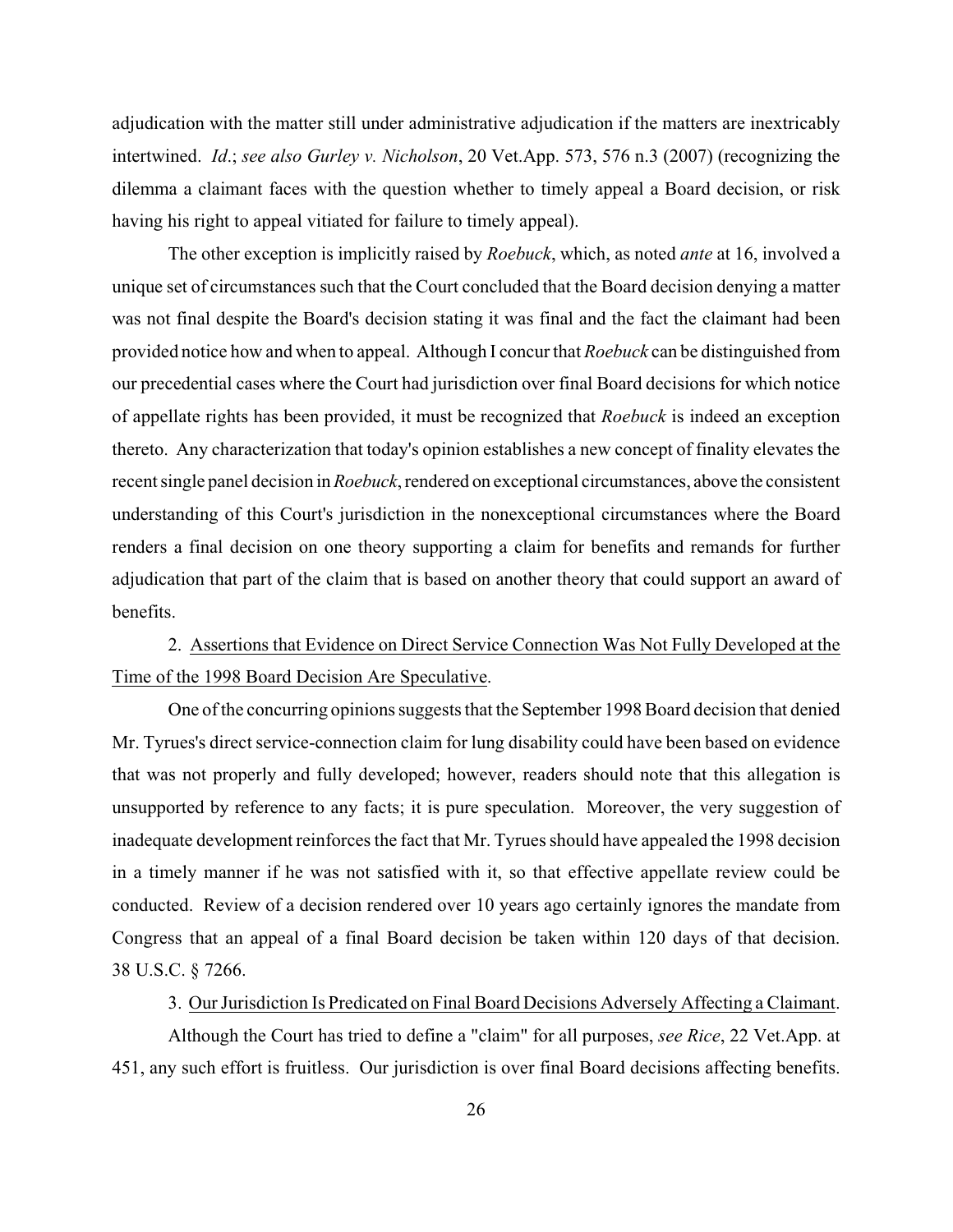38 U.S.C. §§ 7252, 7266; *see, e.g.*, *Maggitt v. West*, 202 F.3d 1370, 1376 (Fed. Cir. 2000). Nothing in statute or caselaw limits our jurisdiction to final decisions on claims, or otherwise defines the context of our jurisdiction over final Board decisions on all aspects of a claim. Can it reasonably be argued that the denial of benefits for a disability based on one theory is not a final Board decision affecting benefits? A veteran might very well be entitled to benefits based on the theory denied by the Board, and to require him to wait 10 or more years to appeal that decision is wholly contrary to our statutory jurisdiction, which is the "exclusive jurisdiction to review decisions of the Board of Veterans' Appeals" when a final decision is appealed by "a person adversely affected by such decision" within 120 days of the mailing of the decision. 38 U.S.C. §§ 7252 and 7266.

Moreover, as we recently held in *Clemons v. Shinseki*, claimants seek benefits for disabilities as they perceive them based upon particular symptoms, not based upon a particular medical term causing the perceived disability. 23 Vet.App. 1, 4 (2009). The requirement to liberally construe a claim, and the recognition that claimants generally are not competent to provide opinions as to diagnoses that require medical training, compel the Secretary to view and develop a claim for benefits based on the reported symptoms and not just a particular, unconfirmed "diagnosis," On the other hand, the requirement to liberally construe a claim for benefits in no way constrains the Secretary from processing the claim based on different theories or diagnoses. Indeed, the Federal Circuit has held that a claim for benefits finally denied as to one medical cause, is to be treated separately from a subsequent claim for benefits based on a different medical cause, even when the disability as perceived by the veteran is the same, such as a hearing loss that is sensorineural as opposed to conductive. *Boggs v. Peake*, 520 F.3d 1330, 1337 (Fed. Cir. 2008).

Thus, a "claim" seeking benefits  $-$  i.e., a claim for benefits for whatever a veteran suffers from – is different from a "claim" denied – i.e., the denial of benefits based on one specific medical diagnosis differs from a later submitted "claim" for benefits based on a different medical diagnosis. Otherwise stated, what constitutes a "claim" differs depending on what stage in the administrative process one is attempting to define a claim – at the stage when a "claim" is filed, or at the final stage when a "claim" is denied. With regard to our jurisdiction, however, it should not be overlooked that it is premised on a final Board decision affecting benefits, and not on what constitutes a claim at any given time in the adjudication process below.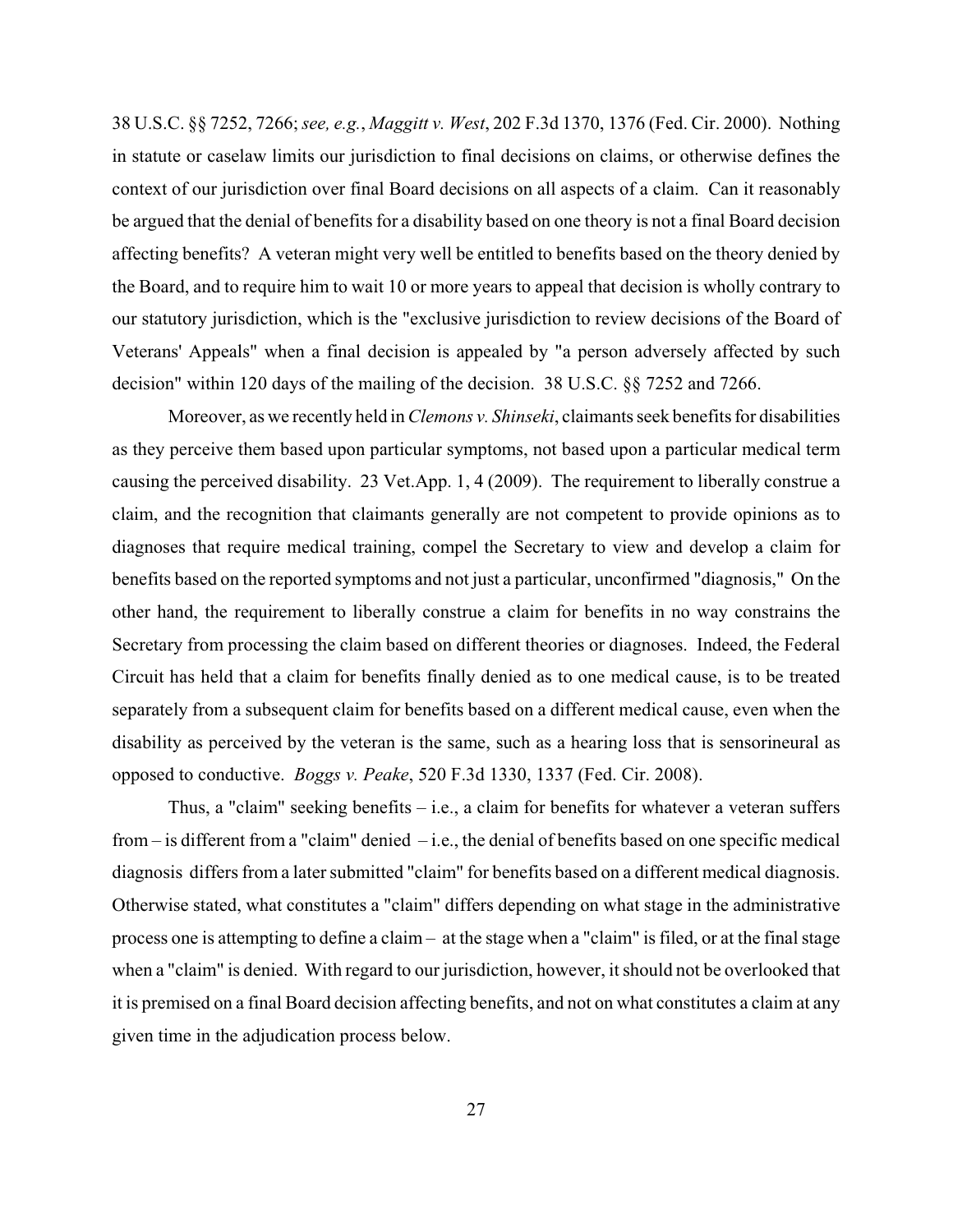As succinctly stated in the Court's opinion, when the Board renders a final decision on a matter affecting benefits, and a claimant is provided a copy of that decision and notice how and when to appeal it, the failure to timely file an NOA precludes this Court from having jurisdiction over that decision. This is what the law states, and it is the basic holding of the Court's decision today.

HAGEL, *Judge*, concurring in the result, dissenting in part: I concur in the majority's ultimate conclusion that we do not have jurisdiction to review the September 1998 Board decision. However, I write separately because I believe that our lack of jurisdiction stems from entitlement to service connection for a chronic lung disorder being a separate and distinct claim for VA compensation from entitlement to service connection for Persian Gulf Syndrome under 38 U.S.C. § 1117. The majority chooses not to decide this issue and in doing so further confuses this Court's caselaw with the interchangeable use of the terms "issue," "matter," and "claim" without a clear definition of those terms.

Although the majority states that it is unnecessary to decide whether Mr. Tyrues has presented one claim or two, its analysis stems from the proposition that Mr. Tyrues has presented a single claim for benefits based on a lung condition. The majority regards Mr. Tyrues's joint pain, stomach pain, and memory loss symptoms as only ancillary to the lung condition. Such analysis is facilitated by the mostly interchangeable use of the terms "issue," "matter," and "claim" without specifically stating to what each terms refers. This lack of precision will, in my view, result in fuzzy decisions in the future, especially when used in an opinion by the full Court.

The majority's decision includes language such as, "a Board decision denying VA disability compensation on one *issue*, while another *issue* is still under adjudication." and "the Board denies benefits based on a particular*issue* with distinct criteria and remands for further adjudication another *issue* of establishing entitlement to benefits" without explaining what an "issue" is–namely whether it is a claim for benefits or theory of entitlement to benefits. *Ante* at 13 (emphasis added). The majority later refers to a potential situation where "the Board decides one *matter* and remands another *matter*," again without explaining the meaning of "matter." *Id*. at 14 (emphasis added). By using the terms interchangeably, the majority is able to avoid using the more appropriate terms "claim" and "theory," and, thus, is able to avoid deciding the central issue raised by Mr. Tyrues on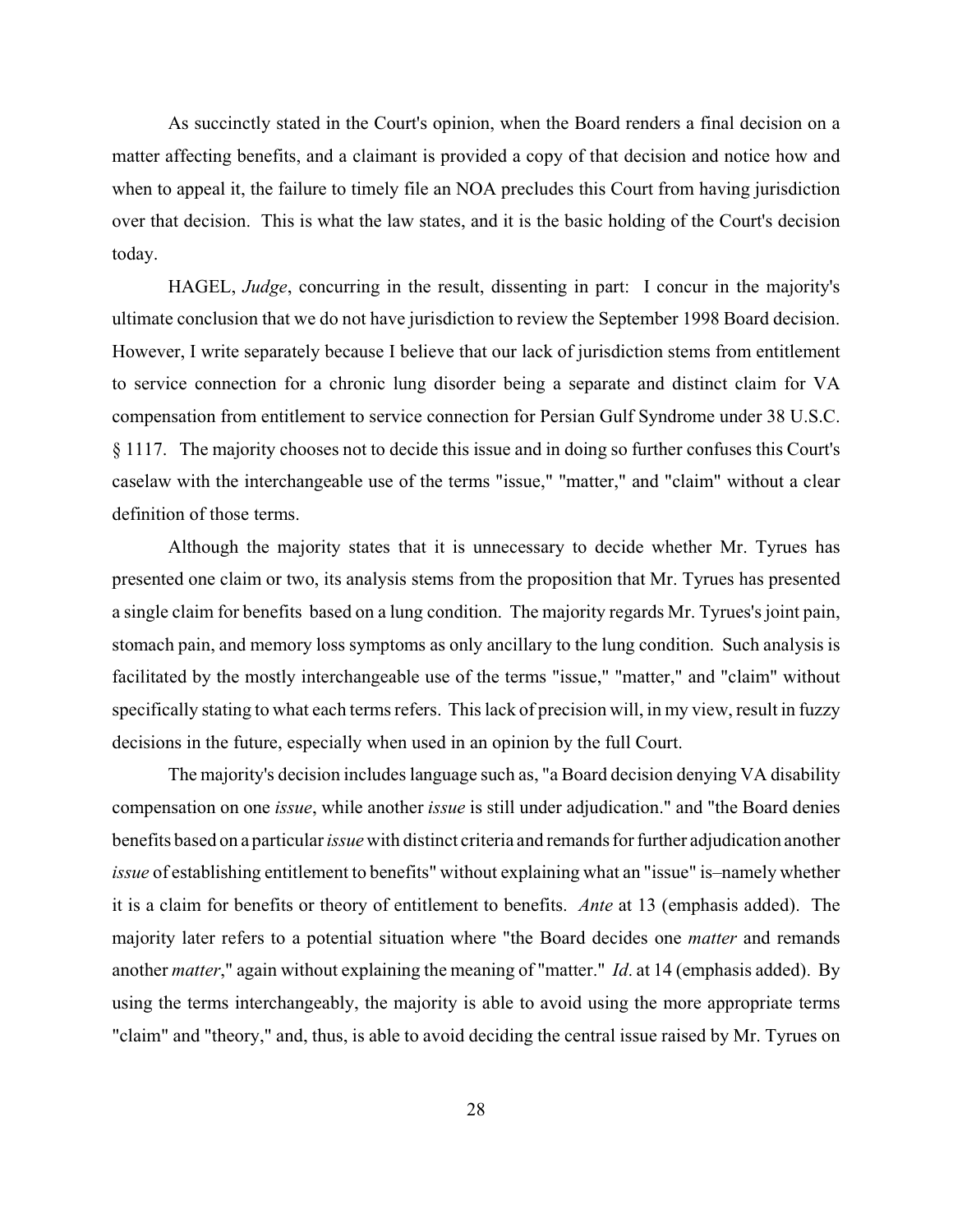appeal and briefed by the parties–that is, whether the facts in this case define one claim or two and, if two, the effect of this Court's decision in *Roebuck*.

"Claim" has been defined by VA in 38 C.F.R. § 3.1(p) (2009), as "a formal or informal communication in writing requesting a determination of entitlement or evidencing a belief in entitlement, to a benefit." Further, in *Roebuck v. Nicholson*, the Court adopted the definition of "claim" applied by the Federal Circuit in *Schroeder v. West*, and determined that a claim is an application for entitlement to a VA benefit based on a current disability. *Roebuck v. Nicholson*, 20 Vet.App. 307, 312-13 (2006); *see Schroeder v. West*, 212 F.3d 1265, 1269 (Fed. Cir. 2000). The *Roebuck* Court also recognized, in line with the Court's holding in *Bingham v. Principi*, that although there may be multiple theories or means of establishing entitlement to a benefit for a disability, if the theories all pertain to the same benefit for the same disability, they constitute the same claim. *Id*. at 313; *see Bingham v. Principi*, 18 Vet.App. 470, 474 (2004) *aff'd sub nom. Bingham v. Nicholson*, 421 F.3d 1346 (Fed. Cir. 2005). The Court should therefore apply this definition of "claim" to the facts in the instant appeal. Applying that definition to the facts in this case, Mr. Tyrues has two separate claims for VA benefits. To fully explain my reasoning, it is necessary to provide a more extensive recitation of the relevant facts than is provided by the majority.

In March 1995, shortly after being hospitalized for pneumonia, Mr. Tyrues amended a prior claim for VA benefits to include entitlement to benefits for a lung disability. In support of his claim he submitted medical records that refer to both pneumonia and bronchitis. His claim for benefits for a lung disorder was initially denied. Mr. Tyrues appealed that denial to the Board.

In December 1996, Mr. Tyrues appeared at a hearing before a Board member. At this hearing, he discussed his lung condition, including coughing and congestion, which he stated was incurred in service based on his exposure to dust, fumes, and kerosene. Mr. Tyrues stated that, since returning from the Persian Gulf, he has been diagnosed with pneumonia three or more times as well as a lung infection or a growth on his lung. After the Board member stated that he had no further questions, Mr. Tyrues's representative asked Mr. Tyrues whether he had anything to add before concluding the hearing. In response, Mr. Tyrues stated that he had been reading about symptoms that were being experienced by other soldiers who had served in the Persian Gulf and that he had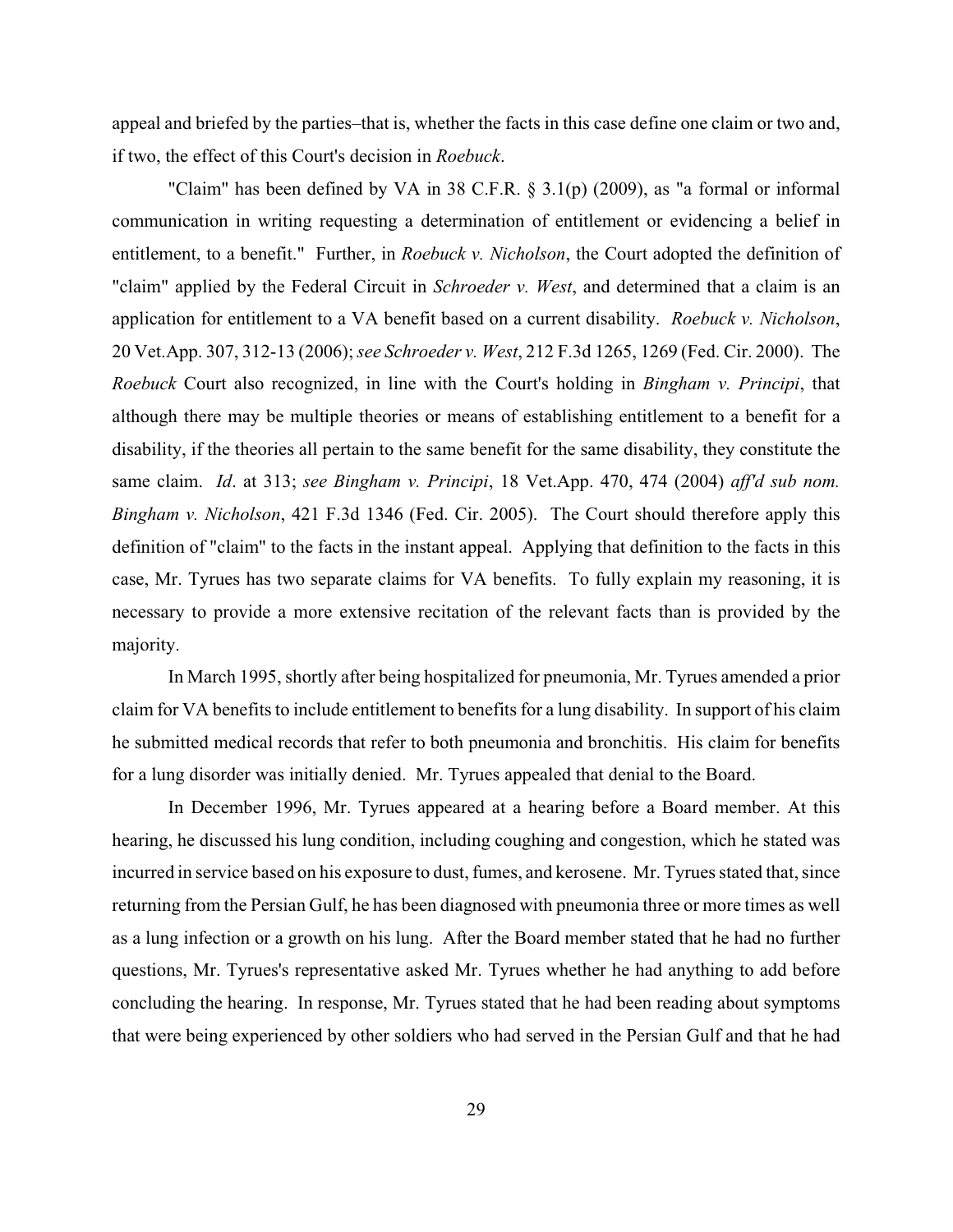noticed that he too was developing these symptoms, including soreness and aching in his joints. In response to Mr. Tyrues's description, the *Board* member stated:

That's not really relevant now. I would advise you, there is what we call a Persian Gulf syndrome, things, now I, I would, if I were you get a hold of Mr. Weatherly here and you guys could *work up a claim* because that's an area right now which the law is changing rather rapidly and there is a distinct possibility you can get service connected for some of these things because, like I said, it, it is in the process right now of developing and *I would certainly file a claim* for it.

R. at 147 (emphasis added.) The Board member further stated that Mr. Tyrues did not currently have such a claim, but that he should file a claim based on the symptoms that he was describing. The Board member again stated: "[T]he whole process starts with you filing a claim and identifying what you feel are the symptoms related to this and [what] the Persian Gulf syndrome symptoms are, there's a wide variety of them . . . ." *Id*. Six days later, in apparent response to the suggestion from the Board member, Mr. Tyrues submitted a statement in support of claim, stating that he wanted to amend his claim "to include aching joints, memory loss, and stomach condition caused from [his] Persian Gulf service." R. at 159.

In March 1997, the Board remanded his claim for benefits for a lung disorder back to the regional office, which sent Mr. Tyrues a letter, on March 19, 1997, notifying him that he could submit additional evidence with respect to that claim. In April 1997, VA sent Mr. Tyrues a notice letter regarding his *newly filed "claim* for disability benefits based on Persian Gulf War service." R. at 163 (emphasis added). The letter requested that Mr. Tyrues submit medical and non-medical evidence to support his claim. In response, Mr. Tyrues submitted lay statements from his wife, a coworker, and a fellow soldier who served with him in the Persian Gulf and who, at that time, worked with him at home. The letter from his coworker referred to Mr. Tyrues experiencing flu and cold symptoms upon returning from service. Mr. Tyrues's fellow soldier and current coworker also stated that after returning from duty, Mr. Tyrues missed work "because of flu, colds, complaints of aching joints, and soreness in his body." R. at 172. He further stated that Mr. Tyrues could not work as a result of the pain in his body. Mr. Tyrues's wife stated that her husband experienced constant joint pain, numbness, inability to move after sleeping, flu-like symptoms, and a propensity to experience colds.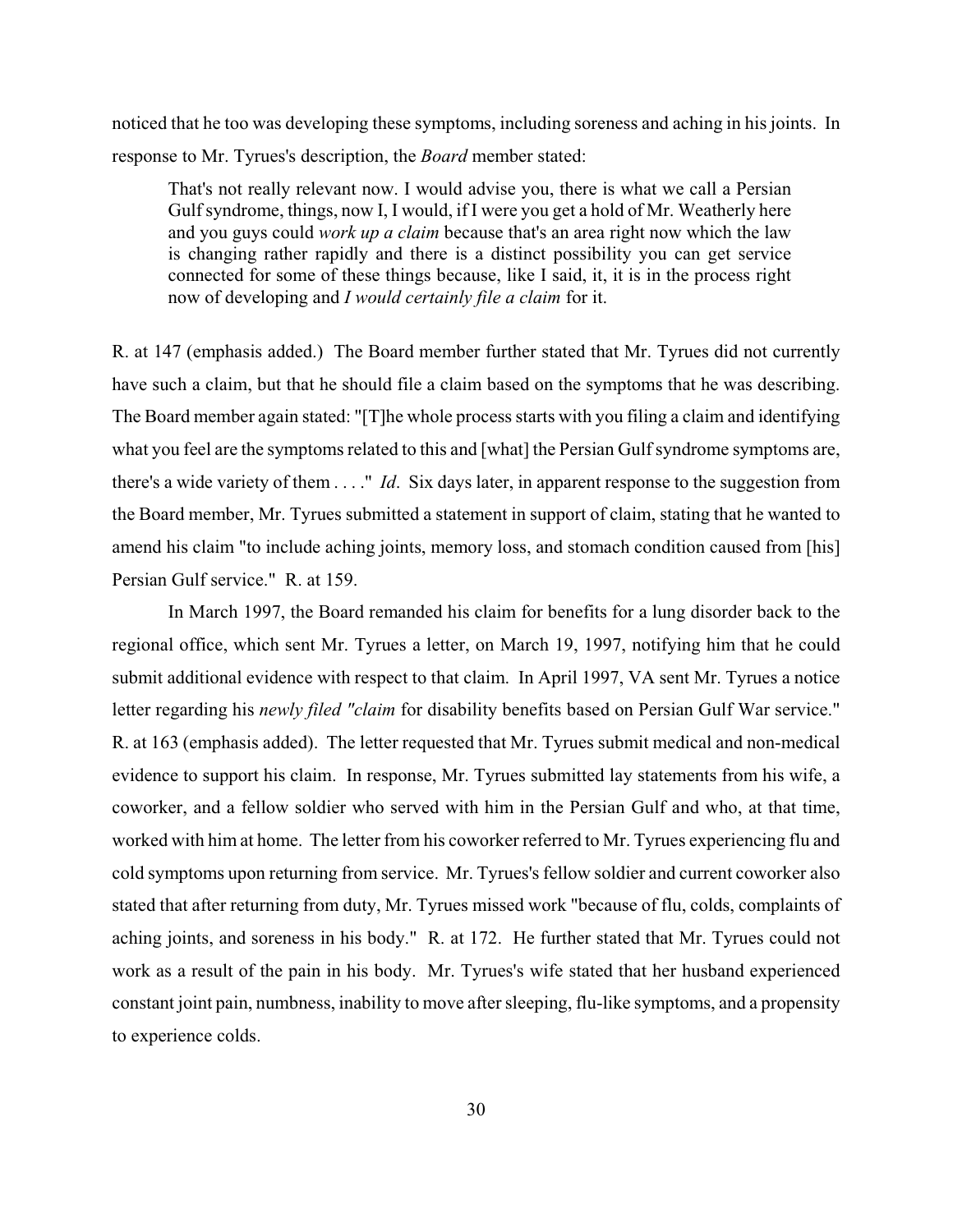An April 4, 1997, VA Compensation and Pension Examination worksheet mentions two claims, one claim for benefits for a lung disorder being remanded from the Board and another claim for benefits for aching joints, memory loss, and a stomach condition, but notes that both claims are related to service in the Persian Gulf. In May 1997, Mr. Tyrues underwent a VA examination, which appears to relate his lung condition to his service in the Persian Gulf. The examiner also diagnosed him with "possible Gulf War Syndrome with shortness of breath, joint pain, [and] memory loss." R. at 191. Following a request by VA for authorization to obtain records, VA received records from Dr. Arnold, which stated that Mr. Tyrues experienced significant lower back pain, manifested as "a dull aching pain with intermittent sharp component on movement." R. at 212. Later records show Mr. Tyrues sought treatment for joint pain in his right shoulder, lumbar strain, flu-like symptoms, morning stiffness in his joints, generalized joint pain, coughing, and a sore throat. VA also received medical records from Dr. Mitchum, which also revealed that Mr. Tyrues experienced chronic back pain, pneumonia, and bronchitis.

On April 20, 1998, the regional office issued a Supplemental Statement of the Case, stating that it was continuing to deny entitlement to VA benefits for a lung disorder. On the same day, the regional office issued a decision that addressed four issues: A denial of entitlement to service connection for a lung condition (noted as a remanded issue) and denial of the three other conditions, including joint pain, memory loss, and a stomach condition (noted to be new issues and all attributed to an "undiagnosed illness"). R. at 241. Mr. Tyrues, referencing the April 1998 Supplemental Statement of the Case, which denied only entitlement to VA benefits for a lung condition, appealed to the Board. Indeed, the brief submitted by his representative to the Board on appeal clearly stated that the "question at issue" on appeal was "entitlement to service connection for a lung disorder." R. at 261. In this brief, Mr. Tyrues's representative referred only to Mr. Tyrues's claim for benefits for a lung disorder and that claim's previous procedural history.

In September 1998, the Board denied service connection for a lung disorder. The Board, referring to the April 1998 rating decision, also remanded the "issue of entitlement to service connection [] for a chronic disorder manifested by shortness of breath, due to an undiagnosed illness, claimed as secondary to Persian Gulf War service." R. at 266. Although the Board discussed some of the same evidence, it referred to *two* claims, a claim for entitlement to service connection for a *lung disorder* on a direct basis and a claim for entitlement to service connection for a *chronic*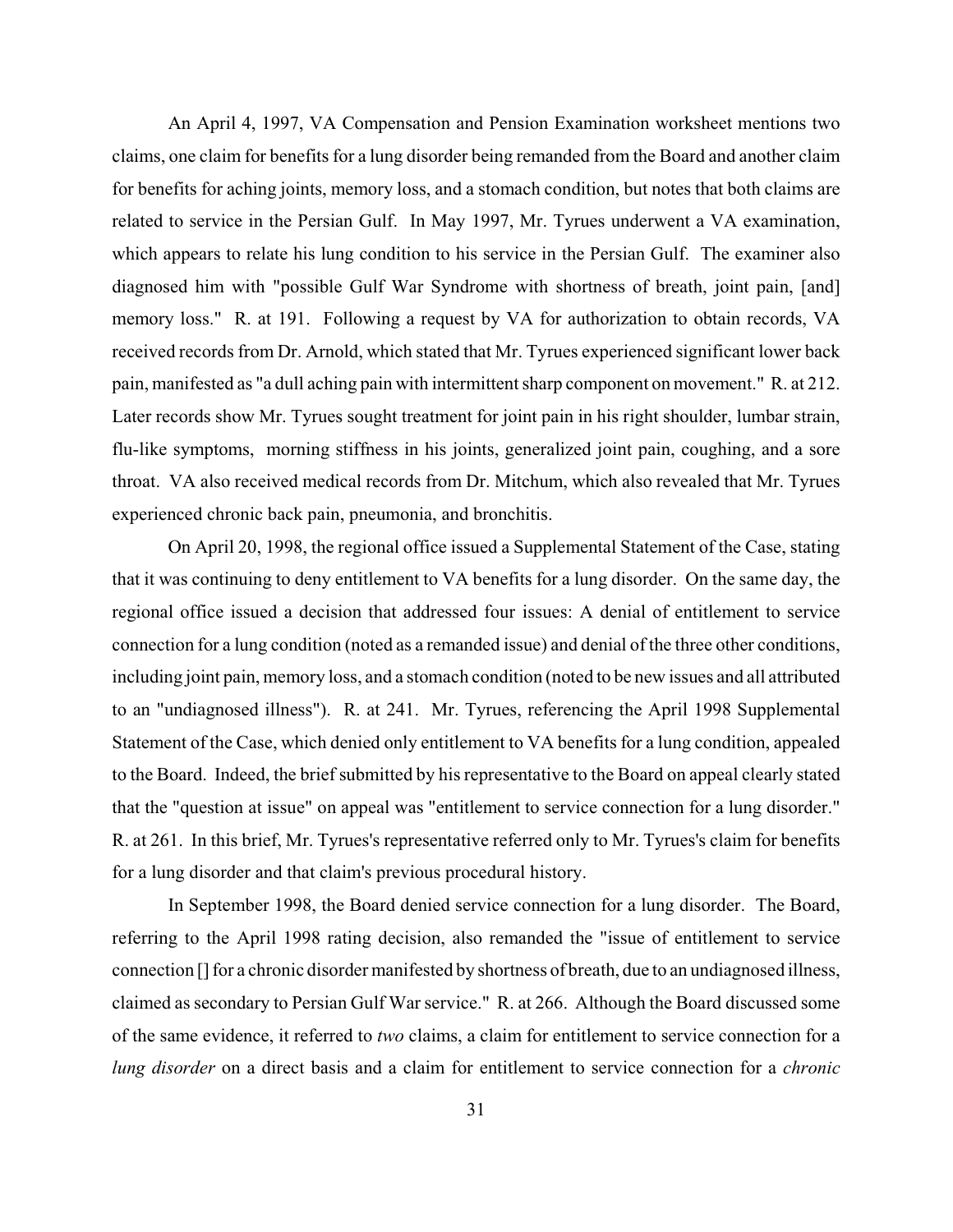*disorder*, due to an undiagnosed illness. With regard to the chronic disorder, the Board ordered VA to provide Mr. Tyrues with a new medical examination, which was provided in December 1998.

In February 2000, the Board denied Mr. Tyrues's claim for benefits for "shortness of breath as a chronic disability resulting from an undiagnosed illness." R. at 313. The decision was subsequently remanded by the Court pursuant to the parties' joint motion for a remand for VA to provide Mr. Tyrues with a new medical examination. In December 2001, Mr. Tyrues underwent another VA examination, at which the examiner stated that Mr. Tyrues's shortness of breath due to an undiagnosed illness is at least as likely as not due to the Gulf War service." R. at 350. That examiner also diagnosed Mr. Tyrues with "mild chronic bronchitis." *Id*. In July 2002, the Board's Case Development Unit found that these two diagnoses appeared to be inconsistent and ordered another examination, requesting the examiner diagnose Mr. Tyrues with a particular disorder or indicate that his symptoms were the result of an undiagnosed illness. In October 2002, a VA examiner found that Mr. Tyrues did not have any respiratory problems at that time and that any previous problems are related to allergies and not related to his Gulf War service. In April 2004, the Board denied his claim for benefits for a respiratory/ lung disorder as a chronic disability resulting from an undiagnosed illness.

These facts reveal that Mr. Tyrues was advised by a member of the *Board*, to file a *claim* for benefits for *Persian Gulf Syndrome*. Although the majority's description of this person as a "hearing officer" is not incorrect, such a description does not convey the authority with which this statement was made. *See* 38 C.F.R. § 3.103(c)(2)(2009). Certainly a Board member understands the difference between additional symptoms of a disability for which benefits have already been claimed and a claim for benefits based upon a separate disability. The Board member specifically advised Mr. Tyrues to submit a "claim" to the agency of original jurisdiction. R. at 147. The use of such terminology by the Board serves to illustrate the problems associated with the majority's undefined use of "issue," "claim," and "matter." Further, from the time that Mr. Tyrues amended his claim in 1996 to include entitlement to VA benefits for aching joints, memory loss, and stomach condition caused by his Persian Gulf service until the Board issued its September 1998 decision remanding that claim, VA had considered, developed, and adjudicated his claims for benefits for a lung condition and for a chronic disability resulting from service in the Persian Gulf separately. Although the majority states that it need not decide the issue of whether Mr. Tyrues presented one claim or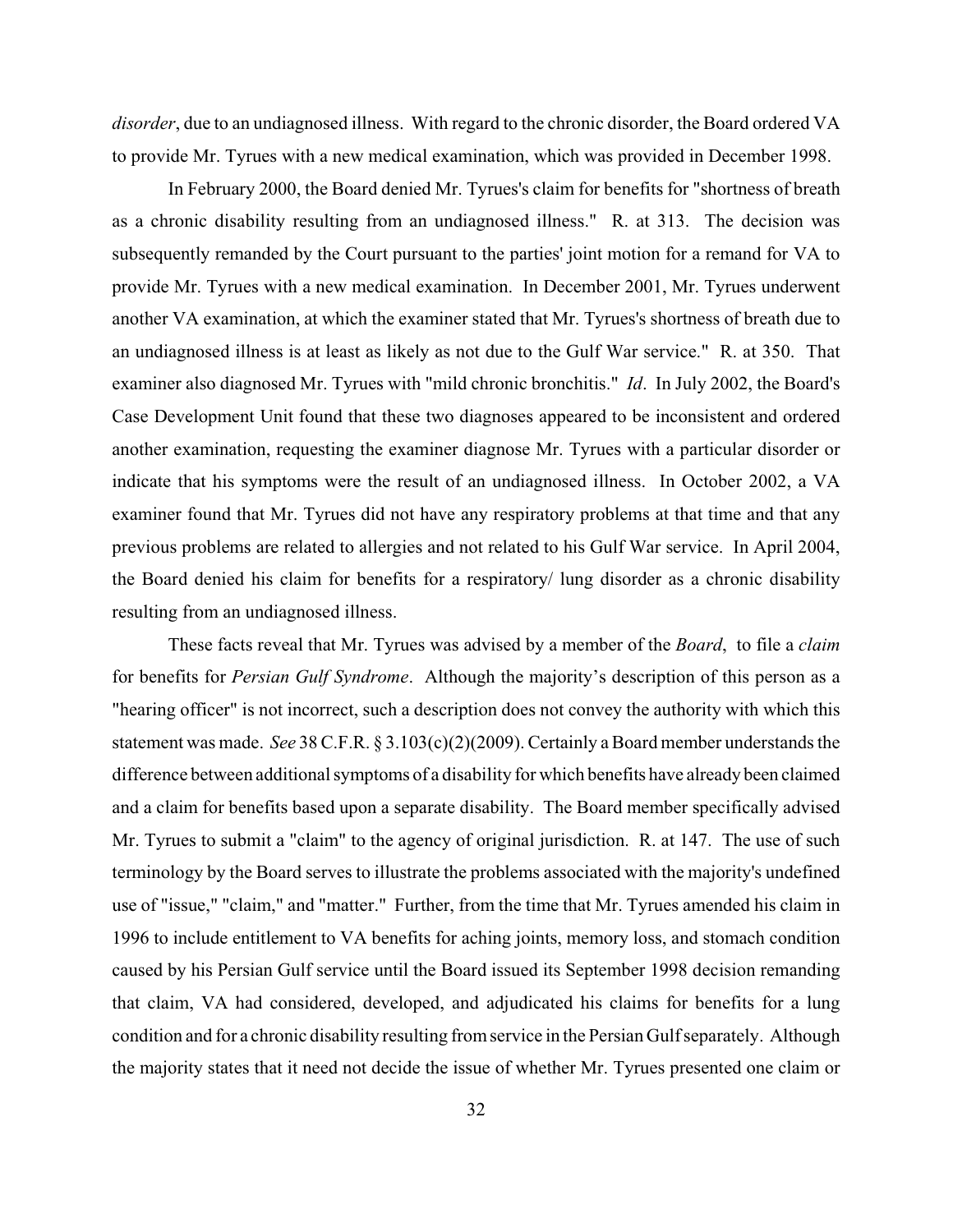two, it must consider the claims as one in order to proceed to its discussion of *Harris* and *Roebuck,* the two issues the majority appears bound to reach. In so doing, the majority treats Mr. Tyrues as having filed a single claim for a lung disorder based on two theories of entitlement to service connection, a direct basis under 38 U.S.C. § 1110 and a presumptive basis under 38 U.S.C. § 1117. However, in doing so, the majority fails to explain why Mr. Tyrues's claim for VA benefits for a chronic disorder, characterized by a collection of symptoms described as aching joints, memory loss, a stomach condition, and shortness of breath caused by an undiagnosed illness is part of a claim for benefits for a single lung disorder.

As stated above, when Mr. Tyrues initially described his symptoms at the December 1996 Board hearing, the Board member informed him that he needed to file a new claim for benefits for Persian Gulf syndrome, which he subsequently did. Upon receipt of his new claim, the regional office developed this claim as separate and distinct from his claim for benefits for a lung condition. The record contains a notice letter requesting that he submit evidence to support his newly filed "claim for disability benefits based on Persian Gulf War service." R. at 163. Indeed, he submitted lay statements from his wife, his coworker, and a fellow soldier and coworker, which indicated that he experienced joint and overall body pain as a result of an undiagnosed illness. Medical reports from Drs. Arnold and Mitchum confirm these symptoms. Although the September 1998 Board decision referred only to shortness of breath, it still noted that Mr. Tyrues's claim was for service connection for a chronic disorder due to an undiagnosed illness.

"A claim is an application for entitlement to a VA benefit based on a current disability." *Roebuck*, 20 Vet.App. at 312-13; *see Schroeder*, 212 F.3d at 1269. In *Roebuck*, the Court held that "although there may be multiple theories or means of establishing entitlement to a benefit for a disability, if the theories all pertain to the same benefit for the same disability, they constitute the same claim." 20 Vet.App. at 313. In this case, Mr. Tyrues has sought benefits for two *separate disabilities*: A diagnosed lung disorder, described as both pneumonia and bronchitis, and an undiagnosed chronic condition manifested by joint pain, body ache, memory loss, and stomach conditions alleged to be the result of his service in the Persian Gulf. *Compare Boggs v. Peake*, 520 F.3d 1330, 1336 (rejecting this Court's holding that two claims based on separate and distinct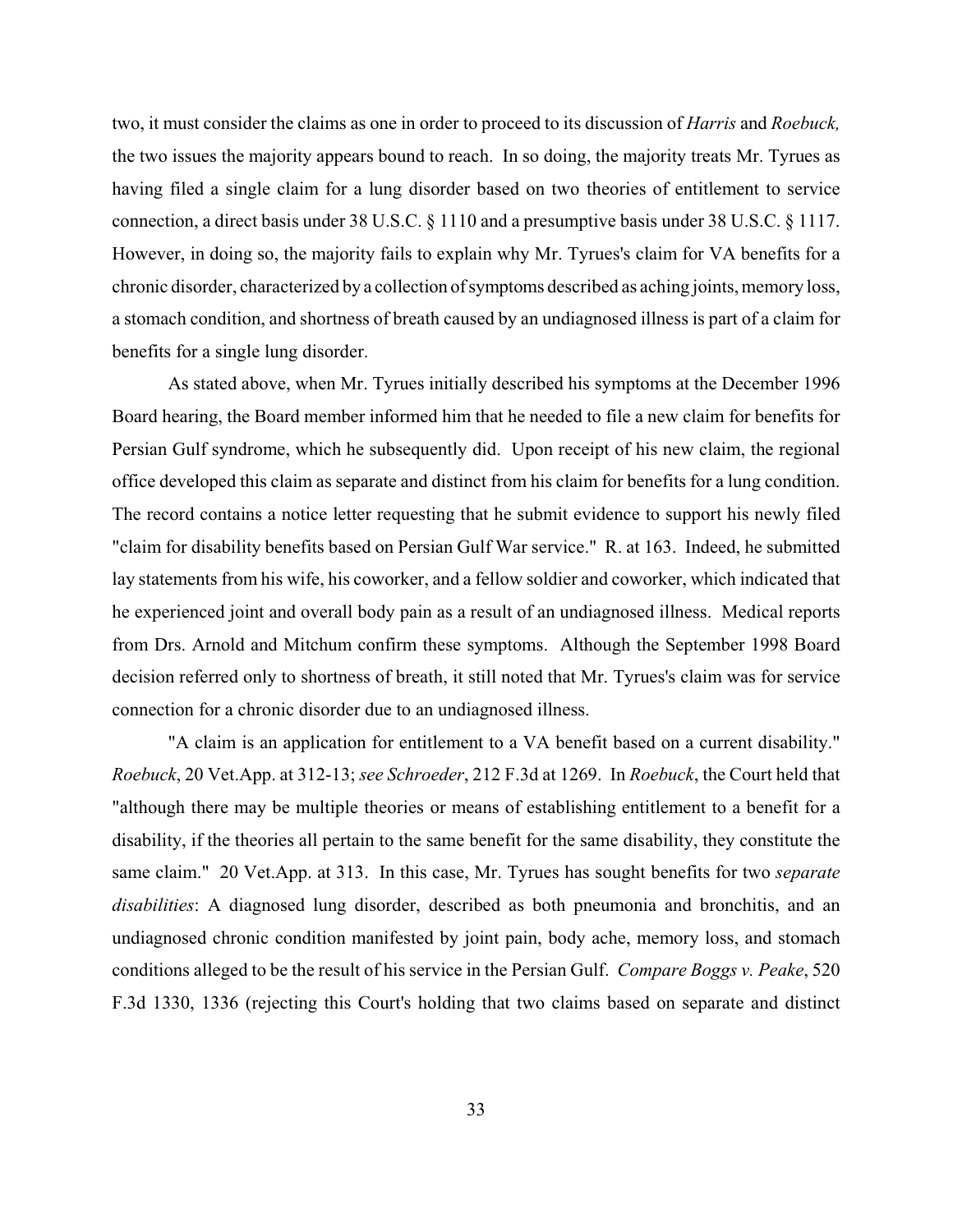diagnosed injuries can be considered the same claim if they involve the same symptomatology), $\frac{8}{3}$ *with Kelly v. Nicholson*, 463 F.3d 1349, 1353 (Fed. Cir. 2006) (holding that multiple diagnoses for a single disability "were not separate claims, [but were] merely two means of establishing the same end–the service connection claim"). Here, Mr. Tyrues could establish entitlement to service connection based on either of his disabilities.

The law clearly commands the determination that Mr. Tyrues has two separate claims. Section 1117 of title 38 of the U.S. Code provides entitlement to compensation on a presumptive basis to a Persian Gulf War veteran who complains of having an undiagnosed illness or illnesses that are 10% or more disabling during the presumption period established by the Secretary. 38 U.S.C.  $\S 1117(a)(1)(A)$  and (B). Pursuant to section  $1117(d)(2)$ , the Secretary has promulgated 38 C.F.R. § 3.317, which provides, in pertinent part:

(a)(1) Except as provided in paragraph (c) of this section, VA will pay compensation in accordance with chapter 11 of title 38, United States Code, to a Persian Gulf veteran who exhibits *objective indications* of a *qualifying chronic disability*, provided that such disability:

(I) Became manifest either during active military, naval or air service in the Southwest Asia theater of operations during the Persian Gulf War, or to a *degree of 10[%] or more* not later than December 31, 2006; and

(ii) By history, physical examination, and laboratory tests *cannot be attributed to any known clinical diagnosis.* 

. . . .

(b) For the purposes of paragraph  $(a)(1)$  of this section, signs or symptoms which may be manifestations of undiagnosed illness or medically unexplained chronic multi symptom illness include, but are not limited to:

- (1) Fatigue
- (2) Signs or symptoms involving skin
- (3) Headache
- (4) Muscle pain
- (5) Joint pain
- (6) Neurologic signs or symptoms
- (7) Neuropsychological signs or symptoms

*See Clemons v. Shinseki*, 23 Vet.App. 1 (2009) for this Court's application of *Boggs v. Peake*, 520 F.3d at <sup>8</sup> 1336.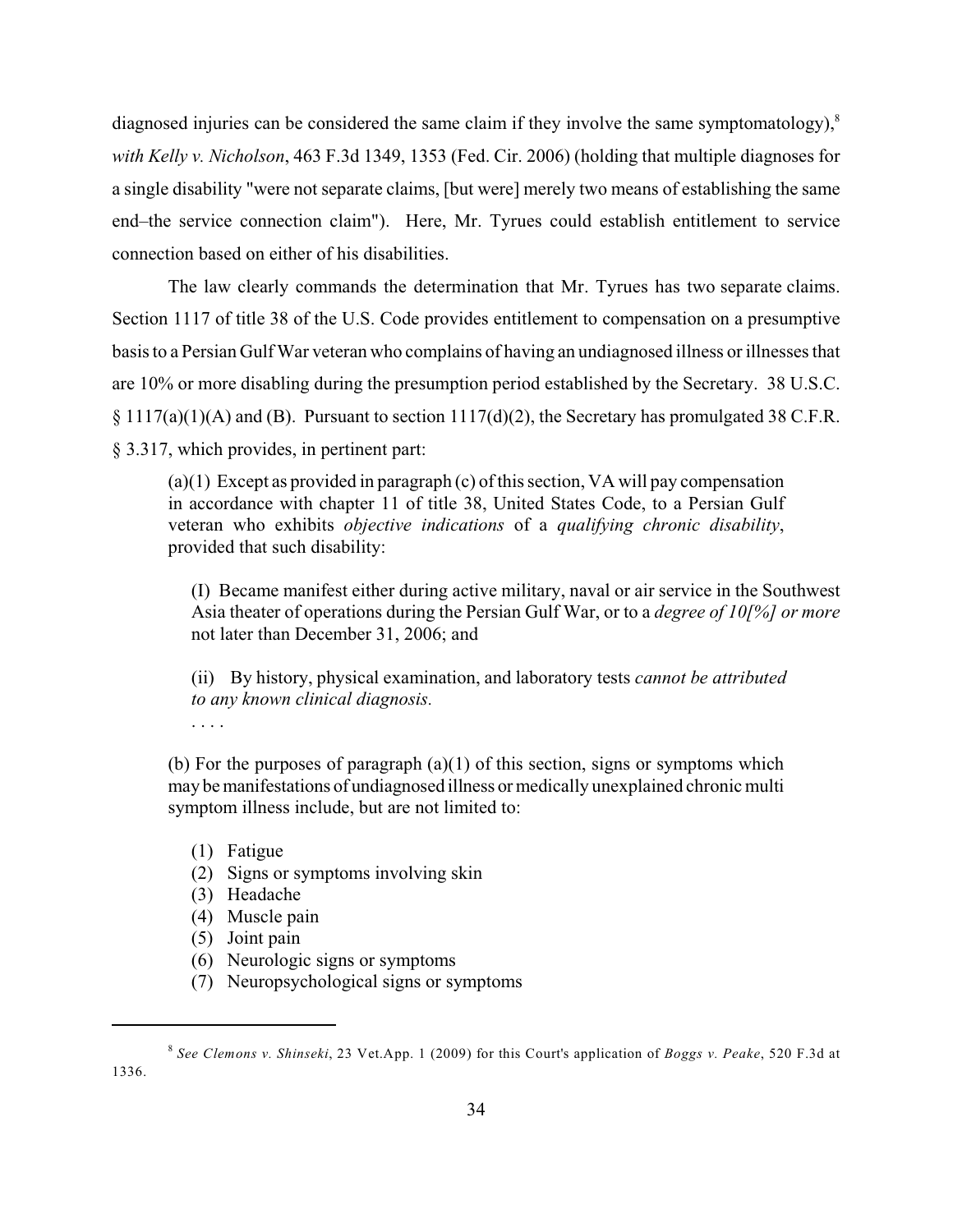- (8) Signs or symptoms involving the respiratory system(upper or lower)
- (9) Sleep disturbances
- (10) Gastrointestinal signs or symptoms
- (11) Cardiovascular signs or symptoms
- (12) Abnormal weight loss
- (13) Menstrual disorders.

## 38 C.F.R. § 3.317 (2008) (emphases added); *see also* 38 U.S.C. § 1117(g).

As noted by the Secretary in his brief, 38 U.S.C. § 1117 provides a unique presumption of service connection for undiagnosed illnesses incurred in, or manifested during a presumptive period following, service in the Persian Gulf. By their very nature, these claims involve undiagnosed illnesses. In this case, however, Mr. Tyrues's lung condition has been diagnosed as both pneumonia and bronchitis. He filed his original claim for a lung condition shortly after he was hospitalized for pneumonia. At the December 1998 Board hearing, Mr. Tyrues discussed his lung condition in terms of previous diagnoses of pneumonia and a lung infection. The medical records submitted with his claim reflect these diagnoses. On the contrary, at the December 1998 Board hearing, Mr. Tyrues described symptoms including aching joints, memory loss, and stomach problems. The May 1997 medical examination specifically noted these symptoms and diagnosed him with possible Persian Gulf Syndrome with shortness of breath, joint pain, and memory loss, which could be compensable under section 1117.

Mr. Tyrues's private and VA medical records reveal that, at various times, he has sought treatment for several of the symptoms noted in § 3.317, including muscle pain, joint pain, symptoms involving the respiratory system, and gastrointestinal symptoms. These symptoms formed a basis for entitlement to service connection under 38 U.S.C. § 1117 that is distinct from Mr. Tyrues's claim for entitlement to benefits for a lung condition under 38 U.S.C. § 1110. In support of his argument that he has submitted two theories of entitlement to service connection instead of two separate claims, Mr. Tyrues cites *Schroeder*, 212 F.3d at 1270. However, in *Schroeder*, the veteran had a single diagnosed disability, an eye condition, and sought service connection for that condition on a direct basis and as a result of exposure to Agent Orange. Unlike *Schroeder*, which involved separate theories for establishing a single claim, this case involves two separate factual bases for establishing entitlement to service connection for two different disabilities. In this case, any claim for service connection for a *diagnosed* lung disorder, whether bronchitis or pneumonia, falls outside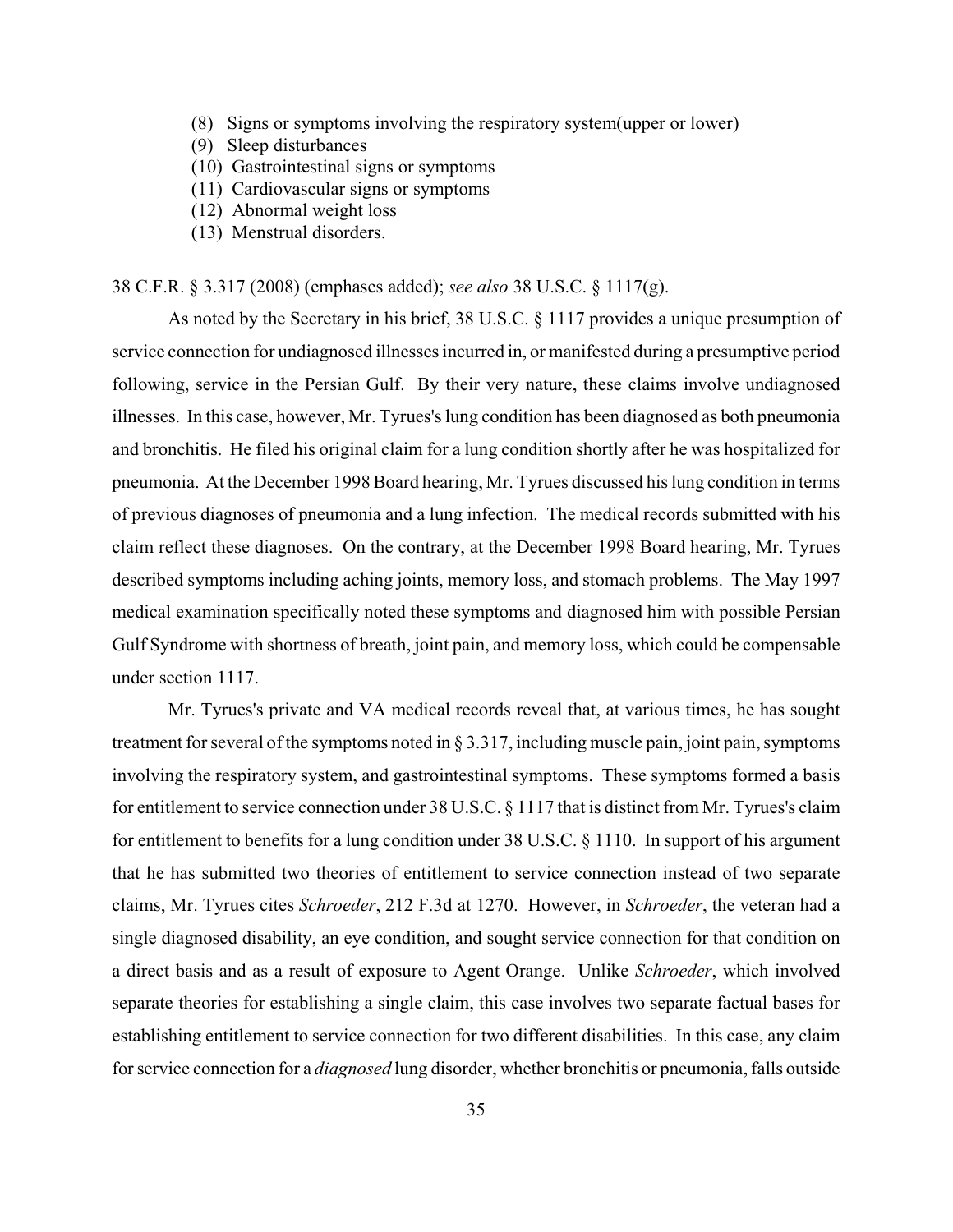entitlement to service connection under section 1117. Indeed, under the statute and implementing regulation, such disability "by history, physical examination, and laboratory tests *cannot be attributed to any known clinical diagnosis.*" 38 C.F.R. § 3.317(a)(1)(ii).

The facts in this case reveal that Mr. Tyrues filed two claims for VA benefits based on separate disabilities. If there are two claims and not one, then this case is easily resolved. The claim for VA benefits for a lung condition was resolved by the Board in its 1998 decision, from which Mr. Tyrues sought no appeal. This claim has, therefore, been finally resolved. Consequently, I agree with the majority that the Court does not have jurisdiction to review that claim now. 38 U.S.C. § 7266(a). However, I cannot agree with the majority's implied determination that in this case Mr. Tyrues's conditions constitute a single claim for VA benefits.<sup>9</sup> With respect to that matter, I respectfully dissent.

LANCE, *Judge*, with whom SCHOELEN, *Judge*, joins, concurring in part and dissenting in part: While I agree with the outcome on the theory that was addressed by the majority, I cannot agree that we lack jurisdiction over the entire claim. The majority opinion effectively overrules our decision in *Roebuck v. Nicholson*, 20 Vet.App. 307 (2006), by limiting the case to its facts. The majority does so in the name of administrative efficiency. However, I cannot agree that administrative efficiency trumps a veteran's interest in receiving the full amount of benefits that he is entitled to by virtue of his service to a grateful nation.

"An epigram widely attributed to Abraham Lincoln is appropriate in this case: How many legs does a dog have if you count his tail as a leg? Four. You can call a tail a leg if you want to, but it doesn't make it a leg." *Kuzma v. Principi*, 16 Vet.App. 140, 145 (2002) (en banc per curiam order) (Ivers, J. dissenting); *see also Arteaga v. Mukasey*, 511 F.3d 940, 946 (9th Cir. 2007) (using Lincoln's wisdom to conclude that "calling a street gang a 'social group' as meant by our humane and accommodating [asylum] law does not make it so"); *First Liberty Inv. Group v. Nicholsberg*, 145 F.3d 647, 652 (3d Cir. 1998) (applying the epigram to conclude that an employer could not escape an arbitration clause by labeling an employee as an "independent contractor"). The majority

 $9$  Because I would find that Mr. Tyrues has two separate claims, I believe that the discussion in the majority's opinion regarding whether theories of service connection may be treated separately, including its consideration of *Harris*, *Roebuck*, and *Joyce*, *all ante* , is unnecessary and, even if it was properly included in the opinion, would be obiter dictum. However, I note that the Federal Circuit's order remanding this case would have the Court consider *Roebuck* and *Joyce*.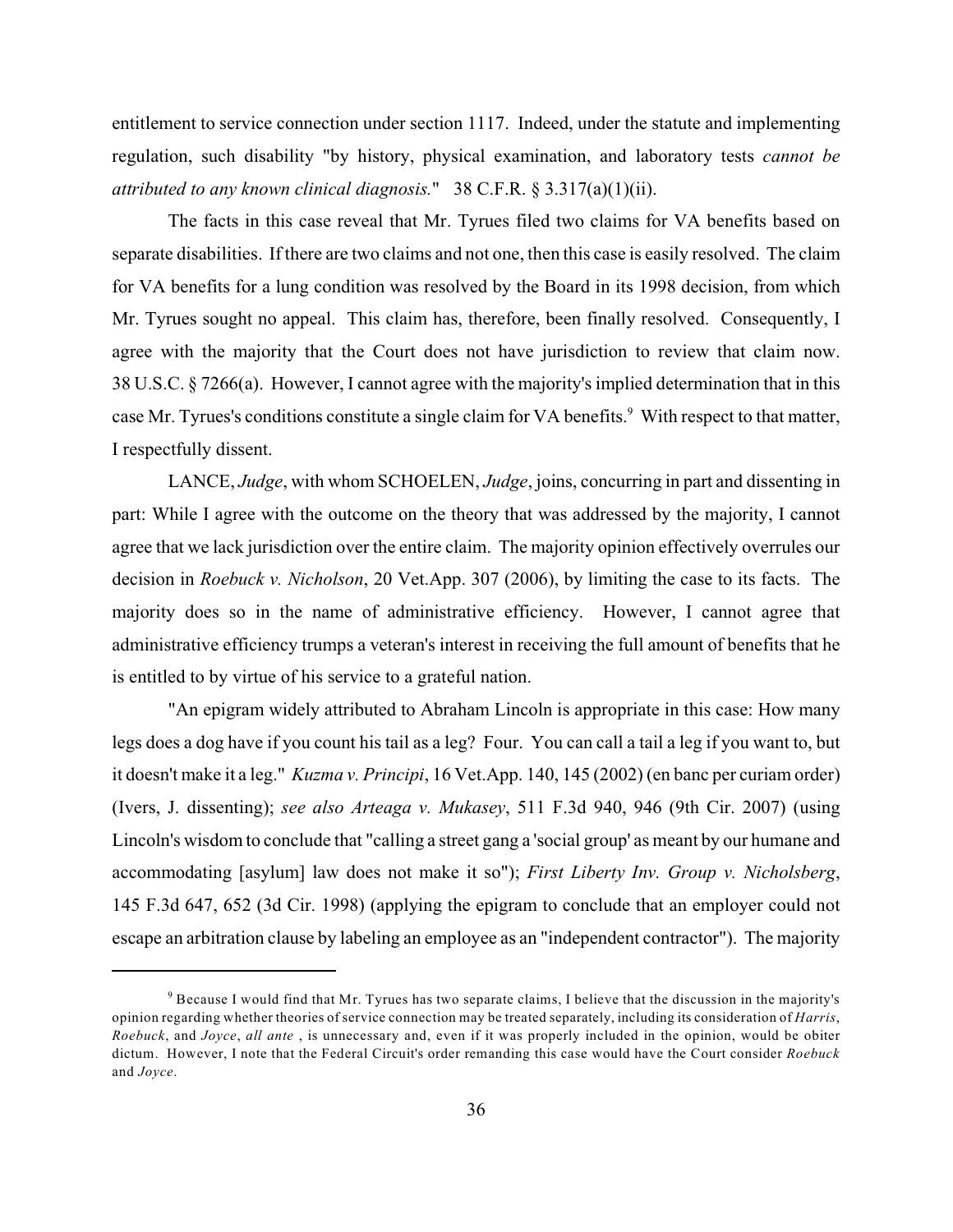opinion holds that a Board decision is final because the Board says it is. I disagree. I believe that a Board decision does not become final until it is ripe for judicial review, regardless of the Board's desire to wash its hands of a particular theory before the claim has been fully developed and adjudicated. *See DiCarlo v. Nicholson*, 20 Vet.App. 52, 57 (2006) (stating that finality is "a measure of procedural maturity"); *Mokal v. Derwinski*, 1 Vet.App. 12, 15 (1990) (adopting "as a matter of policy the jurisdictional restrictions of the Article III case or controversy rubric"). The practical effect of the majority's holding is that a claim can be finally denied on one theory before the evidence is fully developed and VA is fully informed as to the nature of the veteran's current condition and its etiology.

It is quite reasonable to expect that, after full development of the claim, a Board decision denying a claim on one theory will be contradicted by new evidence developed on remand of a different theory. For example, a Board decision could—as happened here—deny a claim on theory A because the evidence is against it, but remand the claim for further development on theory B. If the denial of theory A is a separate decision that must be appealed immediately, then an appellant may be prejudiced if this partial denial is final. It is easy to imagine a scenario where the remand as to theory B produces a new medical opinion that actually supports theory A instead because new facts come to light, there is an advance in medical knowledge, or there is simply a disagreement of opinion by a new expert reviewing the claim. However, if theory A has already been finally denied—either because the Board decision was not appealed or because the Court affirmed that decision based on the record as it existed at the time of the Board decision—then the appellant is now in the position of being finally denied as to both theories even though the evidence supports granting the claim as to a theory that was denied based upon an underdeveloped record. Even if the appellant realizes that the new evidence is material as to the theory that was originally denied, the effective date awarded upon reopening will be based upon the new claim rather than the original claim—potentially costing the appellant years of benefits. While such a process is administratively convenient, it is also deeply unfair.

There might be ways in which a claimant who is savvy or advised by counsel could avoid this prejudice. Perhaps the appellant could appeal the final decision as to theory A and argue that appellate review is premature until theory B is fully developed and decided because they are inextricably intertwined. However, the majority opinion holds, in essence, that alternative theories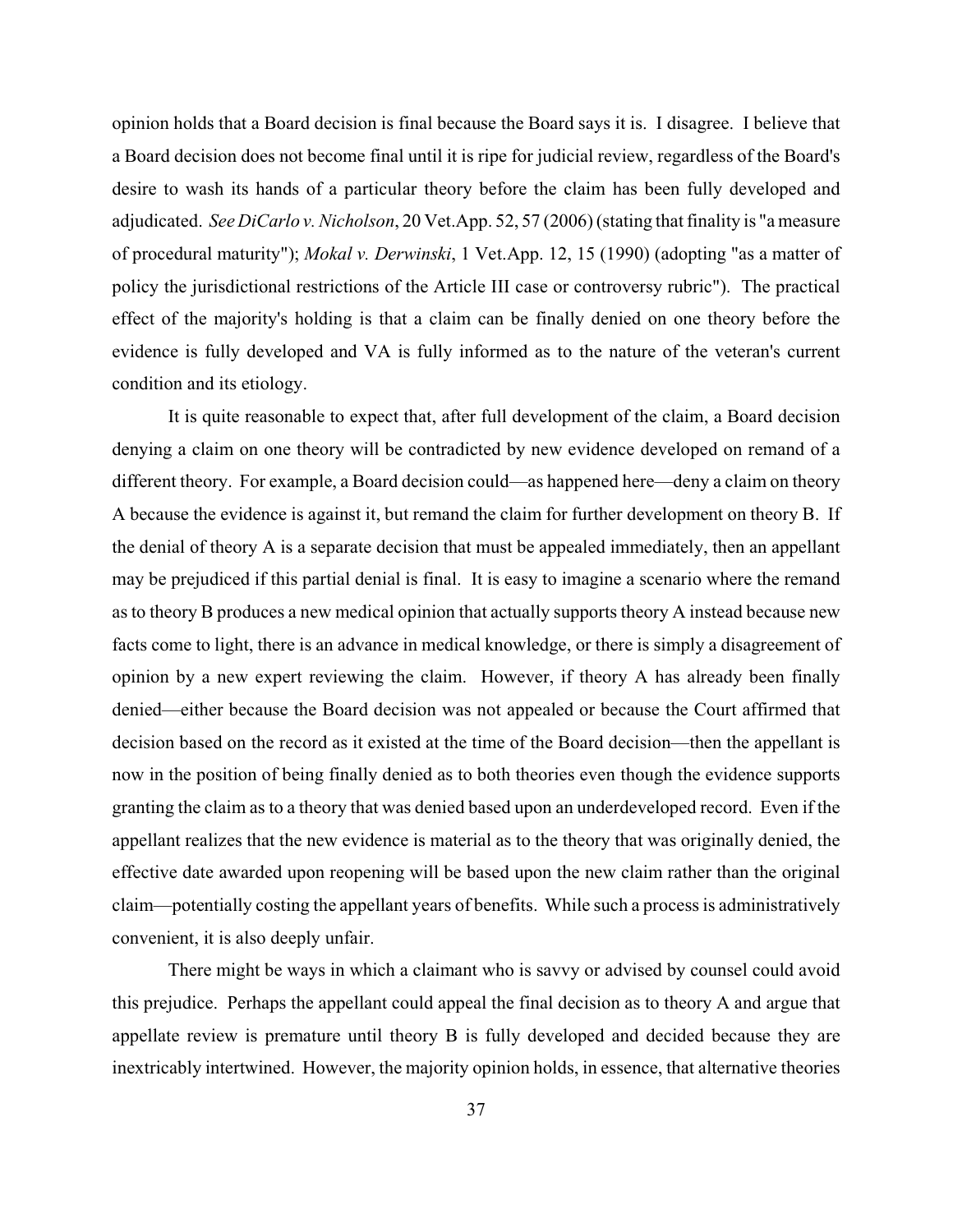of entitlement are not presumed to be inextricably intertwined, *see ante* at 18, and the evidence showing that the theories are intertwined may not be before the Court because it is not developed until after the remand of theory B.

However, most claimants do not have attorneys at the Board level or when they file their NOAs to Board decisions. The majority decision purports to save claimants from the burden of determining whether a Board decision should be appealed by adopting a bright-line rule that Board decisions that purport to be final must always be appealed. *Ante* at 18. However, this "benefit" to claimants is actually a mirage because it assumes that unrepresented claimants will know that the Court has adopted this bright-line rule. It is much more likely that a pro se appellant will (1) not understand that a Board decision that remands a claim as to some theories is still final as to the others; (2) accept the decision without knowledge of the evidence that will be developed on remand; or (3) appeal the denied theory on the merits even though the full record for the claim has yet to be developed. Under any framework, a premature NOA can never hurt a claimant. Only under the majority decision is a claimant penalized for not filing an NOA each time an individual theory is rejected.

The majority opinion also fails to reconcile its notion of theory-by-theory finality with the plain language of 38 U.S.C. § 5108. Section 5108 permits a claimant to reopen "a claim which has been disallowed" by submitting new and material evidence. What happens when a claimant obtains evidence that is new and material to a theory that has been finally denied before the whole claim has been denied? Would the appellant file a separate claim to reopen a claim that is still pending and being adjudicated? Similarly, 38 U.S.C. § 5110 limits the effective date for an award of benefits to the date of "the original claim" or "a claim reopened after final adjudication" to no earlier than the "date of the receipt of the application therefor." What is the effective date if theory B never becomes final before theory A is reopened and results in the grant of the claim? Section 5103(a)(1) of title 38 requires the Secretary to provide notice of "the evidence necessary to substantiate the claim" whenever a person applies for benefits. If theory A is still being processed and a claimant wants to reopen theory B, is any notice required given that no new claim is being filed? If notice is required, does it actually apply to the whole claim, or just to the theories that were previously denied? *See Kent v. Nicholson*, 20 Vet.App. 1 (2006) (section 5103(a) notice as to an application to reopen a claim must be tailored to the basis of the prior, final denial).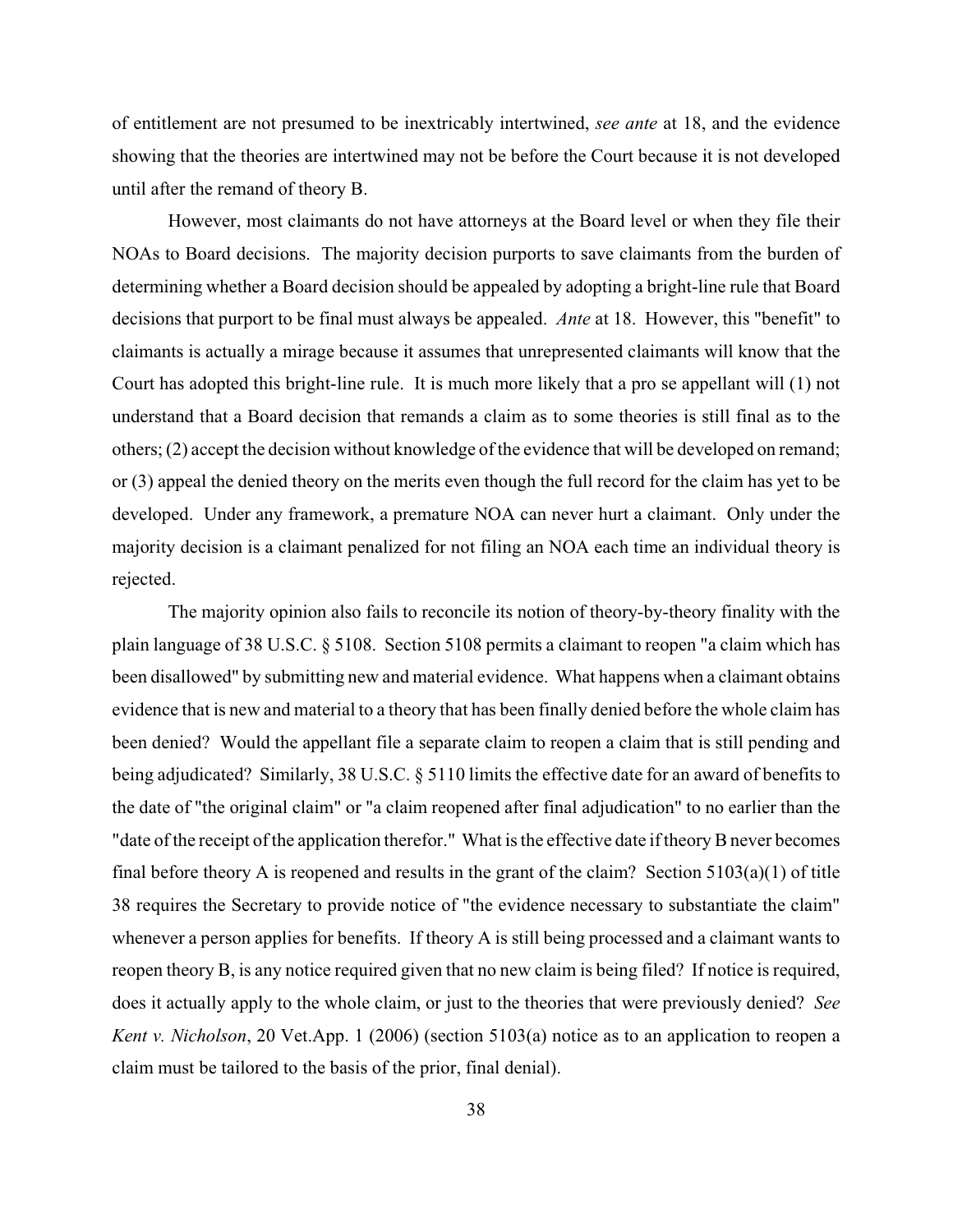The Secretary's duty to assist has also been defined by Congress in terms of claims. *See* 38 U.S.C. § 5103A. Suppose a remand of theory B for a new medical opinion produces one that "indicates" that theory A may have merit, but theory A has already been finally denied. Is 38 U.S.C. § 5103A(d) triggered? *See McLendon v. Nicholson*, 20 Vet.App. 79 (2006). On its face, the duty applies to the claim, not to the theory. If section 5103A(d) revives the previously final theory A without an application (or even any intent) to reopen, what would be the effective date and what date would be relevant for determining what law was in effect at the time the claim was filed?

Although the majority opinion fails to address any of these issues, it puts the Court on course to simply mark out every instance of the word "claim" in title 38 and pencil in "theory" in order to make the statute functional. The alternative would be for the Court to pick and choose when Congress meant "theory" when it actually wrote "claim." I find either solution wholly unacceptable. *See Tropf v. Nicholson*, 20 Vet.App. 317, 321 n.1 (2006) ("Without standard word meanings and rules of construction, neither Congress nor the Secretary can know how to write authorities in a way that conveys their intent and no practitioner or—more importantly—veteran can rely on a statute or regulation to mean what it appears to say."); THE FEDERALIST NO. 62 (James Madison) ("It will be of little avail to the people that the laws are made by men of their own choice, if . . . no man who knows what the law is today can guess what it will be tomorrow.").

The only realistic benefit to claimants cited by the majority is that claimants may receive faster judicial review of the denied theories if claims may be denied and appealed on a piecemeal basis. *Ante* at 15. However, premature judicial review is likely to harm the appellant because the Court is prohibited from considering favorable evidence developed after the Board decision on review and may affirm the denial without benefit of the new information. *See Bonhomme v. Nicholson*, 21 Vet.App. 40, 43-45 (2007). More importantly, once the Court has gone down the track of allowing some types of interlocutory appeals in the name of faster justice, it is not apparent where the train will stop. If the Board rejects an argument concerning the duty to notify or the duty to assist, but remands for a different type of development, why should an appellant wait years before the Court gets involved? Conversely, the majority also fails to recognize that if the RO grants benefits on the second theory on remand, then any review of the first Board decision denying the same benefit is moot. The potential for the Court to waste time on moot appeals is part of the central reason why finality should be based upon principles of ripeness rather than blind deference to the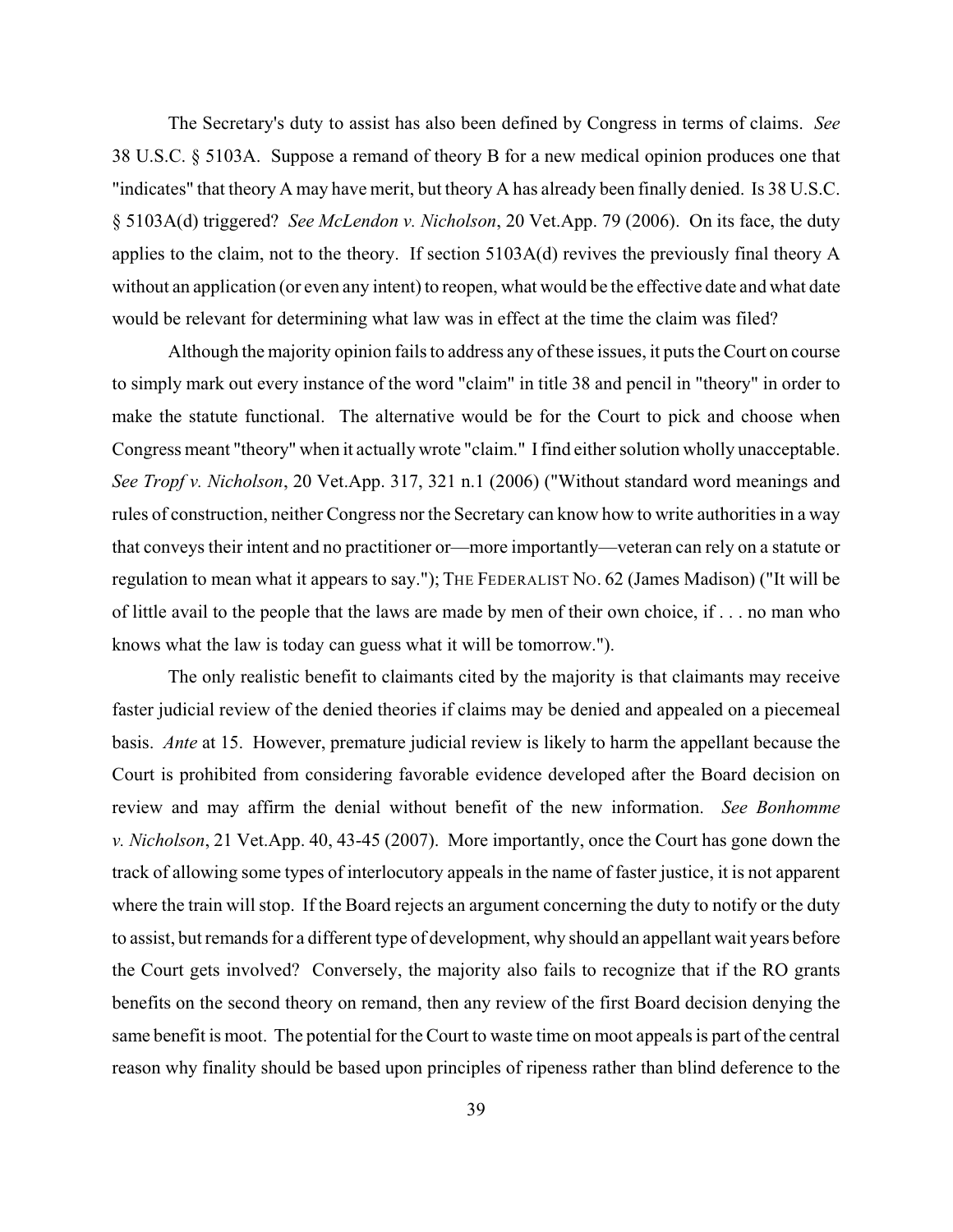Board. Hence, the Court's decision effectively overrules *Mokal* by abandoning both ripeness and mootness as limitations on our jurisdiction. *See* 1 Vet.App. at 15.

Rather than ripeness or mootness, the majority purports to manage our theory-by-theory jurisdiction on the Board's choice to include "an 'order granting appropriate relief or denying relief.'" *Ante* at 9 (quoting 38 U.S.C. § 7104(d)). However, this standard grants the Board power to arbitrarily allow or deny claimants the ability to appeal theories by choosing whether to include such an order. For example, a Board decision may include a discussion of why the evidence does not support theory A, but remand for a new medical opinion addressing theory B. If the Board includes an order line formally denying theory A, then it must be immediately appealed. However, if it does not include such a line and remands the whole claim, then the decision is not appealable. By tying our jurisdiction to a technicality controlled by the Board, we grant the Secretary a tool to manage our jurisdiction as he sees fit. *Cf. Ribaudo v. Nicholson*, 20 Vet.App. 552 (2007) (en banc) (rejecting the argument that the Secretary has inherent authority to stay cases pending an appeal of a Court opinion to the Federal Circuit); *Marsh v. West*, 11 Vet.App. 468, 470 (1998) ("This Court has been wary of action or inaction by the B[oard] that would have had the effect of depriving this Court of jurisdiction to review a B[oard] decision over which the Court would have had jurisdiction but for the B[oard]'s action or inaction."). Alternatively, the Court will get involved in the business of determining whether a Board's discussion of a theory amounts to a formal denial regardless of the technicality.

I would also note that the majority's new concept of finality for Board decisions is inconsistent with the nature of finality at the regional office level. It is well established that RO decisions are appealed on a claim-by-claim basis by the appellant's filing a Notice of Disagreement (NOD). So long as a timely NOD is filed, an appellant is free to raise any theory of entitlement to the Board and the Board must consider all theories of entitlement raised by the record even if the theories are not raised by the claimant. *See Robinson v. Peake*, 21 Vet.App. 545, 553 (2008). Nonetheless, the majority concludes that a theory-by-theory concept of finality applies at the Board level even though claim-by-claim finality applies at the RO level. Moreover, it is not apparent how the majority opinion's concept of theory-by-theory finality can be reconciled with the Federal Circuit's decision in *Bingham v. Nicholson* that "[u]nder [38 U.S.C. § 7104(b)], finality attaches once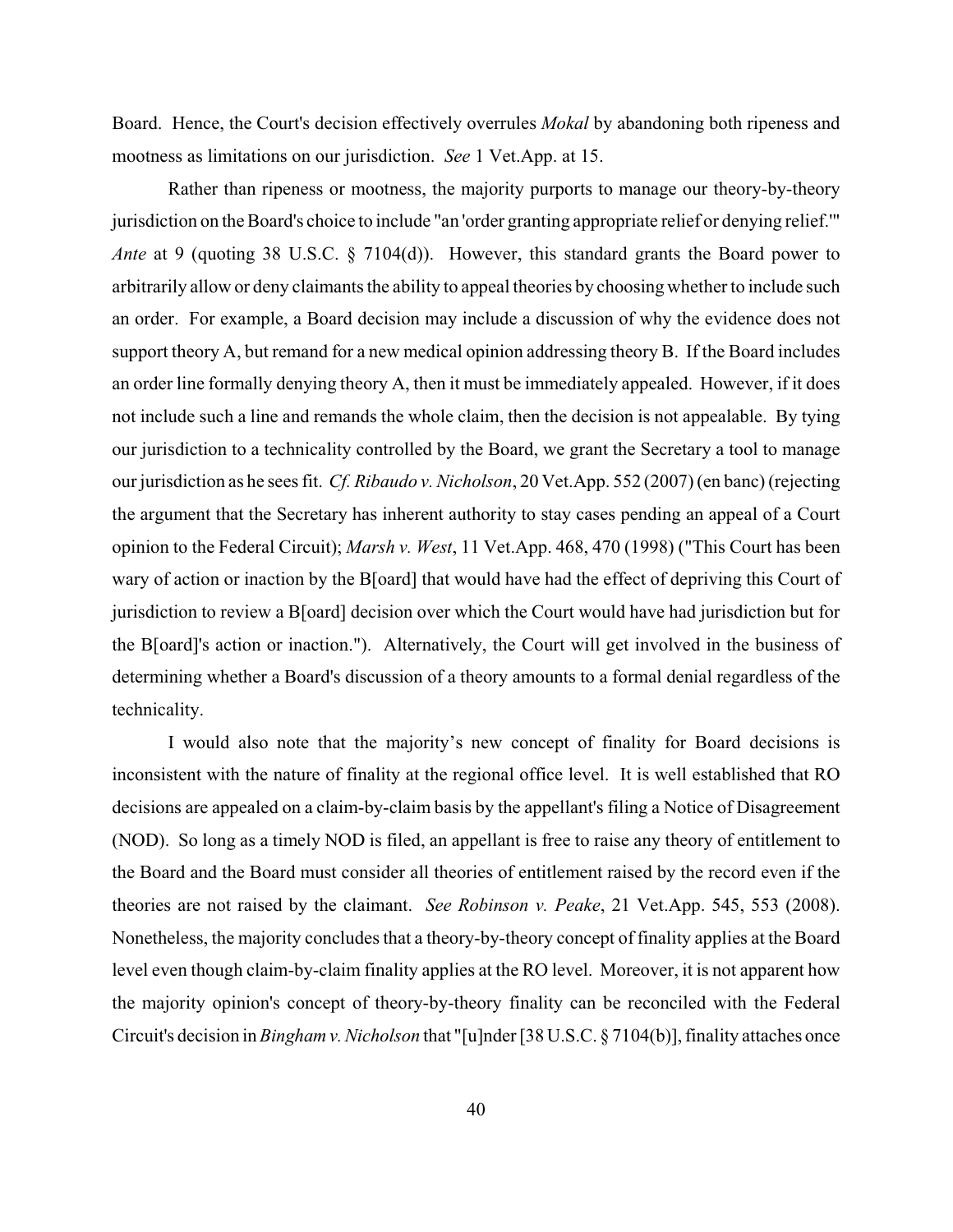a claim for benefits is disallowed, not when a particular theory is rejected." 421 F.3d1346, 1348-49 (Fed. Cir. 2005).

The majority opinion asserts that applying *Roebuck* as written "creates a new exception to the rule of finality and ignores the fact that *Roebuck* explicitly was based on unique circumstances." *Ante* at 11. Nothing could be further from the truth. I read *Roebuck* as an application of well established, general principles of finality for appellate review. It has been more than 40 years since the Supreme Court explained

The long-established rule against piecemeal appeals in federal cases and the overriding policy considerations upon which that rule is founded have been repeatedly emphasized by this Court. . . . [T]he rule as to finality "requires that the judgment to be appealable should be final not only as to all the parties, but as to the whole subject-matter and as to all the causes of action involved."

*Andrews v. United States*, 373 U.S. 334, 340 (1963) (quoting *Collins v. Miller*, 252 U.S. 364, 370 (1920)) (citations omitted). This concept has been widely embraced by the federal appellate courts. *See*, *e.g.*, *Garner v. U.S. West Disability Plan*, 506 F.3d 957, 960-61 (10th Cir. 2007) (holding that a district court's characterization of its order as "final" is not binding and that "courts do not ordinarily treat the burden of having to participate in [additional] litigation as one that justifies appeal from a nonfinal order"); *Dieser v. Continental Cas. Co.*, 440 F.3d 920, 923 (8th Cir. 2006) ("A final decision . . . ends the litigation on the merits and leaves nothing for the court to do but execute the judgment." (internal quotation omitted)); *Nichols v. Cadle Co.*, 101 F.3d 1448, 1448-49 n.1 (1st Cir. 1996) (noting that certification of a pre-mature appeal "by a well-intentioned district judge can create a minefield for litigants and appellate courts alike" and holding that "a judgment is final (and, thus, appealable . . .) only if it conclusively determines all claims of all parties to the action"). Hence, I do not advocate for the creation of any type of "finality claim," but only for the application of the general rule defining when a claim is final. *Cf. DiCarlo*, 20 Vet.App. at 57 ("Finality is . . . a measure of procedural maturity. It distinguishes processes that have been completed from those that have not.").

Of course, if Congress desired to give this Court some interlocutory review power, it could certainly do so. Such authority might be narrowly tailored to rulings of law that would be appropriate for such review. *See* 38 U.S.C. § 7292(b)(1) (permitting interlocutory appeals to the Federal Circuit where "the ultimate termination of the case may be materially advanced by the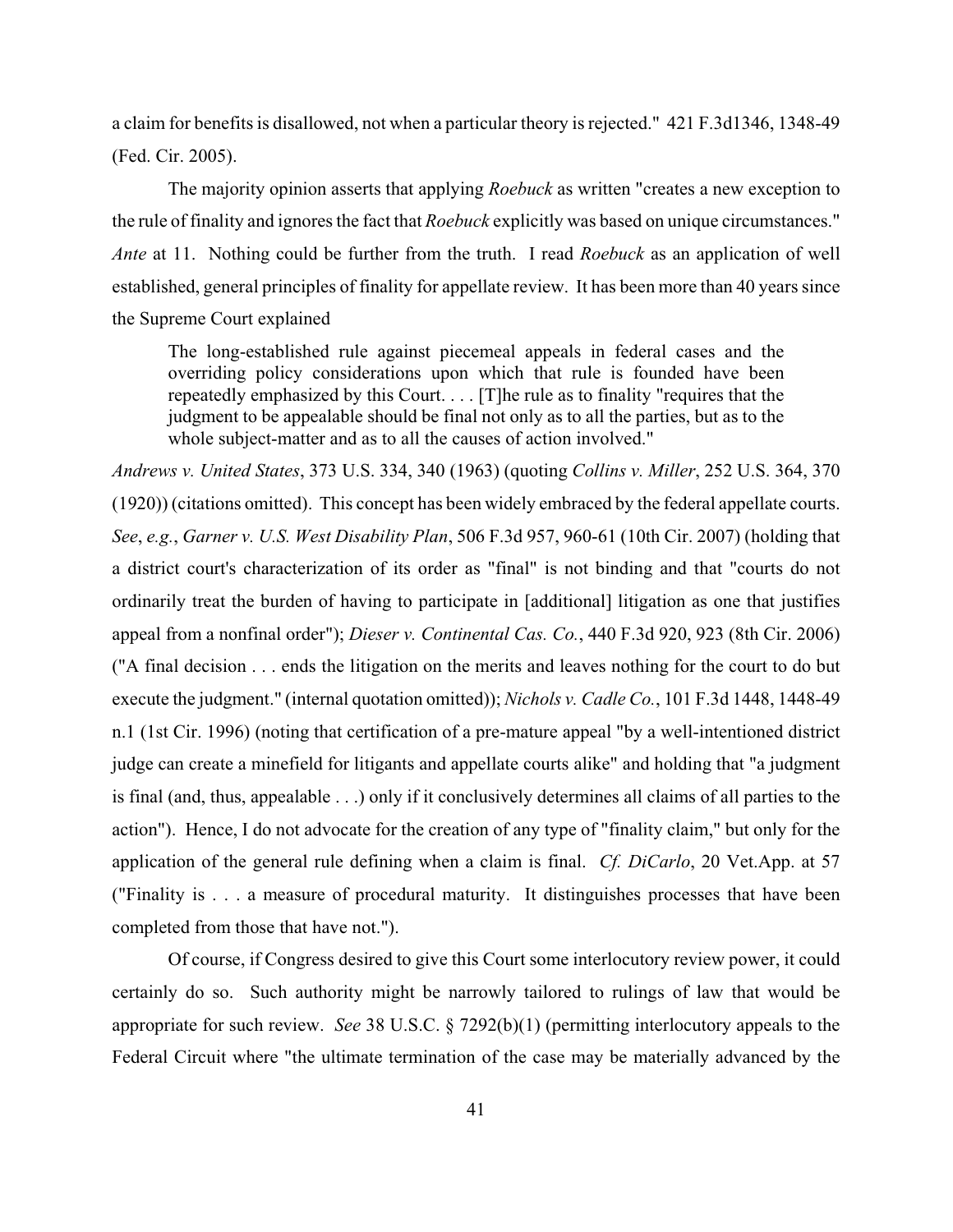immediate consideration of [the] question"). If such a change were made, then the Court might be authorized to review issues peculiarly suited to interlocutory review without jeopardizing the claimant's effective date by torturing the definition of "a final Board decision" on a claim. Accordingly, I see neither the statutory authority for the Court's ruling nor the benefit to veterans created by encouraging piecemeal litigation. *Cf. Matthews v. Nicholson*, 19 Vet.App. 202, 206 (2005) (per curiam order) ("The Court cautions counsel against engaging in piecemeal litigation."); *Snyder v. Principi*, 16 Vet.App. 62, 69 n.3 (2002) (en banc per curiam order) (Steinberg, J., concurring) ("The Secretary should need no reminder of the Court's longstanding policy to discourage piecemeal litigation."); *Burton v. Principi*, 15 Vet.App. 276, 277 (2001) (per curiam order) ("We should not encourage the kind of piecemeal litigation in which the appellant here has engaged.").

Despite my misgivings, I would be constrained to agree with the majority if its opinion of the controlling caselaw cited compelled the outcome reached. Fortunately, it does not. Notably, the majority cites both *Maggitt v. West*, 202 F.3d 1370 (Fed. Cir. 2000), and *Joyce v. Nicholson*, 443 F.3d 845 (Fed. Cir. 2006), and then proceeds to ignore the plain language it quotes from those opinions. As quoted by the majority, *Maggitt* defines the finality of a Board decision in terms of "'the benefit sought by the veteran.'" *Ante* at 9 (quoting 202 F.3d at 1376). Yet, inexplicably, the majority does not further address or apply *Maggitt*. Instead of applying this clear language, the majority relies upon language from the Federal Circuit's decision in *Elkins v. Gober*, 229 F.3d 1369 (Fed. Cir. 2000), while attempting to avoid acknowledging that it ruled on the finality of different claims, not different theories. While there is much Federal Circuit caselaw noting that judicial review of one claim may need to wait until agency adjudication of another claim is complete, it does not logically follow that individual theories of entitlement within one claim may be reviewed piecemeal.

The majority also relies on an overly broad reading of the Federal Circuit's decisions in *Grantham v. Brown*, 114 F.3d 1156, 1158-59 (Fed. Cir. 1997), and *Barrera v. Gober*, 122 F.3d 1030, 1032 (Fed. Cir. 1997). They are cited for the proposition that the Federal Circuit has blessed the concept of exercising jurisdiction over any issue where the Board purports to have rendered a final decision. Nothing could be further from the truth. The issue in both of those cases was whether the downstream elements of rating and effective date must be disputed through a new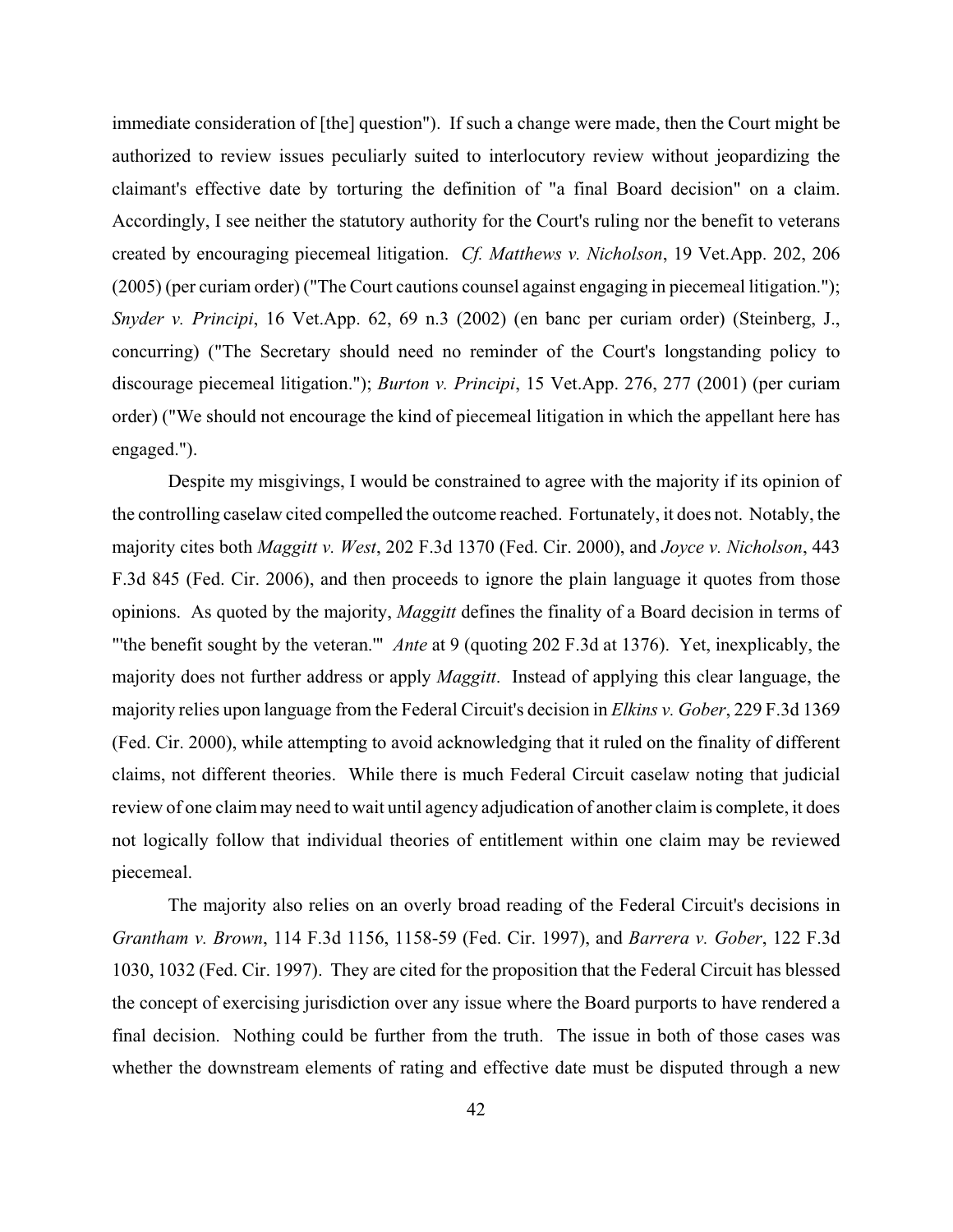Notice of Disagreement even though one had previously been filed disputing a denial of service connection. *See Barrera*, 122 F.3d at 1031; *Grantham*, 114 F.3d at 1158. The actual holding of *Grantham*—as relied upon in *Barrera*—was that the appeal of "the logically up-stream element of service connectedness" was independent of "the logically down-stream element of compensation level." *Grantham*, 114 F.3d at 1158-59. In other words, a dispute over the service-connection element of a disability compensation claim is jurisdictionally distinct from any dispute over a disability rating and effective date that is later awarded. This makes perfect sense. There is no reason to assume that an appellant who obtains a remand after initially losing on the serviceconnection element will necessarily be disappointed in the disability rating or effective date after prevailing on the service-connection element of a disability compensation claim on remand. Accordingly, it makes sense to require such an appellant to initiate a new appeal to express disagreement with the logically down-stream issues. Nothing in *Gratham*'s discussion of "logically down-stream elements" supports the proposition that alternative theories for proving the same element may be appealed independently of each other.

I believe the ultimate flaw in the majority's use of Federal Circuit caselaw is that it traces back to precedent outside the claimant-friendly realm of veterans law. As the majority notes, *Elkins* relies upon *Dewey Electronics Corp. v. United States*, 803 F.2d 650 (Fed. Cir. 1986). Not only did *Dewey Electronics Corp.* involve separate claims, as clearly stated in the opinion, it involved a sophisticated corporation suing the Federal Government for a contract violation. *Id.* at 651-53. In a contract suit—as with most cases in American law—the plaintiff is responsible for gathering and presenting all the evidence to support his claim. If the plaintiff fails to do so, then he has no one to blame but himself if appellate review of the agency contracting decision is reviewed based upon an inadequate record. Veteran benefits claims are an exception to this general rule. In this area, VA owes substantial duties to assist the claimant in the development of the claim. Therefore, it is inappropriate to presume that errors that clearly prejudice the development of evidence as to one theory of entitlement did not prejudice any other theory that may support an award of benefits. Hence, the majority opinion's analysis importing a concept of finality suited to sophisticated claimants before other agencies is fundamentally flawed. In addition, as the Federal Circuit observed in *Dewey Electronics Corp.*, "the agency's characterization of a decision is not determinative of the finality issue and the relevant statutes outlining the required administrative